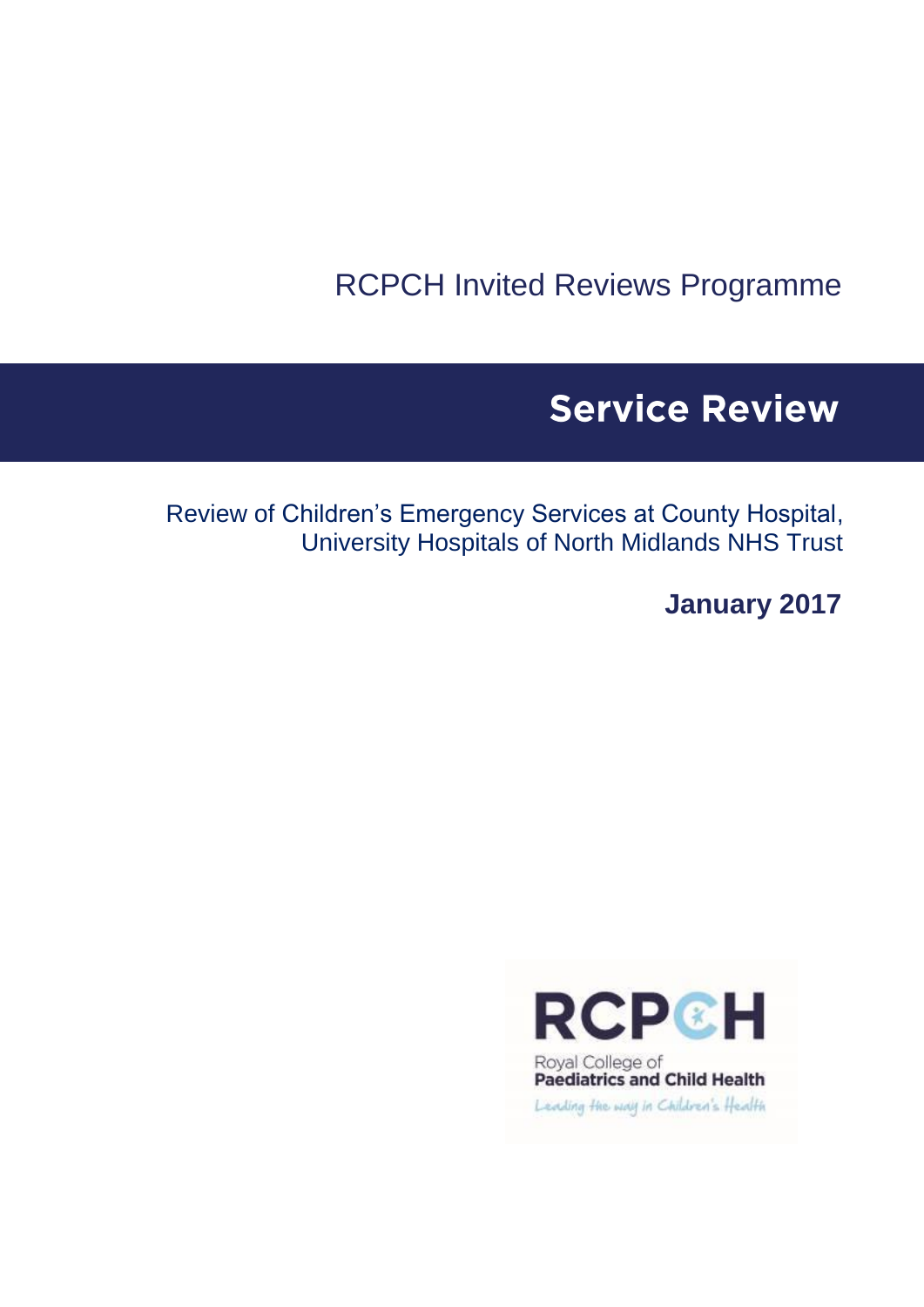RCPCH Invited Reviews Programme January 2017

© 2017 Royal College of Paediatrics and Child Health

Published by: Royal College of Paediatrics and Child Health 5-11 Theobalds Road London WC1X 8SH

0207 092 6000 [invited.reviews@rcpch.ac.uk](mailto:invited.reviews@rcpch.ac.uk) [www.rcpch.ac.uk/invitedreviews](http://www.rcpch.ac.uk/invitedreviews)

The Royal College of Paediatrics and Child Health (RCPCH) is a registered charity in England and Wales (1057744) and in Scotland (SC038299)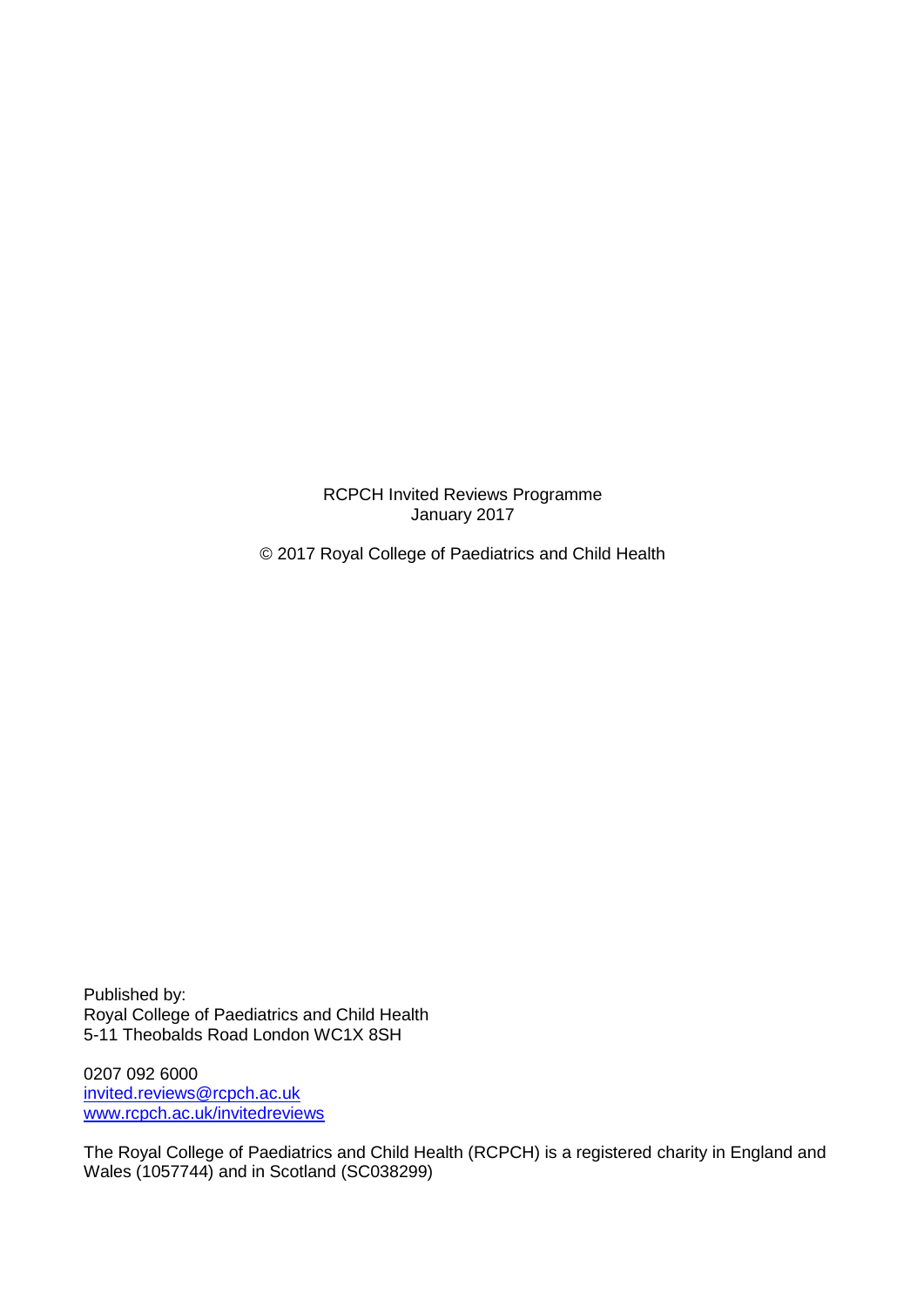# **Contents**

|                                                                          | <b>Executive Summary</b>                                          | $\overline{1}$   |
|--------------------------------------------------------------------------|-------------------------------------------------------------------|------------------|
| 1.                                                                       | <b>Introduction</b>                                               | $\overline{4}$   |
| 2.                                                                       | <b>Background and Context</b>                                     | $\overline{5}$   |
| 2.1.                                                                     | University Hospitals of North Midlands NHS Trust                  | $\overline{5}$   |
| 2.2.                                                                     | Royal Stoke University Hospital (Stoke)                           | $\underline{6}$  |
| 2.3.                                                                     | County Hospital (County)                                          | $\underline{6}$  |
| 2.4.                                                                     | <b>Closure of County Hospital Children's Emergency Services</b>   | $\underline{7}$  |
| 3.                                                                       | <b>The Current service</b>                                        | 10               |
| 3.1.                                                                     | County Hospital Children's Emergency Centre / Minor Injuries Unit | <u>10</u>        |
| 3.2.                                                                     | <b>Emergency Medicine</b>                                         | 13               |
| 3.3.                                                                     | Paediatrics                                                       | 14               |
| 3.4.                                                                     | Anaesthetics                                                      | 15               |
| 3.5.                                                                     | <b>Nursing</b>                                                    | 16               |
| 3.6.                                                                     | Transfers and transport                                           | <u>19</u>        |
| 3.7.                                                                     | Governance                                                        | <u>19</u>        |
| 3.8.                                                                     | Safeguarding                                                      | 21               |
| 3.9.                                                                     | Leadership and integration                                        | 22               |
| 3.10.                                                                    | <b>Related services</b>                                           | $\overline{24}$  |
| 3.11.                                                                    | Public perception and patient experience                          | $\frac{26}{5}$   |
| 4.                                                                       | The way forward                                                   | 28               |
| 4.1.                                                                     | <b>Arrangements at County Hospital</b>                            | $\overline{28}$  |
| 4.2.                                                                     | A vision for the future                                           | $\underline{28}$ |
| 4.3.                                                                     | Rationale                                                         | 29               |
| 4.4.                                                                     | Integrating the Trust's approach to children's urgent care        | 31               |
| 4.5.                                                                     | Workforce                                                         | 31               |
| 4.6.                                                                     | Approach to primary care and outpatients                          | 31               |
| 4.7.                                                                     | Governance and information systems                                | $\frac{32}{2}$   |
| 4.8.                                                                     | Communication with families and referrers                         | $\frac{32}{2}$   |
| 5.                                                                       | <b>Recommendations</b>                                            | <u>34</u>        |
|                                                                          | Appendix 1 – Terms of reference                                   | $\overline{37}$  |
|                                                                          | Appendix 2 - The review team                                      | <u>38</u>        |
|                                                                          | <b>Appendix 3 - Abbreviations</b>                                 | <u>41</u>        |
| <b>Appendix 4 - Reference documents</b><br><u>41</u>                     |                                                                   |                  |
| <b>Appendix 5 - Sources of information and contributors</b><br><u>45</u> |                                                                   |                  |
|                                                                          | Appendix 6 - You said, we heard (separate)                        |                  |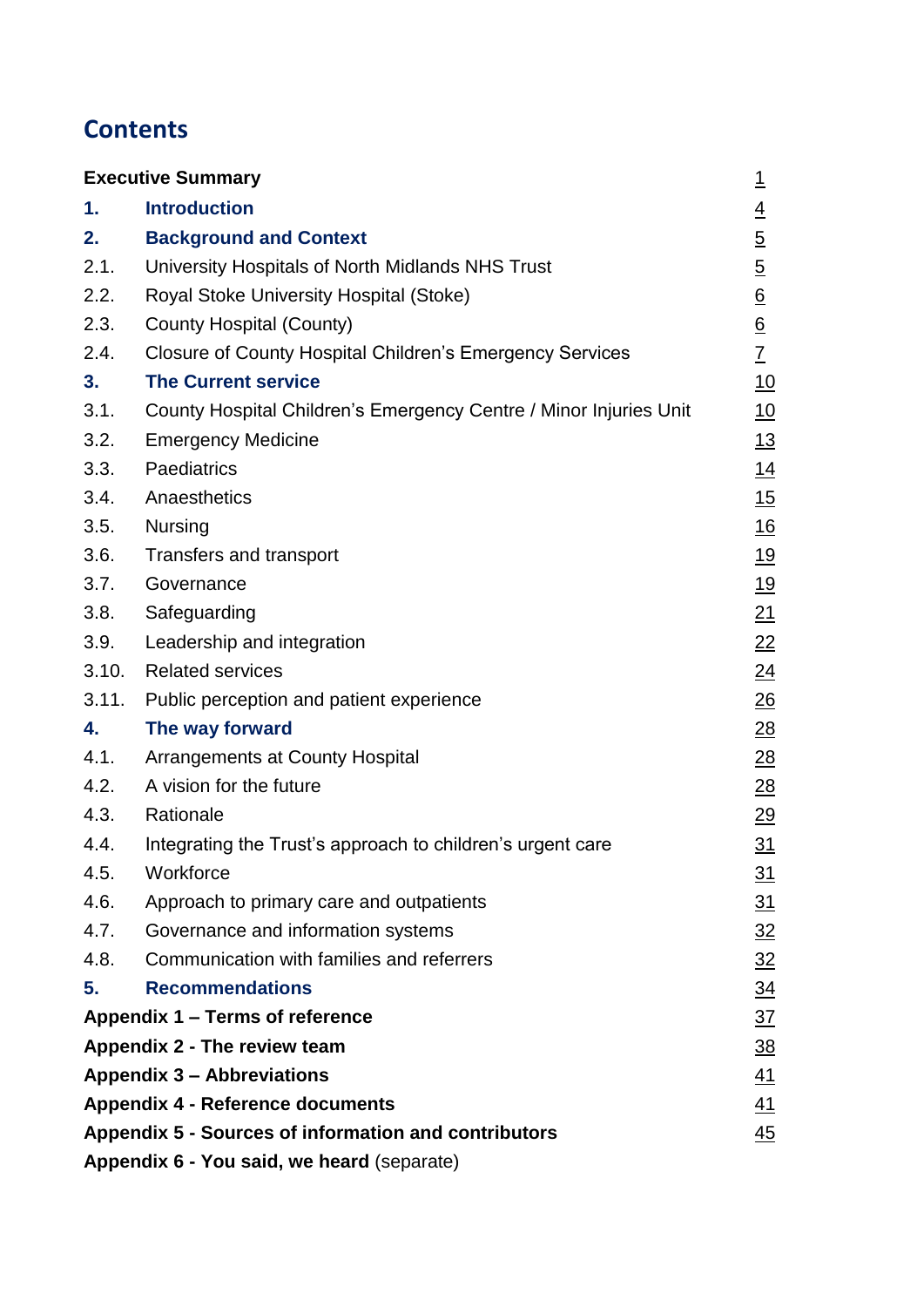# <span id="page-3-0"></span>**Executive Summary**

### **Background**

The RCPCH was invited to conduct a review of urgent and emergency care for children in Staffordshire following the temporary suspension of services of the Children's Emergency Centre (CEC) at County Hospital Stafford in August 2016.

The RCPCH is an independent professional organisation which sets standards of training and service delivery for children's medical services in the UK. Following study of a range of documentation and data the review team visited County Hospital (Stafford) and Royal Stoke University Hospital (Stoke) on 3-4 November 2016 to interview staff who worked in and with the Trust's children's emergency and urgent care services. Alongside the review visit the views of patients, their families, the public and other staff were sought through a short online survey which was publicised widely by the Trust and local media.

### **The changing nature of healthcare**

The reconfiguration of hospital services at County reflects the modernising of healthcare in the UK. There is an increasing move away from inpatient (hospital) care except for the very sickest patients and centralisation of expertise and complex care to make best use of skilled staff. Most children who are ill can and should be seen and treated by their pharmacist, health visitor, GP, NHS111, or a children's nurse local to home who is suitably qualified to recognise more serious conditions in children and get them to the right care swiftly. It is however important to ensure there is swift identification of more serious illness, and good support for parents and carers.

Standards published by professional bodies and the government ensure that acute (hospital) and emergency care is safe and equitable for children, and these take into account staffing levels, skills needed and how various services should communicate and measure the quality of care.

South Staffordshire families had come to accept the consolidation of children's inpatients at Stoke but valued the Children's Emergency Centre (CEC) arrangements at County. They are aware of the opening times and acknowledging that emergency transfer was available for very sick children. Most of children seen at the CEC were able to go home the same day with some being seen by a paediatrician at County the next day and only small numbers being referred to the Royal Stoke for urgent, surgical or inpatient care.

In July 2016, the West Midlands Quality Review Service (WMQRS) highlighted major safety concerns relating to staffing levels and skills at the CEC, and the arrangements for identifying and managing children with serious medical conditions. The Trust acted immediately to close the unit, which was an appropriate initial response, although the sudden change to services came as a surprise to some staff, partner organisations and members of the public. A limited service for children's minor injuries only (CMIU) was then opened in October 2016, pending the recommendations of this review.

# **Our findings**

At County we found an enthusiastic and committed team of children's nurses working on CMIU, and heard and saw reports of a local population who are passionate about their local hospital and dedicated to maintaining local services.

The WMQRS did not consider the CEC at County to be working safely and the review team supports this assessment. Re-opening the service as a Children's Minor Injuries Unit seems to have been misunderstood by the local population; on average, 45% of patients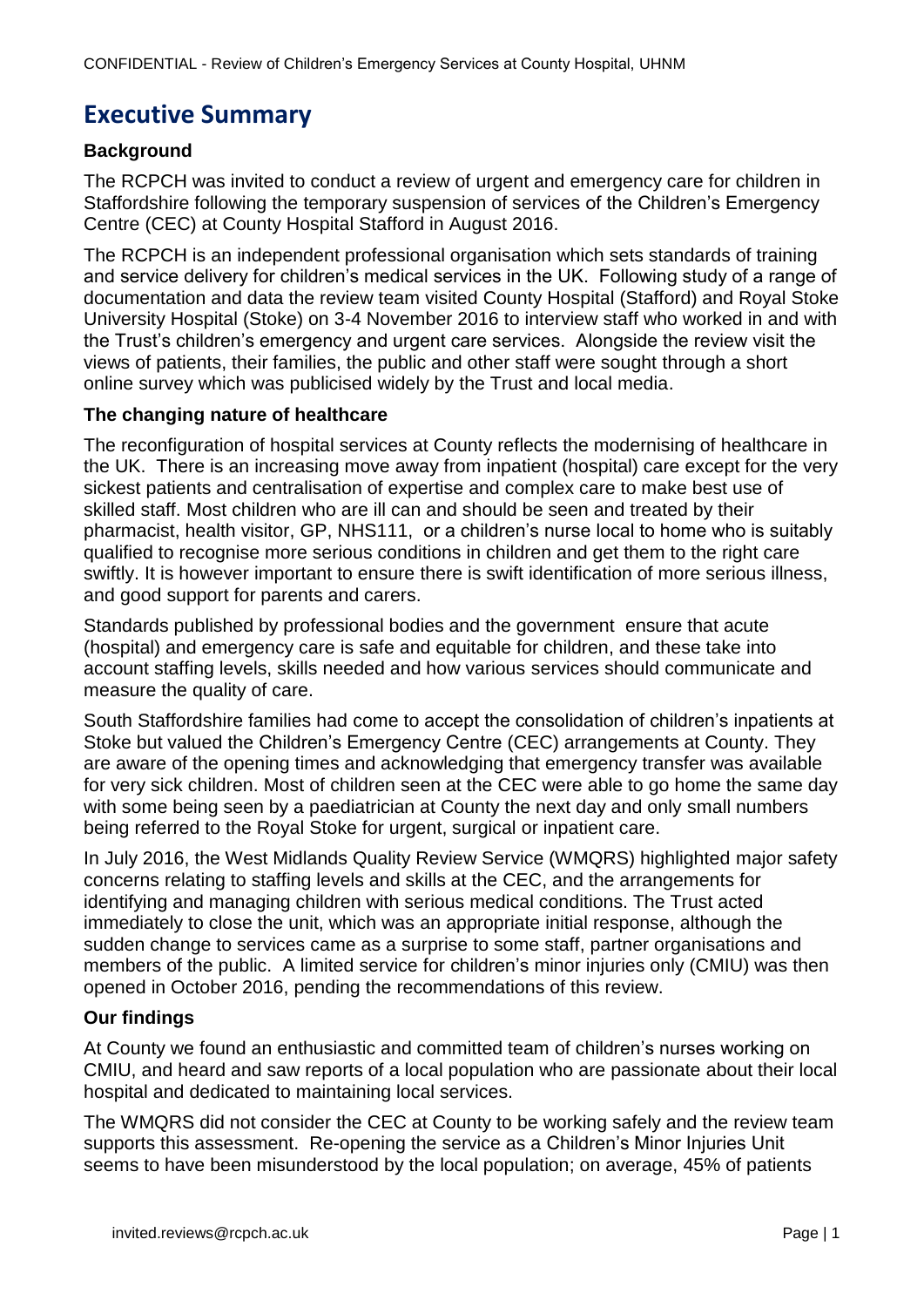are still attending with minor illness rather than minor injuries as was intended, and are not seeing their GP or using children's services at Stoke. These patients continue to be assessed on site by CMIU staff, despite the fact the unit is not set up to safely manage these types of conditions.

A programme of training and rotation has been introduced for nursing staff to enable them to develop skills for minor injuries and care of ill children; however most of the concerns raised by the WMQRS, including the absence of suitably trained paediatric staff for the majority of shifts, have not been addressed. As the unit at County continues to perform much the same role as the CEC, there remains a significant risk that seriously ill and sick children will not be identified quickly enough to receive timely and appropriate care.

There is a good community nursing service across Staffordshire, which was strengthened in recent years, although there are pressures on primary care with a notable shortage of GPs in the north of the county. A pilot project to support primary care with a 24-hour paediatric advice line in Stoke is being evaluated and there is some potential to better integrate the primary care/paediatric pathway at both sites.

#### **A vision for the future**

A clearer vision is required for the County site including a cross-trust strategy for children's services. County is an important hub for the South Staffordshire community and as many walk-in ('ambulatory') services as possible for children should be provided there to minimise the need for travel.

There is clear demand for a local service at the County site which can manage minor illness and minor injuries over an extended day but a return to the CEC model of service would be unsafe and unsustainable as the staff do not have appropriate training to safely manage all attendees.

The RCPCH recommends an 'Urgent Care Centre' model is established as soon as possible at County that provides GP-led services to treat minor injury and illness in children and young people, with sicker children being diverted to Stoke. Such a service could be provided largely by advanced practice or specialist nurses and would meet the majority of demand from the local population. Migration to this model would require a period of time to recruit and train suitable staff so other measures are required in the short term towards this vision. We therefore recommend that:

- The CEC at County Hospital is **not** reinstated
- The Children's MIU remains operational alongside ED in the short-term, **BUT:**
	- o Nursing cover must be strengthened with Emergency Nurse Practitioners and APNPs
	- $\circ$  All clinical staff must have appropriate, up-to-date paediatric resuscitation (i.e. PLS or equivalent). At least one member of staff with advance paediatric resuscitation training (i.e. APLS or equivalent) must be available at all times (as long as the CMIU remains there will be a risk these skills will be required, this can be reviewed if and when an UCC is introduced)
	- o Minor illness must be proactively managed through 'front door' primary care
	- o More serious illness is referred directly to Stoke or New Cross
	- o The out-of-hours GP service is promoted and strengthened to support the CIMU
	- o GPs across Stafford continue to have rapid access to paediatric telephone advice and next-day local clinics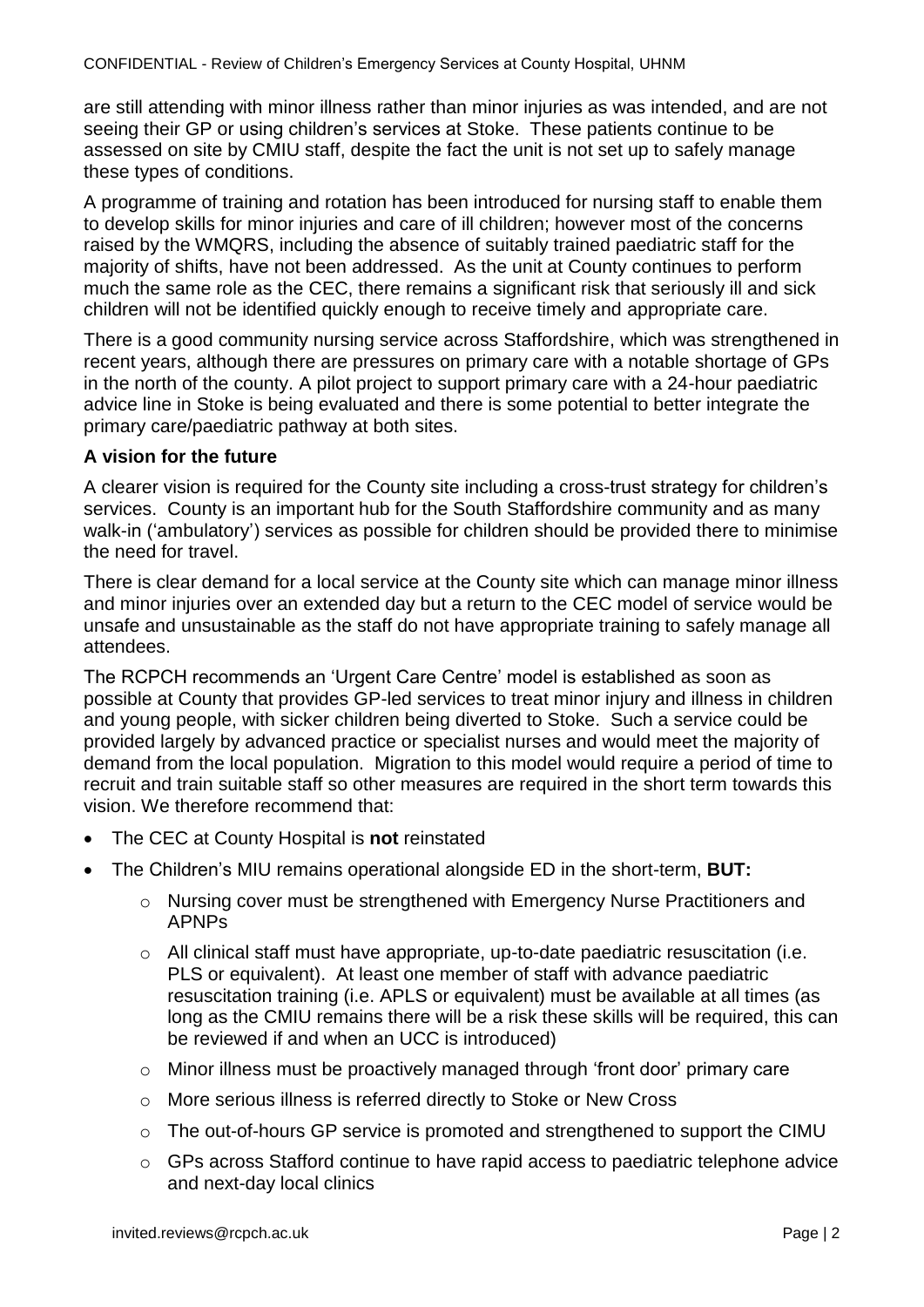- o There is absolute clarity about referral and transfer arrangements.
- $\circ$  A number of other 'enabling' actions are also set out as recommendations in section 5

We recognise GPs are in short supply, particularly in North Staffordshire, but the South of the county has no alternative walk-in, urgent care or minor illness service. The local population's use of current services at County indicates that a UCC would meet most of the demand in a cost-effective way and provide a sustainable service irrespective of the future of County's other services.

#### **Moving towards the new model**

It will take time to implement a new model of care at the County site, and the quality and safety of services delivered in the meantime must be ensured. Trust-wide governance must be strengthened across both sites to include shared processes and procedures, staff training and risk management. Staff working regularly at County need to maintain their skills in paediatrics and the staff across both sites must increasingly come together as one team despite historical differences in philosophy and approaches to practice. There are also a number of issues around the delivery of safeguarding training across the region, which must be addressed as a matter of priority (see para 3.8.6).

Responsibility for implementing these changes must be clearly identified within the Trust and the paediatric team and commissioners should be closely involved with developing clinical pathways as well as strategic planning, drawing upon published standards where applicable and proven practice models, with focused audit where new arrangements are being developed.

Throughout, there must be a clear communications strategy to ensure the proper engagement of those who use the services, including parents' groups and young people themselves. This strategy must not be an 'add-on' but a fundamental part of designing the new services and ensuring they are fit for purpose and meet the needs of the local population.

# **A note on terminology:**

- Throughout the report the term 'children' is used to refer to infants, children and young people up to 18 years of age
- '**C**ounty' refers to County Hospital in Stafford, and '**c**ounty' applies to the geographical region; 'Stoke' to Royal Stoke University Hospital in Stoke-on-Trent
- Ambulatory care or outpatient care is medical care provided on an outpatient basis, including diagnosis, observation, consultation, treatment, intervention, and rehabilitation services. This care can include advanced medical technology and procedures even when provided outside of hospitals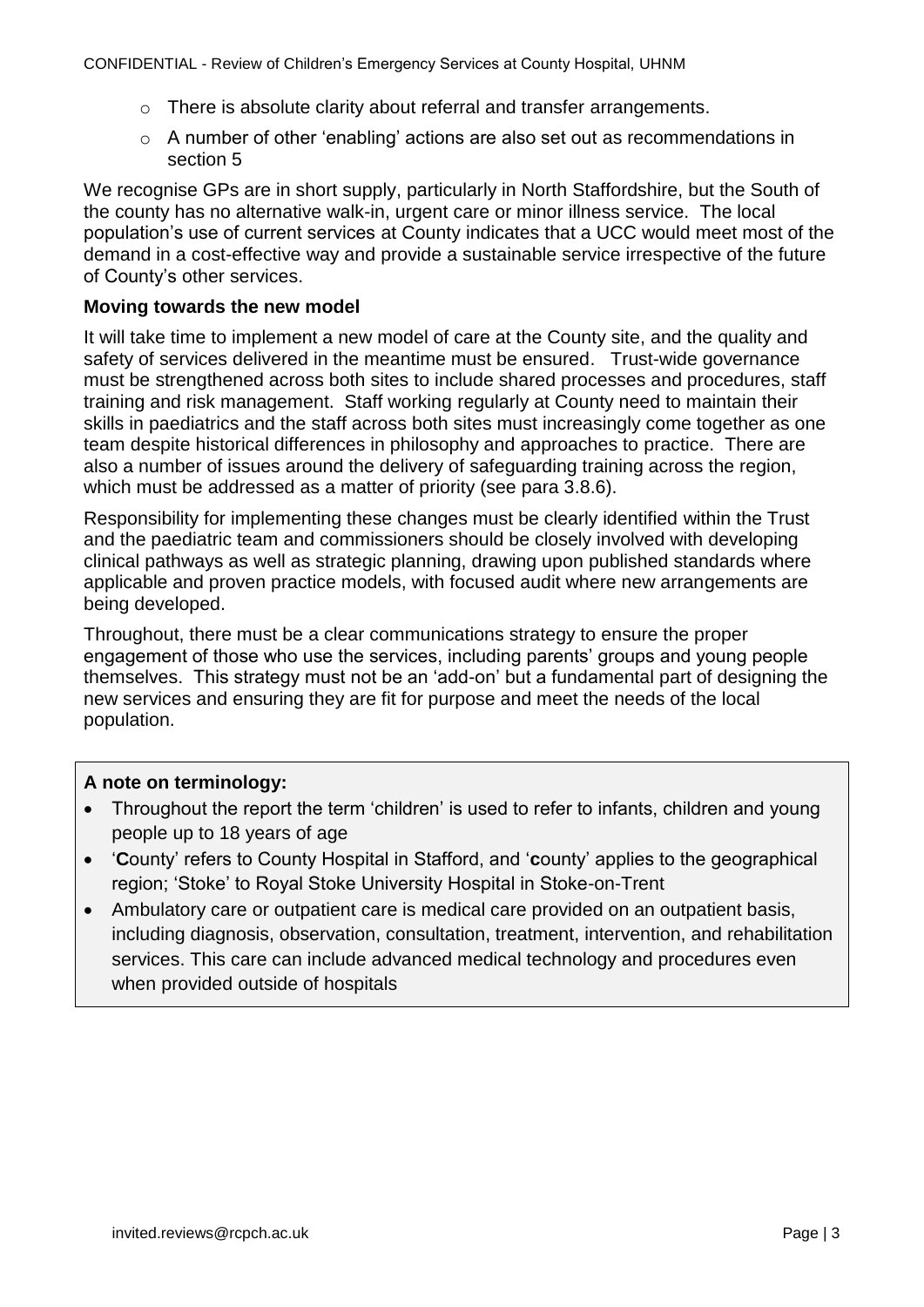# **1. Introduction**

- 1.1. Following the temporary suspension of children's emergency services at County Hospital (Stafford), in August 2016 the RCPCH was invited to conduct an independent review of emergency health services in Staffordshire for children, to provide options for provision of sustainable, high quality care that matches the need of the local population.
- 1.2. Following agreement of scope and terms of reference, the RCPCH assembled a review team matched to the issues being considered which comprised two consultant paediatricians, a consultant anaesthetist with an interest in paediatric anaesthesia, and a paediatric nurse consultant, all nominated by their respective Royal Colleges, as well as a lay reviewer. The team was supported by a member of the RCPCH's Invited Review service staff.
- 1.3. The review team was provided with pertinent data and information by the Trust ahead of a two-day site visit on 3-4 November 2016. Interviews took place with key staff who worked in or with the paediatric emergency service at both County Hospital and Royal Stoke University Hospital. Additional information was requested and received during and after the visit and some telephone calls were subsequently conducted with individuals who were unavailable on the visit dates. All those interviewed were provided with contact details of the review team should they or their colleagues wish to contribute information in confidence.
- 1.4. Given the nature of public and staff interest in the reconfiguration of paediatric services, the review team was keen to hear the views of all those with an interest in the service, not just those they were able to meet. To this end a survey was launched alongside the review for staff, patients, parents-carers and their representatives to contribute their experiences and opinions. Their contributions are detailed in appendix 5.
- 1.5. In writing this report the review team has taken into account published regulations, policy and standards from professional bodies, government, and third sector organisations, together with national data and evidence from the RCPCH's own audit, census and health policy intelligence.
- 1.6. The report belongs to University Hospitals North Midlands Trust (UHNM), through the Medical Director and Chief Executive. It remains confidential between the Trust and those appointed by the RCPCH to produce the report. The RCPCH encourages wider dissemination of this report by the Trust amongst those involved in or using the service. The RCPCH will not itself publish or comment on review reports without the permission and agreement of the review client.
- 1.7. The review team would particularly like to pass on their thanks to all participants for their hospitality, engagement with the process, their openness, and their time.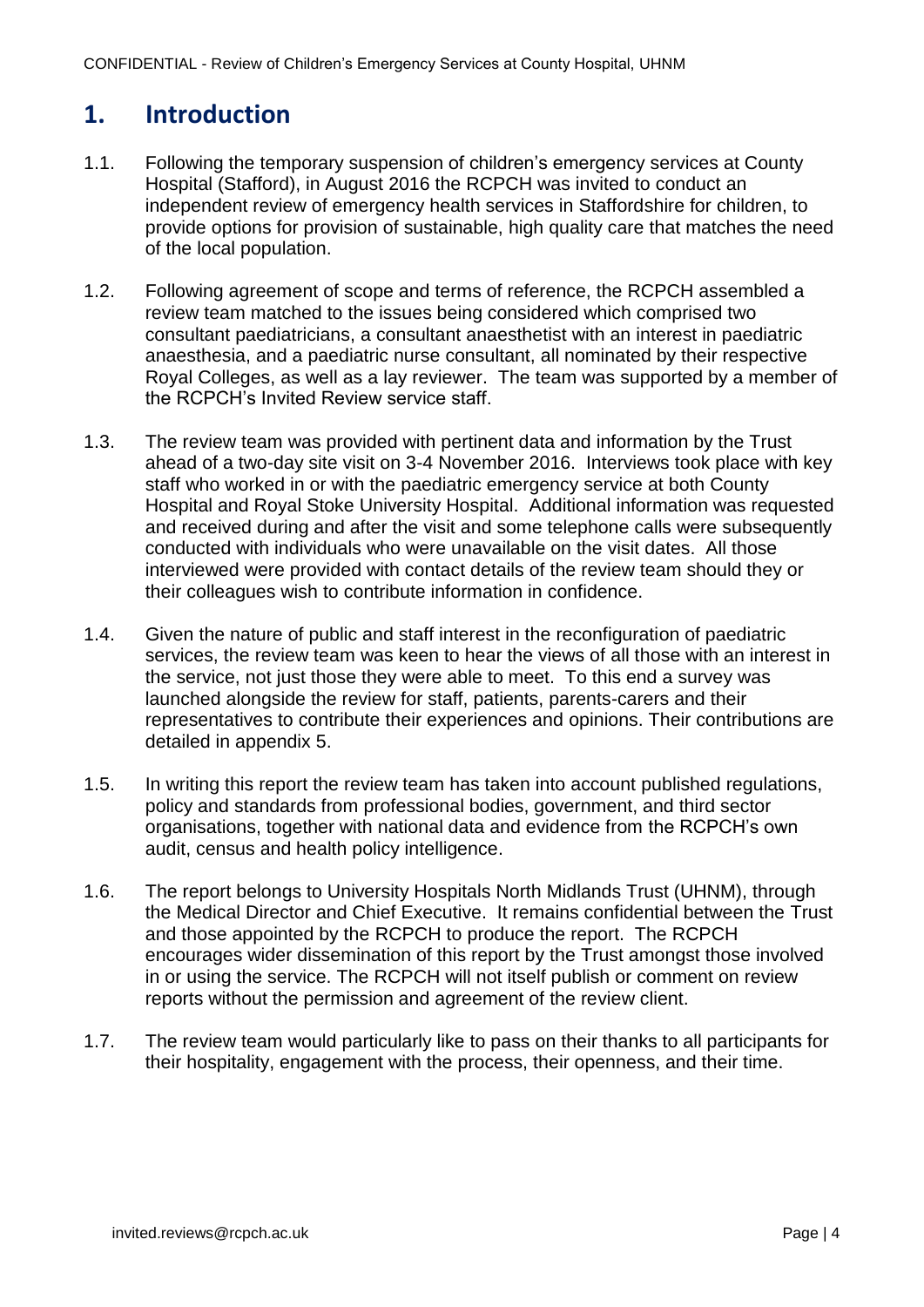CONFIDENTIAL - Review of Children's Emergency Services at County Hospital, UHNM

# **2. Background and context**

### **2.1. University Hospitals of North Midlands NHS Trust**

- 2.1.1. University Hospitals of North Midlands NHS Trust (UHNM) was established in November 2014 following the integration of the former Mid Staffordshire NHS Foundation Trust with the University Hospitals of North Staffordshire. The Trust provides the full range of general acute hospital services for approximately 700,000 people living in and around Staffordshire as well as a wide range of specialist services for three million people in neighbouring counties and across Wales.
- 2.1.2. There are two main hospital sites, County Hospital in Stafford (County) and Royal Stoke University Hospital (Stoke), approximately 18 miles apart. Travel between the two sites takes around 30-40 minutes by car, or 60-90 minutes by public transport.



- 2.1.3. Upon the recommendation of the Trust Special Administrators, a number of services across the constituent Trusts were reconfigured when UHNM was created in November 2014, including:
	- All surgery, consultant-led maternity services and paediatric inpatient services were transferred from County to centralised and expanded services at Stoke
	- A new freestanding midwifery birth unit was developed at County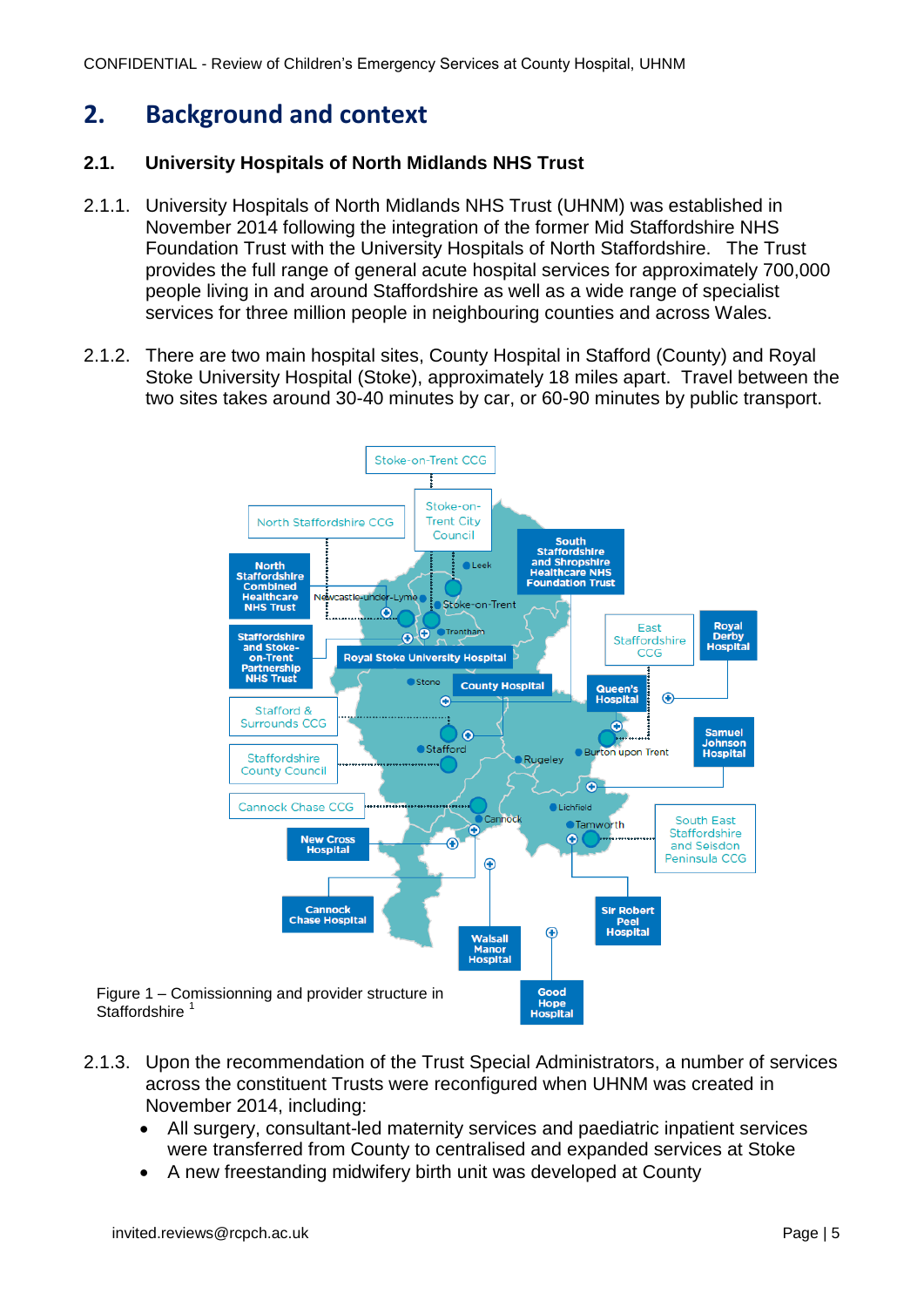- The paediatric assessment unit (PAU) at County remained open for several months; in May 2015 it was transformed into the Children's Emergency Centre (CEC) which was run in conjunction with the hospital's 14-hour a day Emergency Department (ED)
- 2.1.4. The current paediatric services at the acute sites following the merger are outlined in sections 2.2 – 2.4 below.

### **2.2. Royal Stoke University Hospital (Stoke)**

- 2.2.1. Stoke serves a population of around 450,000 locally and provides tertiary services to North Wales. It was reported that around a third of GP posts were vacant in the Stoke area, with some reluctance for GPs to work in larger centres. It was suggested that the CCGs are likely to amalgamate in the future and there is a need to expand 'hospital at home' services in order to modernise care provision.
- 2.2.2. Redevelopment of the Stoke site completed in 2015, with the expanded children's services centralised in the Cheethams Children's Centre. This comprises a separate state-of-the-art Emergency Department with support from a Children's Assessment Unit (CAU), 8-bed intensive care unit, high dependency unit, wards, outpatients, treatment rooms, play areas and school room.
- 2.2.3. Planned and day case paediatric surgery is also provided on site, with specialists in paediatric orthopaedics, ENT, maxillofacial, dentistry, spinal injuries and deformity, ophthalmology and plastic surgery.
- 2.2.4. There is a 56-bed maternity unit with around 5600 births per year, and a level 3, neonatal intensive care unit with 26 cots. The 11-room Midwife Birth Centre is located onsite and delivers approximately 1,500 babies per year.

# **2.3. County Hospital Stafford (County)**

- 2.3.1. The hospital was built in 1983 and is being redeveloped following the merger. It hosts a range of paediatric outpatient services delivered by a single paediatric team for the Trust. Following merger, daily consultant-led paediatric Rapid Access Clinics (RAC) were established to see referrals from GPs and CEC follow-ups where children required rapid input from a paediatrician, although these slots were underutilised (see also section 3.3).
- 2.3.2. The Children's Emergency Centre (CEC) has a separate entrance with video surveillance. There is a large waiting area with toys, which is overseen by the reception, and a triage room, three cubicles and two assessment beds. Like the ED it is open between 08:00 – midnight (last new attendance 22:00).
- 2.3.3. The CEC offered emergency medical care and advice for around 30 children a day referred in from their GP or the 111 service. Children could be admitted for observations, investigations or initial treatment during opening hours. Staff comprised two registered children's nurses (one with APLS training) covering 07.00- 19.30 and 11.30-00:00 respectively, with support from ED doctors, and an ED nurse with PILS training. There was local acceptance of the night time closure and awareness of the alternative hospitals accepting children. Individual profiles and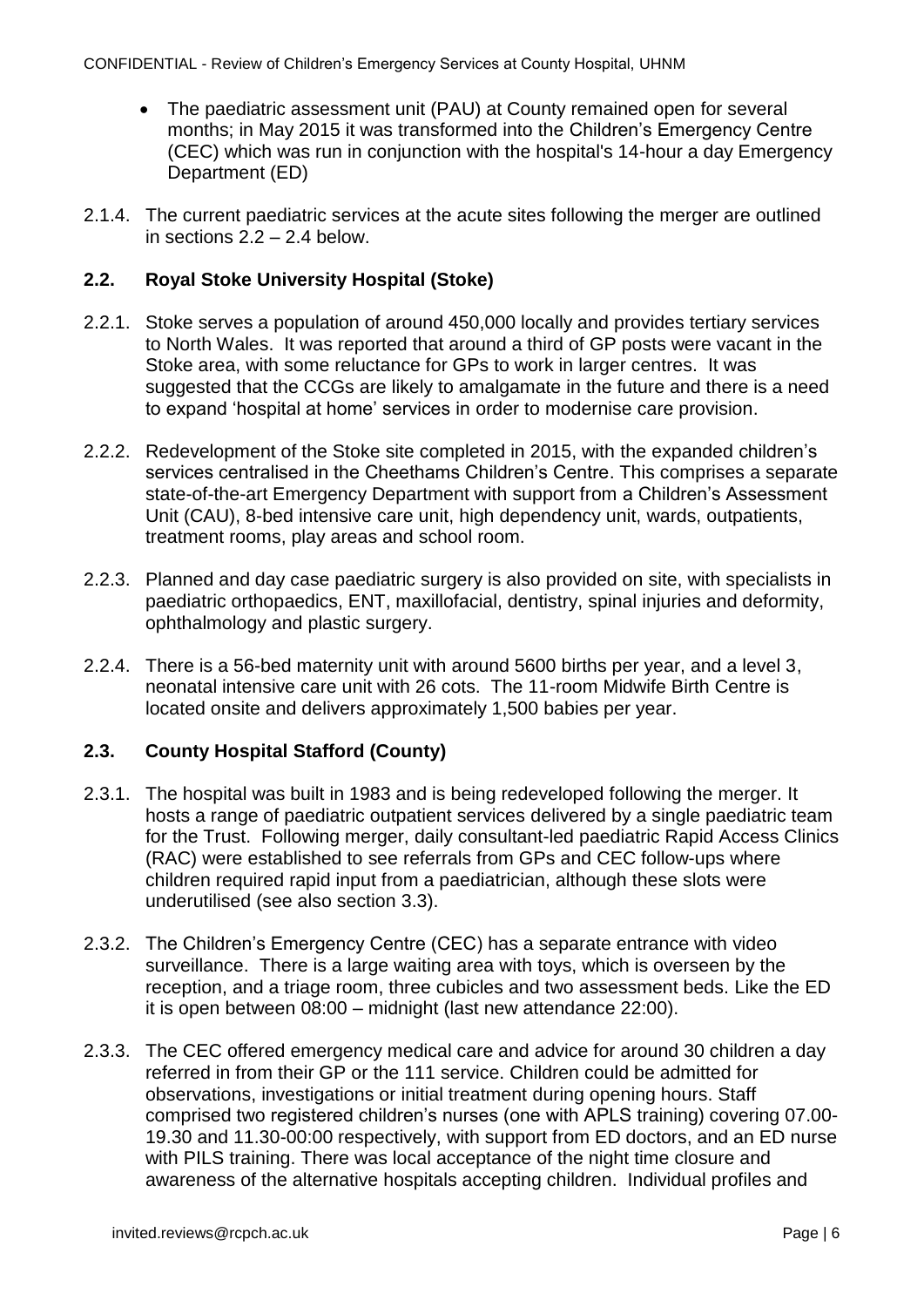care plans are in place for children with special, long term or complex needs using the County Hospital, so they are directed to Stoke if they become seriously unwell.

- 2.3.4. Paediatricians attending the on-site Rapid Access Clinics would also provide evening support in CEC between 18:00 – 22:00 in order to upskill ED doctors in paediatrics. However due to the high proportion of locum ED doctors on site there was little engagement with training, the paediatricians reported they were providing service cover instead and these sessions were eventually terminated.
- 2.3.5. Since the merger, ambulances with paediatric emergencies have been diverted to Stoke, and 'out of hours' patients are directed either there or to New Cross Hospital (Wolverhampton). Two dedicated, staffed ambulances are based at the County site for emergency transfer of adults, children or women in labour.
- 2.3.6. The children's outpatient department has a large waiting area with toys for younger children and a 'teen zone'. The four consulting rooms are not always fully utilised. A range of clinics are provided by consultants working out of Stoke as well as some visiting consultants. These clinics include audiology, diabetes, child psychology, dietetic and respiratory outreach clinics from Stoke. There are nurse-led allergy, phlebotomy, BCG and jaundice clinics. Ophthalmology and ENT clinics for children are provided elsewhere within the hospital.

#### **2.4. Closure of County Hospital Children's Emergency Services**

- 2.4.1. In July 2016, the West Midlands Quality Review Service (WMQRS) reviewed services for critically ill and injured children attending County Hospital. The review highlighted a number of immediate risks within the CEC relating to clinical safety and clinical outcomes, including:
	- Availability of senior paediatric and resuscitation expertise throughout the opening times
	- Lack of clarity about resource for time-critical transfer
	- Uncertainty about prioritisation of care, use of early warning systems and safeguarding training
	- Inconsistency about ambulance presentations, clinical responsibilities, operational policies and overall governance
- 2.4.2. Alongside this review, the anaesthetists at County, who are mostly middle grades, had expressed concern about their ability to maintain their experience and competency managing children. Since the reconfiguration, the site mainly provides adult elective care and anaesthetists do not currently rotate out to other centres.
- 2.4.3. In light of these concerns, the Trust made the decision to temporarily suspend services at the County Hospital CEC from 25 August 2016, although outpatient clinics would continue, and children aged 16-17 years of age could attend adult ED. Patients with minor illness and injuries were advised to use primary care services, and those with urgent care needs were diverted to Stoke and New Cross Hospital. The decision was widely publicised and the hospital continued to provide immediate care to children arriving at ED until transfer could be organised.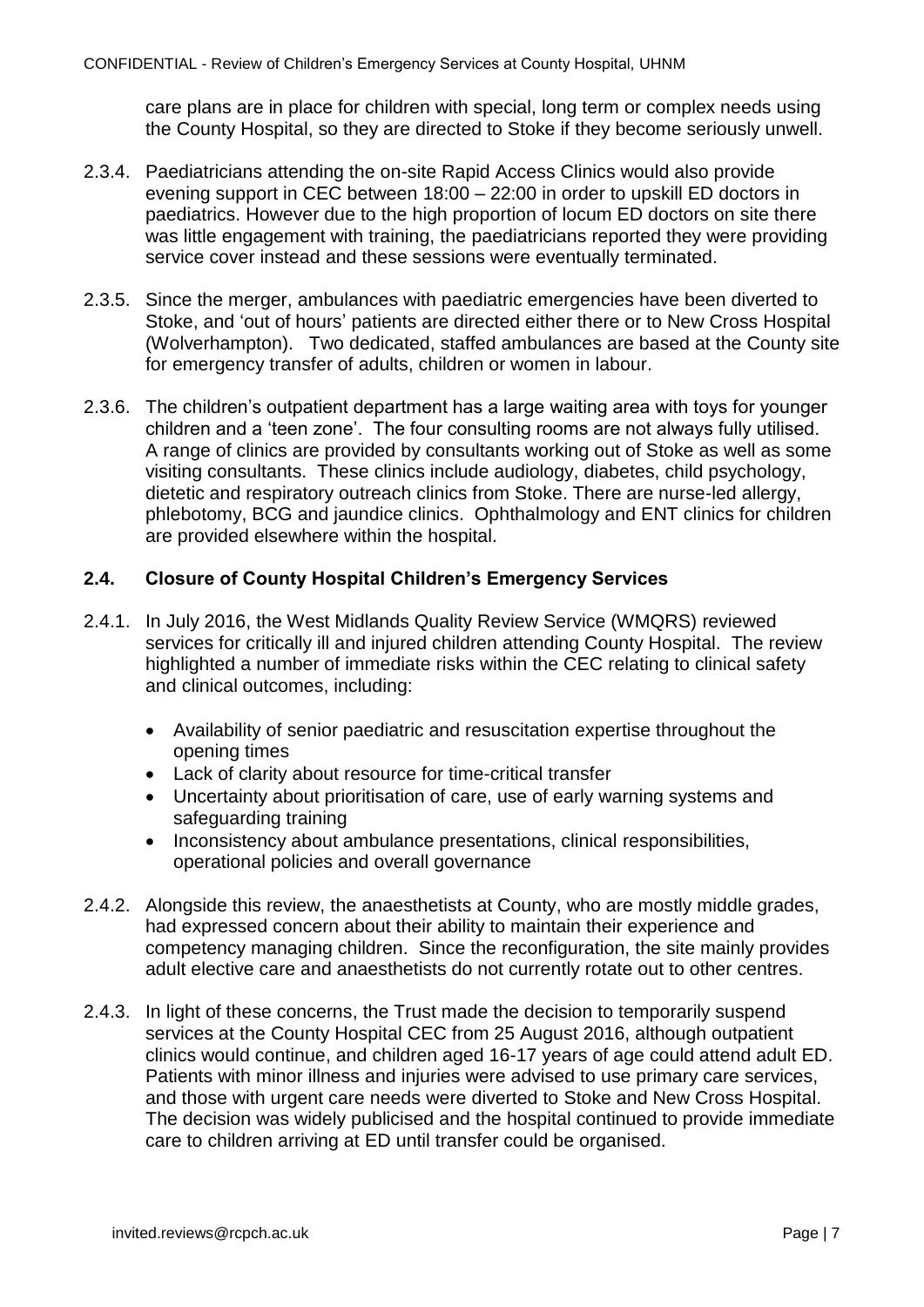#### **Summary of West Midlands Quality Review Service Care of the Critically Ill & Critically Injured Child – site visit to Children's Emergency Centre (CEC), County Hospital**

The WMQRS noted the pleasant and clean environment of the CEC, and highlighted the warm and welcoming atmosphere for families. Staff were reported to be dedicated and enthusiastic, working hard towards achieving the necessary competencies for work on the unit. However the review found the Centre to be an 'immediate risk to clinical safety and clinical outcomes', the reasons for which are outlined below:

- 1. A member of staff with Level 1 Royal College of Paediatrics and Child Health (RCPCH) competences was not available in the CEC for the majority of shifts
- 2. Approximately only half of all advertised Consultant-led paediatric rapid access clinics took place, and the paediatricians running them had no involvement with CEC
- 3. An appropriately staffed paediatric resuscitation team was not available. Not all Emergency Department Consultants received the necessary paediatric life support training. Information on resuscitation training for 'middle grade' doctors was not available, with many posts filled by locums. Whilst the nurses within CEC had completed appropriate training they were making little use of the competences gained and may not feel confident in an emergency.
- 4. There was no evidence that on-site anaesthetists had up to date competences in the care of children, with a significant proportion not having any paediatric involvement for many years. Policies on airway management did not appear to be in place and it was not clear that appropriate equipment for difficult airway management in a child was available.
- 5. The service was not prepared to undertake a time-critical transfer, should this be required. A transfer policy had not been finalised and there was a lack of awareness amongst staff that although rarely, they may be required to undertake a time-critical transfer. A 'grab bag' with appropriate drugs and equipment was not available for use.
- 6. The Safeguarding Policy was not clear and there was confusion as to whether CEC staff had been provided with training at the correct level.
- 7. A lack of clear policy had resulted in confusion amongst County Staff, ambulance staff and the public as to whether ambulances should bring children to the CEC.
- 8. Arrangements for prioritising the needs of the sickest patients presenting to the County Hospital were not robust. As a result, medical staff could be caring for a lower priority patient in another area, unaware that a higher priority child was in CEC. Nursing staff in CEC had no guidance or systems to enable them to call a doctor to see a child and reviewers were told that medical staff sometimes did not respond when requested.
- 9. A robust system to provide early warning of the deterioration of a child was not in place. Initial observations were taken and a Modified Early Warning Score calculated by the computer and the information then put onto a Paediatric Early Warning System chart, with the potential for error and confusion.
- 10. Children admitted to the Assessment Area were not visible on the computerised screens of Emergency Department patients and medical responsibility for these patients was not clear.
- 11. Guidelines for the care of children with asthma were not being followed as Trust posters advised different dosages of prednisolone compared to national guidance.
- 12. Arrangements for review of children prior to discharge were not clear, due to a lack of clear policy, and it appeared possible for an FY2 doctor to discharge a child with only informal systems in place.
- 13. Governance responsibility for the Children's Emergency Centre did not appear to be functioning effectively. Incidents were recorded on the Datix system but these were not always discussed. The Emergency Department held mortality and morbidity review meetings, but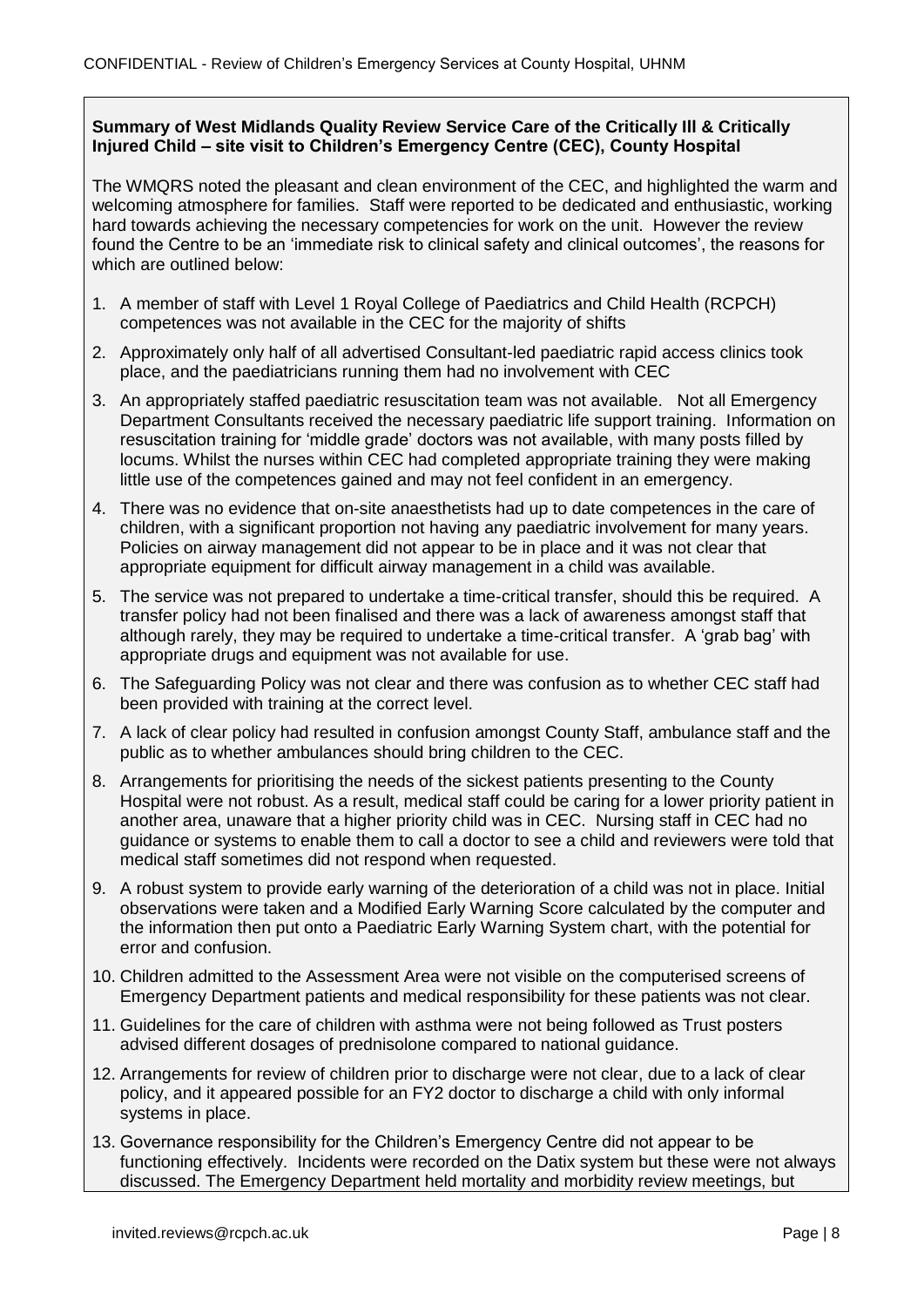these meetings did not include staff from the Children's Emergency Centre. Robust mechanisms for involvement of consultant paediatricians in training, guideline development, audit and review and learning were not evident. It was not clear that staff of the main Emergency Department and Medicine Directorate had appropriate understanding of the needs of children and the risks inherent in caring for children. This view was reinforced by comments, when asked about deteriorating or critically ill children, that "it doesn't happen here".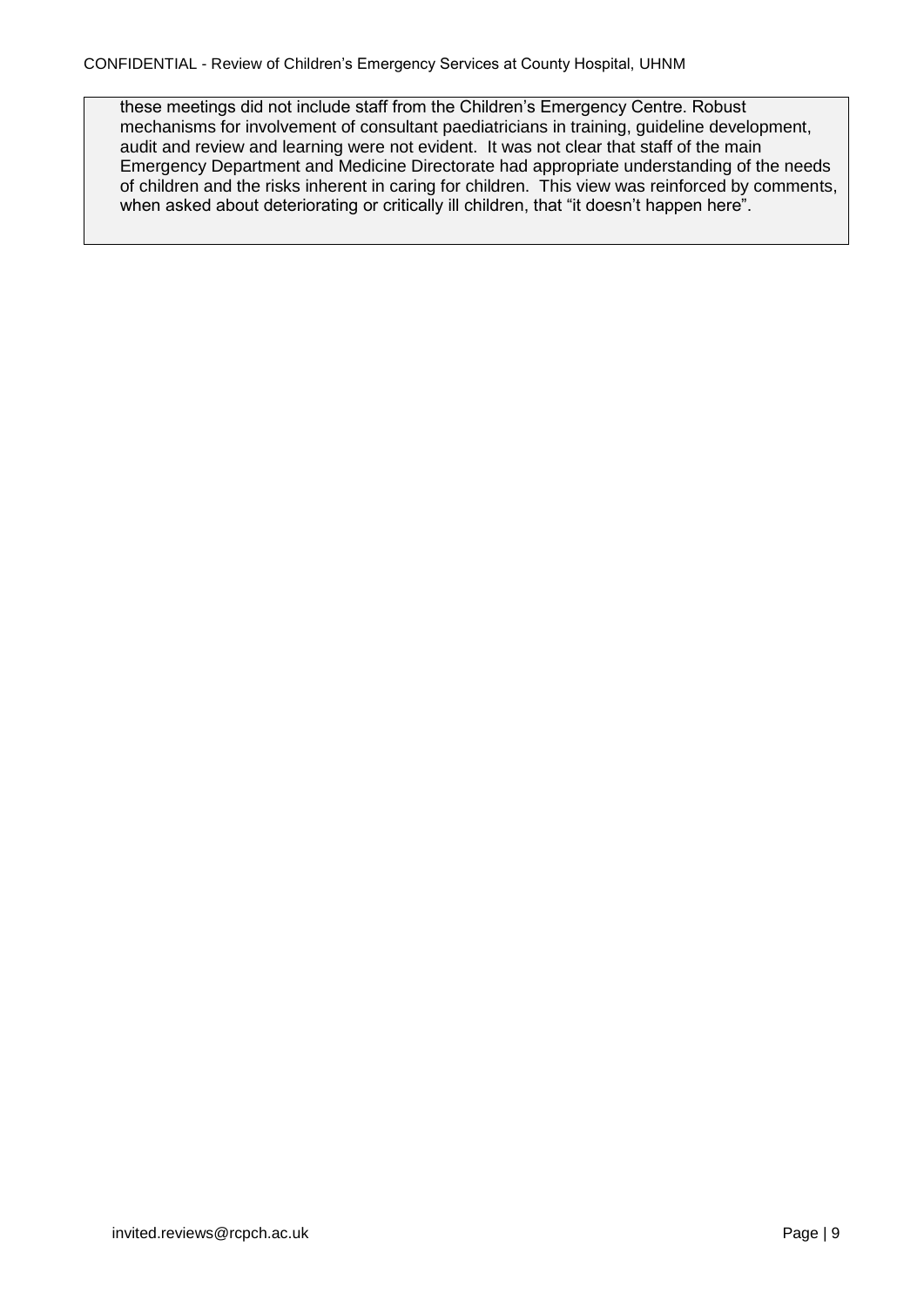# <span id="page-12-0"></span>**3. The current service**

### <span id="page-12-1"></span>**3.1. County hospital – children's emergency centre (CEC) and children's minor injuries unit (CMIU)**

- 3.1.1. The Children's Minor Injuries Unit (CMIU) opened on 10 October 2016. It occupies the same area as the CEC, utilising the 4 cubicles and waiting space although not the two observation and assessment beds. Opening hours remain as for CEC and the service aims to see the majority of the previous CEC activity (i.e. that relating only to minor injury and not minor illness). This includes head and limb injuries, wounds, sprains, bruises and fractures. The webpage explains that for other illnesses, such as rashes, vomiting and coughs and colds a GP or NHS 111 should be consulted.
- 3.1.2. The CMIU is staffed by nurses rotating through the ED and provides treatment for children with minor injury where the children can be treated in less than one hour. A medical 'early warning' score is used with this group of children to detect signs of deterioration, as ED staff are familiar with this tool, but it is not designed to be used for paediatric patients. This was raised as a concern by WMQRS but had yet to be addressed at the time of our visit.
- 3.1.3. All children with illness such as respiratory infection or wheeze are seen by a doctor who decides if the child can be managed locally or should be transferred to Stoke.
- 3.1.4. There is currently no receptionist on CMIU, so nurses are responsible for booking children in as well as triage and treatment, which can delay recorded assessment times. Numbers seen on the unit vary; in the three months since opening as CMIU an average of 15 patients attended each day (range: 3-31).



# Activity at County Hospital

Figure 1 - Patients aged 17 and under attending County Hospital (ED/PAU/CEC/CMIU)

3.1.5. Total paediatric attendance at County hospital rose gradually from January 2015 (when there was still a paediatric assessment unit) to July 2016 (just prior to the closure of the CEC); attendance ranged from 601 (Feb 2015) to over 1200 in March 2016, averaging around 30 patients per day during that period. Following the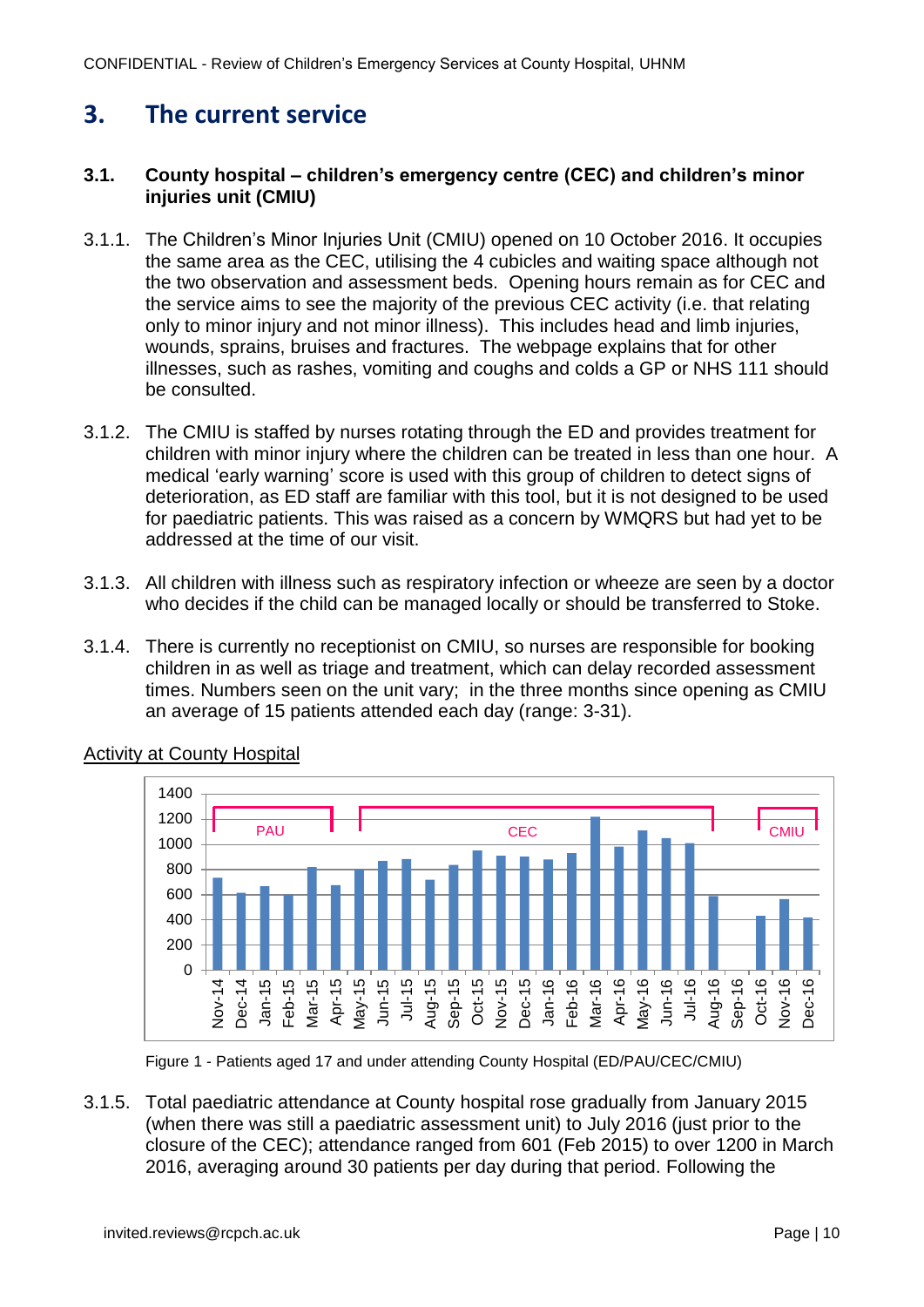change from PAU to CEC, the admission rates did understandably drop from around 20% to around 2% of attenders and transfers to another hospital increased from approximately 1% to around 4-5%.

3.1.6. Although the CEC was closed between August and October 2016 there was little noticeable increase in paediatric attendance at Stoke, although some families may have gone to Burton or Wolverhampton. The CCG did not have destination data. During this period Healthwatch received five letters with concerns from the public, mainly citing additional travel time to, and delays at, Stoke. These were forwarded to the Medical Director and were awaiting response at the time of the visit.





- 3.1.7. Despite weekly communications with the public, at the time of the review visit, local parents appeared uncertain as to the criteria for attendance at the CMIU and continue to bring children with minor illness as the unit is convenient and staff are helpful.
- 3.1.8. There was also a suggestion that some local GPs were not sufficiently accessible for families to avoid them attending the CMIU. There is a risk that seriously unwell children and acute emergencies might still present to the current CMIU which is not staffed by medical and nursing staff with the skills required to identify and safely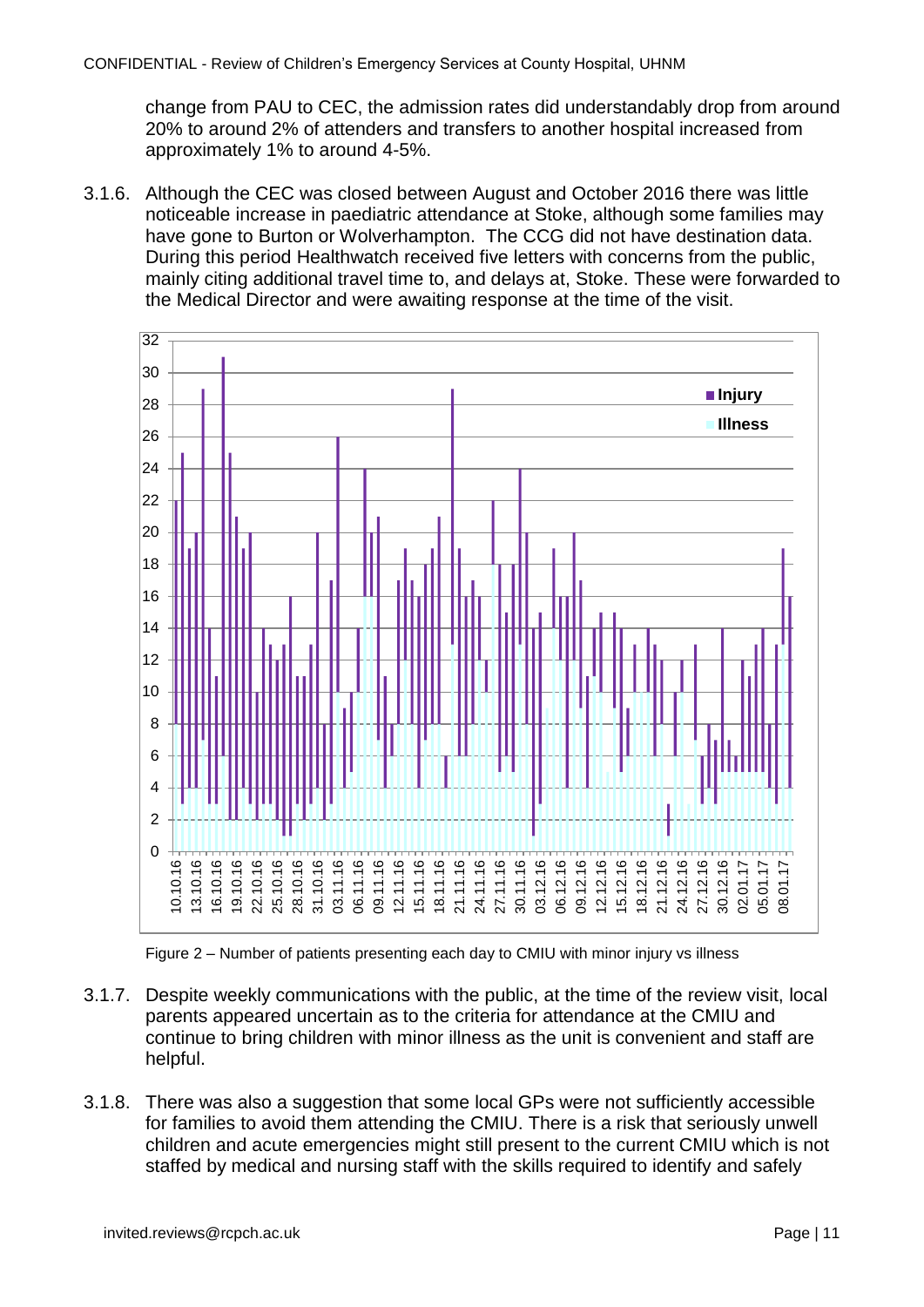manage a sick unwell child. The Trust did not appear to have involved local GPs in the decision to close the CEC, which meant that the local GPs had no chance to plan for increased activity to reduce hospital attendances.

- 3.1.9. The review team was told by many of the clinical staff we met with that around 80% of those attending County hospital (before and after the closure) had minor injuries and could, in their opinion, be easily managed by the clinical team. It should be noted however that this precludes consideration of other factors such as safeguarding (see 3.7 and 3.8). The remaining 20% apparently attended with minor illness which required paediatric expertise. These figures were widely reported, but data indicated the proportion with minor illness was much higher - since the CMIU opened an average of 45% of patients attended with illness rather than injury (range of 2-100%). It should be noted that overall numbers attending CMIU are lower than for CEC.
- 3.1.10. Despite the stated policy that ambulances do not take children to County, the WMQRS reported that ten children had been brought in by ambulance between June 15 and April 16. Data shows that in 2016 a total of 82 children under 18 years of age were brought to County by ambulance (presumably these were 16-17 year olds being seen within the adult ED, although we cannot be certain from the data provided).

### **Minor injury vs Minor illness**

Research shows that 80% of episodes of illness in children are managed by families without contacting health professionals<sup>1</sup>. Where parents or carers are concerned about a child there are a range of options available.

**Minor Illness** - should be seen in primary care - these are illnesses that are not lifethreatening. Primary care includes pharmacies, NHS111, health visitors and the GP (including the GP out-of-hours service). Where the child has a long term or chronic condition there should be arrangements in place to help parents decide whom to contact.

**Minor Injuries** - should be seen by a GP or in a minor injury unit. For infants and children this includes sprains and strains, broken bones, wound infections, minor burns and scalds, minor head injuries, insect and animal bites, minor eye injuries and injuries to the back, shoulder and chest - the ED department at County can provide assessment and treatment.

A minor injury service is **not** staffed or equipped to diagnose and treat illness.

<span id="page-14-0"></span> $\overline{a}$ 

<sup>&</sup>lt;sup>1</sup> 'Focus On: Emergency and Urgent Care for Children and Young People'. NHS Institute for Innovation and Improvement ISBN No. 978-1-907045-78-3 March 2010.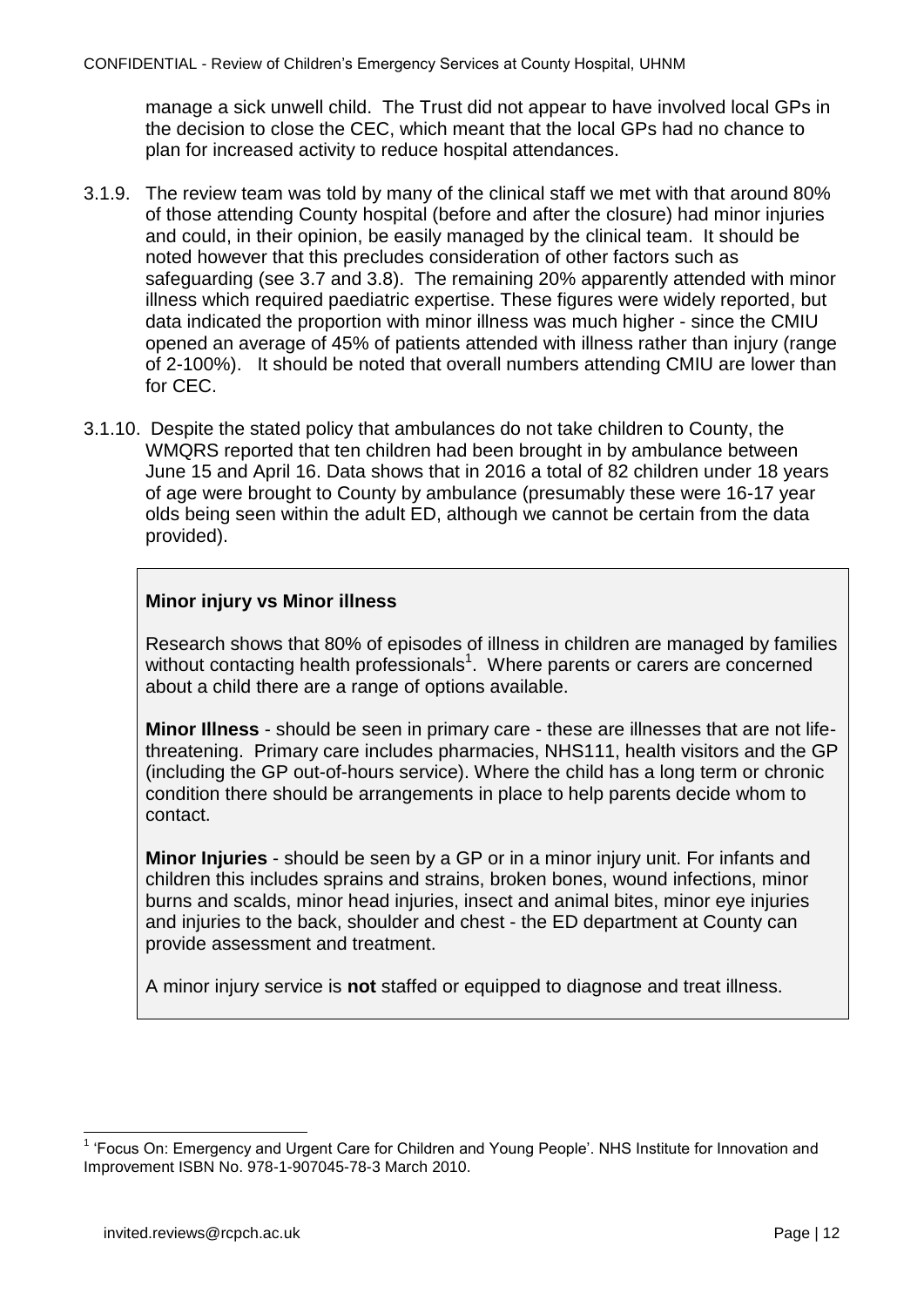### **3.2. Emergency Medicine**

3.2.1. Following the creation of the new Trust, ED is led by the Clinical Director for Emergency Medicine, who works across the Trust, with a clinical lead at each site.

#### Stoke site

- 3.2.2. The Adult Emergency Department at Stoke faces increasing challenges over capacity, with rising demand. The Trust is one of the worst performing Emergency Services in the country in terms of waiting times to be seen and compliance with national 4 hour targets. The ED often sees over 400 patients per day, with long waits in 'the corridor' outside ED and many patients with medical conditions stay overnight in ED waiting for treatment (30 the day before our visit). Some changes to the management of patient flow within adult ED were due to be implemented shortly after the review visit in November 2016, to allow patients to be assessed more quickly.
- 3.2.3. At the time of the visit Stoke typically had around 200 210 medically fit for discharge adult patients at any one time, reflecting a lack of capacity in the community. This increases the pressure on the ED as patients cannot move swiftly through the department. Consultant recruitment to ED at the Stoke site was not however considered a problem; the service is almost at full establishment at consultant level, and there are a number of military consultants on the rota. They aim to have four consultants on each shift, one is the consultant in charge and one is the minors and children's consultant who provides senior decision making for those areas, since they are not consistently meeting the former 95%/four-hour  $t$ arget<sup>2</sup>
- 3.2.4. There are significant gaps at Tier 1; whilst there were high numbers of applicants for posts, many were not suitable or failed to materialise for interview. Gaps at middle grade were apparently subject to proactive recruitment, with CESR and clinical fellow posts being introduced. These can take time to get someone in post once they've been appointed. There is an expectation that the CESR programme which is working well in Derby could assist in the longer term and develop middle grades to consultant level.

#### County hospital

3.2.5. County has had one dual accredited ED/paediatric consultant (who was on long term sick at the time of the review team's visit), one associate specialist and eight Tier 2 posts of which 2.5 were filled substantively and the rest were long-term locums. The unit lost Emergency Medicine GRID trainees several years ago, and then further reductions to the Tier 2 rota occurred with implementation of  $DRE-EM<sup>3</sup>$ programme.

 2 The 95% target was replaced by operational performance trajectories in July 2016

 $3$  IN 2013-4 the GMC and RCEM approved the Defined route entry – Emergency Medicine (DRE-EM) pathway as a run-through 5 year training programme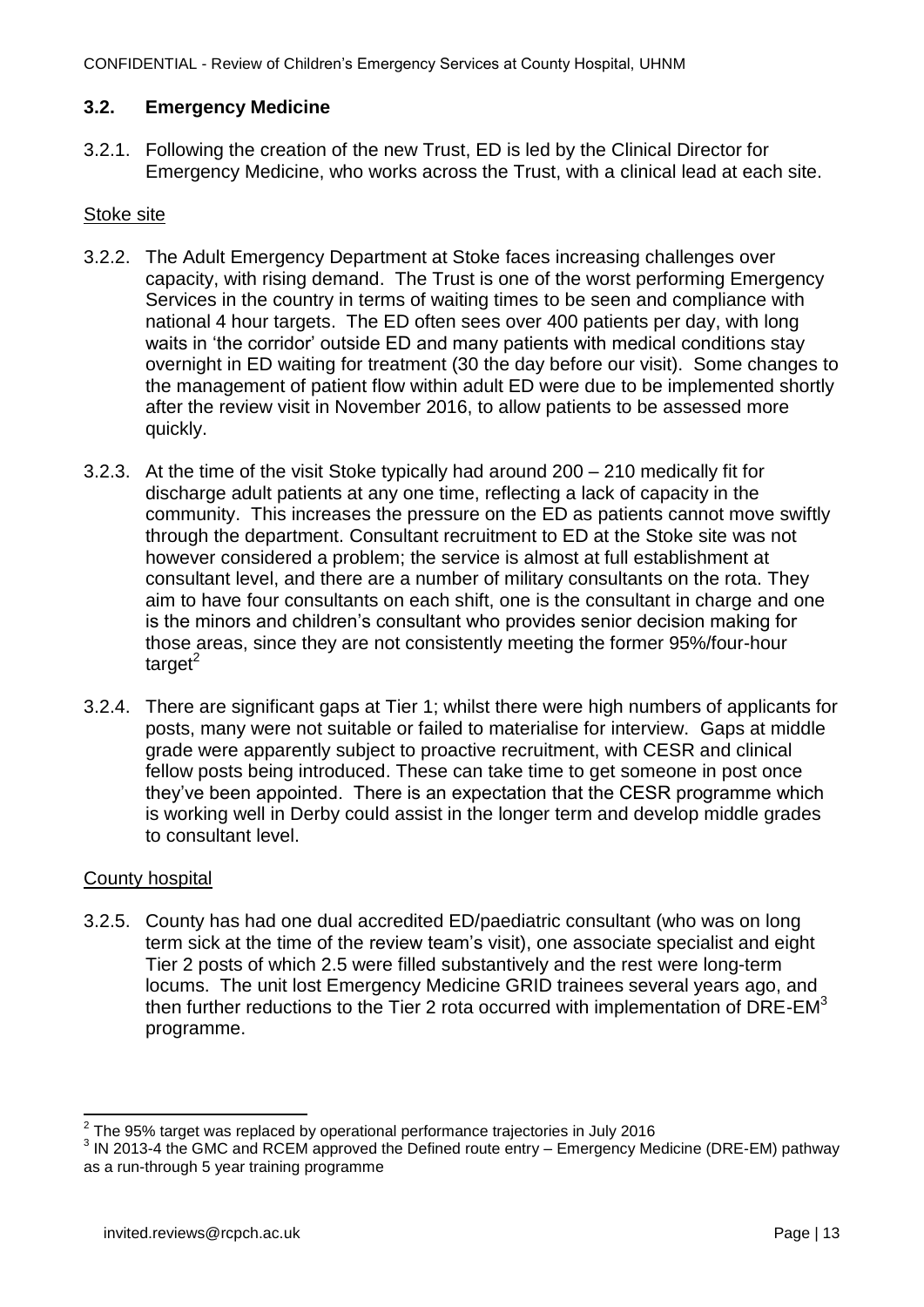- 3.2.6. There is daily ED consultant cover between 8am and midnight with Tier 2 cover at other times. Cover is also provided by Physicians Assistants who see children with minor injury and illness in the CMIU. These medical staff have no formal paediatric education. The review team was told that all staff had ALS/PLS training but the evidence provided indicated that this was out of date, and it was unclear whether they were confident and competent in managing the different presentations and needs of children compared with adults. None of them were rotating to Stoke paediatrics ED where they would work alongside paediatricians, as they were needed on site. The review team are concerned about the ability of Physicians Assistants to maintain their skills in relation to children and that they appear to rely on paediatric trained nurses and consultants for support.
- 3.2.7. There is a team of Emergency Nurse Practitioners at County, three of whom rotate between sites, and all have paediatric experience. They see children from two years upwards and prescribe analgesia and antibiotics using the paediatric formulary. All new nursing posts planned for County would include rotation through Stoke. The adult ED nurses see children and they should have as a minimum PLS (one day) training in the management of children as set out in the Intercollegiate emergency care guidance<sup>4</sup>.
- 3.2.8. The training records for paediatric life support training of ED doctors (EPLS / APLS) at the County hospital site indicated that most training had expired or there was no qualification date for many of them. It was concerning that the governance system did not appear to have picked this up and it was unclear how the board was assured of the safety of the service. The Intercollegiate standards<sup>4</sup> require consultants, Tier 2 doctors, and ED nurses at band 6 and 7 to be up to date in Advanced Life Support (EPLS/APLS or equivalent).

#### <span id="page-16-0"></span>**3.3. Paediatrics**

|                              | <b>Tier 3</b>                    | Tier 2    | Tier 1                   |
|------------------------------|----------------------------------|-----------|--------------------------|
|                              | Establishment / In post / Vacant |           |                          |
| <b>Community Paediatrics</b> | 9/9/0                            | 4/3/1     | 0/0/0                    |
| <b>Neonates</b>              | 7/7/0                            | 7/7/0     | $8/6$ (incl 3 ANNP) $/2$ |
| Intensive care               | 5/5/0                            | 7/5.5/1.5 | 0/0/0                    |
| <b>General Paediatrics</b>   | 18/18/0                          | 7/6/1     | 11/9/2                   |

3.3.1. The current paediatric workforce for UHNM is:

- 3.3.2. Since the reconfiguration there has been a single paediatric team working out of Stoke, with most paediatricians based entirely or largely there, as intensive care consultants would not be expected to cover County Hospital, and the Trust only provides Community Paediatric services to the north Staffordshire.
- 3.3.3. Three general paediatric consultants rotate through County Hospital. Initially this was to provide dedicated paediatric rapid access clinics (RAC) every day for

 $\overline{a}$  $4$  RCPCH (2012) Standards for children and young people in emergency care settings (4<sup>th</sup> edition, currently under review)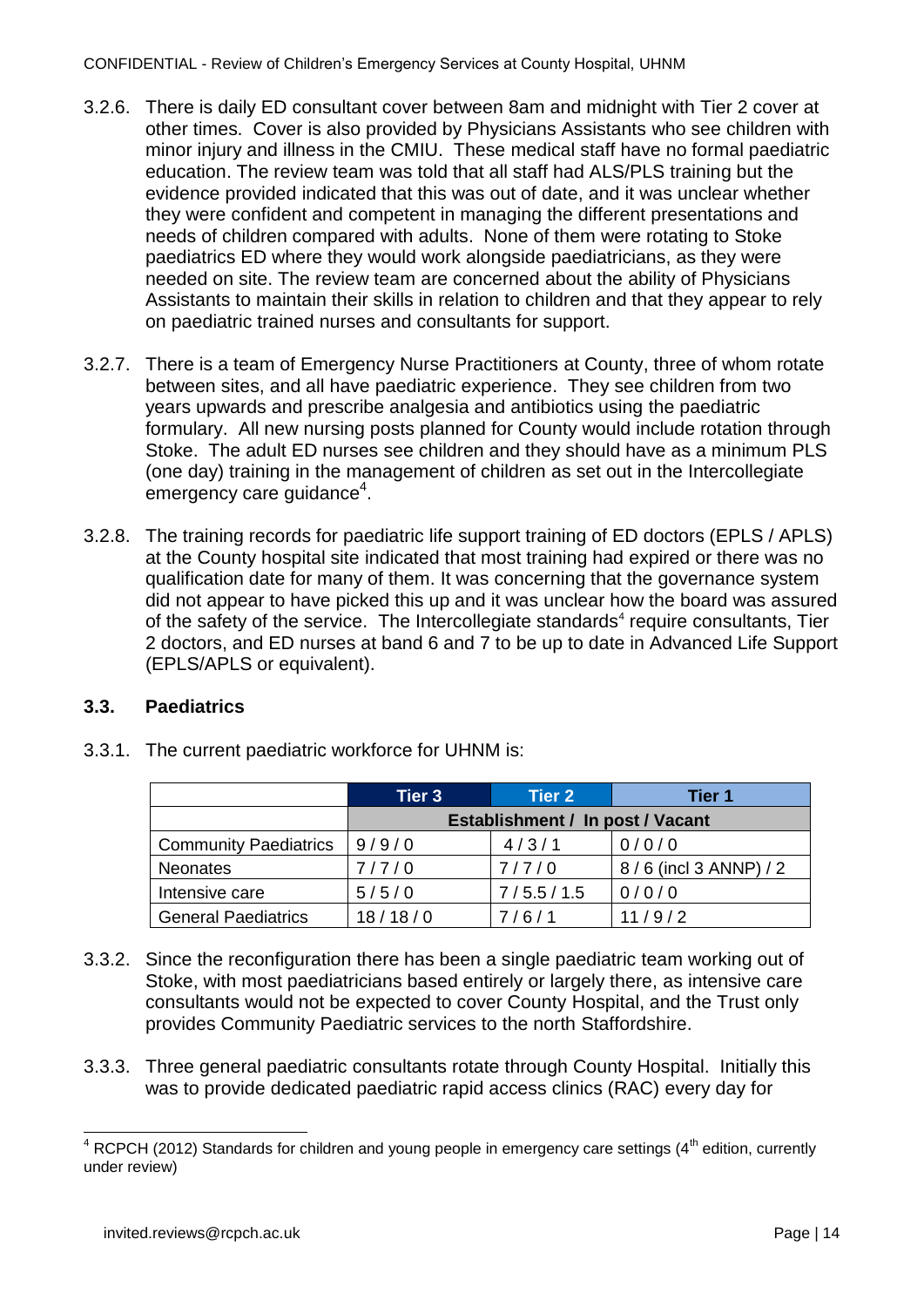children referred by a GP or ED. At weekends they were located in the CEC, whereas during the week they used to be further away.

- 3.3.4. Dedicated RACs eventually stopped, due to underutilisation making the service unsustainable, but there were suggestions that they were not sufficiently publicised as an option for referral. 20-22 single slots a month are now added to the end of general paediatric outpatient clinics. These slots are still not all filled and better communication is needed about them to GPs, emergency and urgent care staff.
- 3.3.5. The RAC paediatricians also provided evening CEC support between 18:00 22:00 in order to upskill ED doctors in paediatrics, and provide skills/scenario drills to staff, but their hands-on expertise was increasingly being relied upon by inadequately trained or temporary ED staff so this ceased with the changes in August. The paediatricians reported dissatisfaction on being called out of clinics for advice/input on the CEC which was not the reason for them being on site, and posed challenges given the distance from the CEC. There was no information available as to how frequently this occurred and the review team were not shown any Datix or incident reports completed for such events.

#### <span id="page-17-0"></span>**3.4. Anaesthetics**

3.4.1. UHNM has a large anaesthetics department, comprising:

|              | <b>Establishment WTE</b> | <b>Vacancies WTE</b> |
|--------------|--------------------------|----------------------|
| Consultants  |                          | ィク                   |
| <b>NCCGs</b> | 31                       | h                    |
| Trainees     | 50                       |                      |

- 3.4.2. The consultants in particular were reported to work effectively as a single team with lists across both sites. Although anaesthetic trainees are present at County for their ambulatory / day care module, there is no formal rotation. There are five theatres and a further one opening soon although these are all for adult and day case activity. Anaesthetic cover at County is provided by a core of six middle grade specialty doctors or staff grade anaesthetists, none of whom have a paediatric special interest. The remaining cover is provided by locum anaesthetists, usually the regular doctors who are familiar with the service.
- 3.4.3. Out of hours cover at County is provided by a resident Tier 2 doctor, with a nonresident consultant on-call, who will become resident should the Tier 2 need to attend a transfer. The team do not provide support for urgent and emergency transfers due to limited resources, so this is provided by the KIDZ team in Birmingham.
- 3.4.4. Paediatric skills should be maintained through APLS and ongoing scenario training similar to that for ED doctors, but due to the absence leave by the lead Paediatric ED consultant, this has not been put in place. The Tier 2 doctors have reportedly resisted attempts to introduce rotation to Stoke but there are plans to address this during the next round of job planning in April 2017.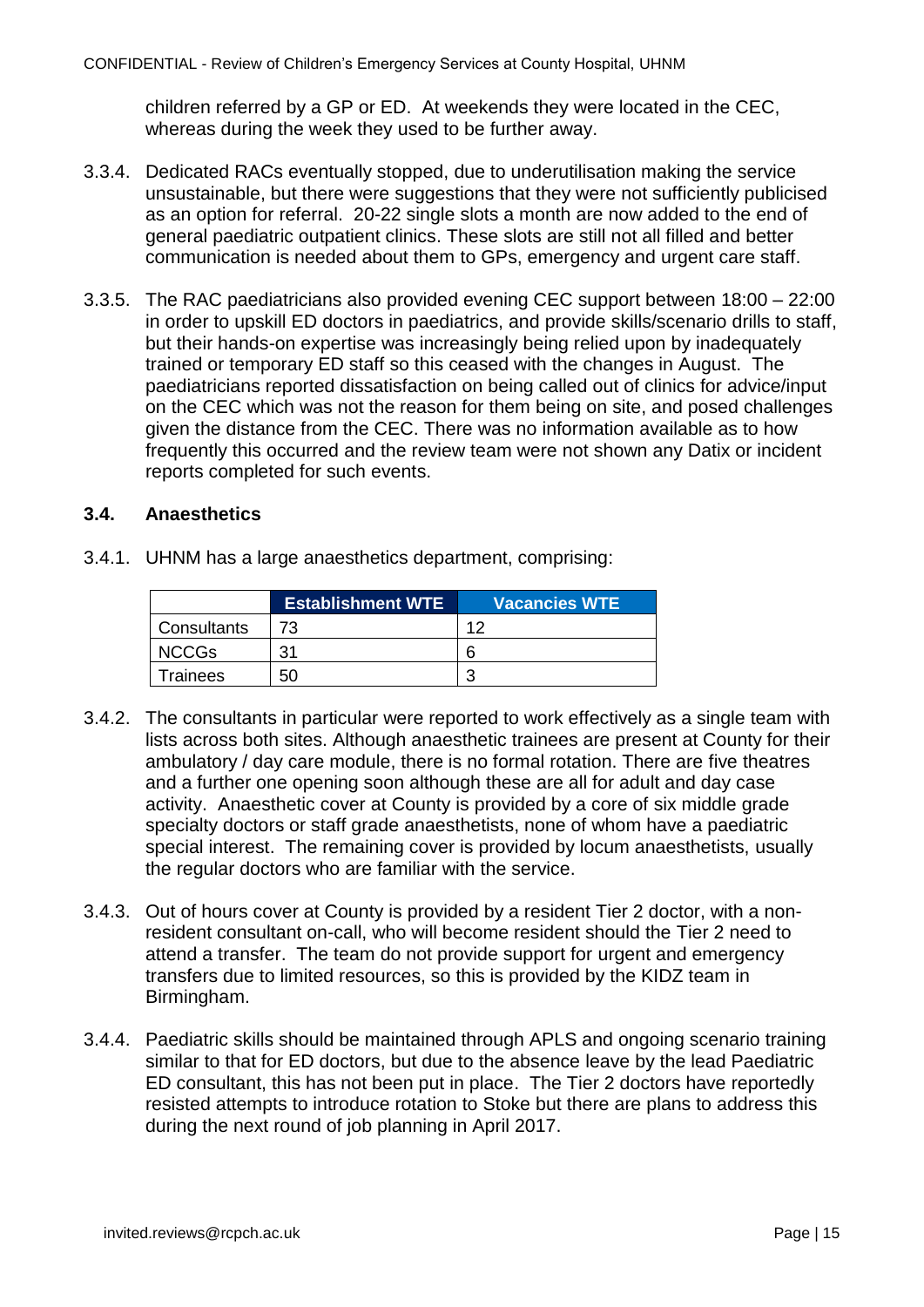CONFIDENTIAL - Review of Children's Emergency Services at County Hospital, UHNM

3.4.5. It should be acknowledged, however, that full paediatric skills are difficult to maintain if the anaesthetists are not carrying out regular lists; occasional supernumerary practice at another unit is unlikely to enable them to remain confident or competent to support the critically ill child. The system should not be set up with the expectation that anaesthetists will be able to offer a full paediatric service.

#### <span id="page-18-0"></span>**3.5. Nursing**

#### County hospital

3.5.1. The current nursing workforce at County is:

County Nursing staffing Adults &

Paeds<br>Band **Establishment WTE Vacancies WTE** 7 10.75 0 \*including 1WTE seconded 8 3.0 0

County Nursing staffing Paeds

| <b>Band</b> | <b>Establishment Vacancies</b><br><b>WTE</b> | <b>WTE</b> | <b>Band</b>        | <b>Establishment</b><br><b>WTE</b> | <b>Vacancies</b><br><b>WTE</b> |
|-------------|----------------------------------------------|------------|--------------------|------------------------------------|--------------------------------|
| 2           | 28.57                                        | 2.48       | 2 HCSW             | 2.69                               | 1.69                           |
| 4           | 2.69                                         | .89        | 4 Play Specialists | 2.69                               | $1.89*$                        |
| 5           | 44.33                                        |            |                    | 4.03                               | 1.39                           |
| 6           | 13.89                                        |            |                    | 4.03                               |                                |
|             |                                              |            |                    |                                    |                                |

- 3.5.2. There are ten children's nurses (8.06 WTE) based at County ED (seven Band 6 and three Band 5), each with at least ten years children's nursing experience. All but two are APLS trained and one is recertifying as an APLS instructor. There is an Emergency Nurse Practitioner with 15 years' experience, who is currently working as a Band 6 Sister. The team are enthusiastic, dedicated to the unit at County and feel that they provide a unique service, as they deal with all aspects of management including administrative work, safeguarding and liaison health visitor role and clinical care.
- 3.5.3. Nurse staffing in the CMIU is rostered from the combined Adult and Children's ED nursing team. The original plan for CEC was to have two registered children's nurses on duty at all times, however this was not achieved and for CMIU there is one children's and one adult nurse or clinical support worker. These adult trained nurses would usually work in adult ED, so working in CMIU may not be the best use of their skills.
- 3.5.4. When the CEC closed, County nurses were rostered for six weeks in supernumerary roles at Stoke before being required to take leadership in the Stoke ED commensurate with their grade. Since the CMIU opened, all the County nursing team, including HCAs and play specialists, continue to work at Stoke for 50% of their hours to maintain clinical skills, including the management of seriously ill children. Although the Stoke team has been welcoming and tried to accommodate rota requirements, some County nurses have found the rotation difficult, as Stoke is around an hour away; some have no car and others with children have found the transition to cross-site working difficult. There is no reciprocal arrangement with Stoke nurses rotating to the County; such an arrangement, even for a short time should be considered and discussed with staff in order to build team cohesion and consistency of procedures. Given the small size of the County CMIU, orientation would be swift.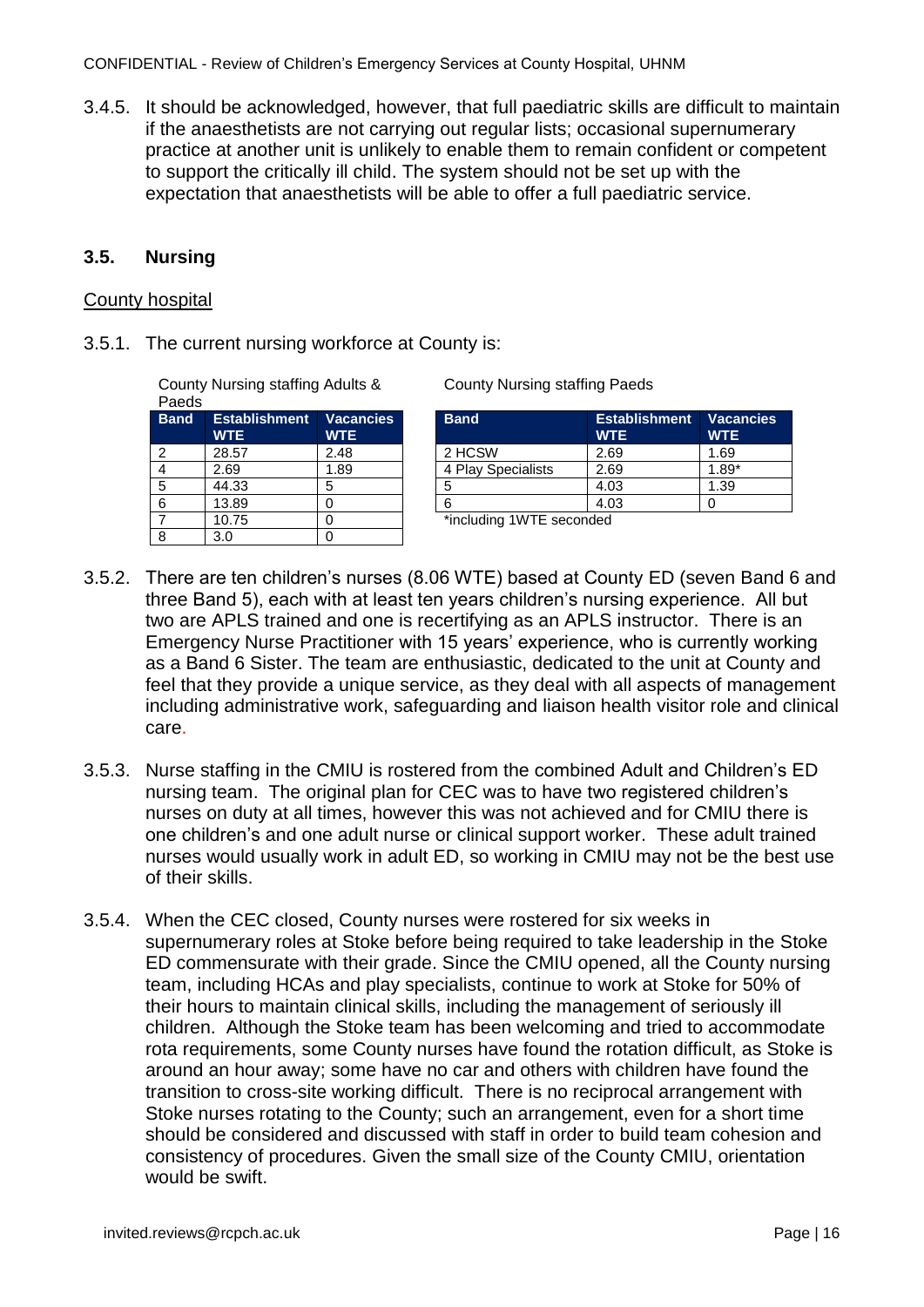- 3.5.5. All nurses have a competency document to be completed to ensure they can deliver the full range of CMIU skills. However not all nurses were able to complete required competencies despite opportunities being available during the rotation at Stoke. For some situations, such as rare injuries, opportunities had not arisen so the Trust should discuss with staff how to enable them to gain these competencies, if required, perhaps by short term rotation to a larger ED.
- 3.5.6. There appears to be a significant difference between the perceptions of the nurses working in CMIU and managers regarding the difficulties the nurses are encountering or creating. Whilst the managers perceive nurses as resistant to change and not performing to the expected standard, the nurses report being unrealistically expected to manage the children's ED at Stoke, often with insufficient staffing (due to a recent high turnover of Band 6 nurses).
- 3.5.7. The play specialists similarly rotate to Stoke with no reciprocal return of staff. They undertake similar work to the HCAs such as recording observations and cleaning wounds. In addition, they clean beds and cubicles and help with triage. HCAs are also taught to plaster limbs and undertake other CMIU skills once competency is achieved. Play Specialist training does not cover these skills and the review team was informed that competency training was in place to ensure patient safety.

### An integrated team

3.5.8. Some nurses at County have understandably found the recent changes to their working arrangements difficult to accept and feel that this has not been recognised. More work and time is required to build a single nursing team across the two sites, encourage more flexible ways of working, provide opportunities for career development and recognise the cost of transport for those for whom the free shuttle bus service does not work - and the impact on family life. Nurses are usually drawn from the heart of the communities they serve and those based at County could be considered 'ambassadors' for the new arrangements, helping the Trust understand the needs of the population and helping the community recognise the benefits of new models of care.

#### Royal Stoke University Hospital

- 3.5.9. In the evenings, there are two nurses and an HCA or play specialist in the paediatric ED, seeing 25 to 30 children. One nurse may be required to manage a child in the resuscitation bay in the Adult ED, which can lead to delay in treatment and cause problems with medicines administration in children's ED. This is often the busiest time in Children's ED.
- 3.5.10. Review of the rota provided for the month to 4 December 2016, indicated that there were some shifts where a third nurse worked a twilight shift (i.e. from 12 noon to 00.30) and other days when there were three nurses on a long day and night, supported by one or two support workers and a play specialist. There were six days during this 28 day period when there were only two registered nurses on the day or night shift, including a day with only one nurse rostered and one night with one nurse. It is unclear whether there was sick leave during this period which would have reduced nursing numbers further.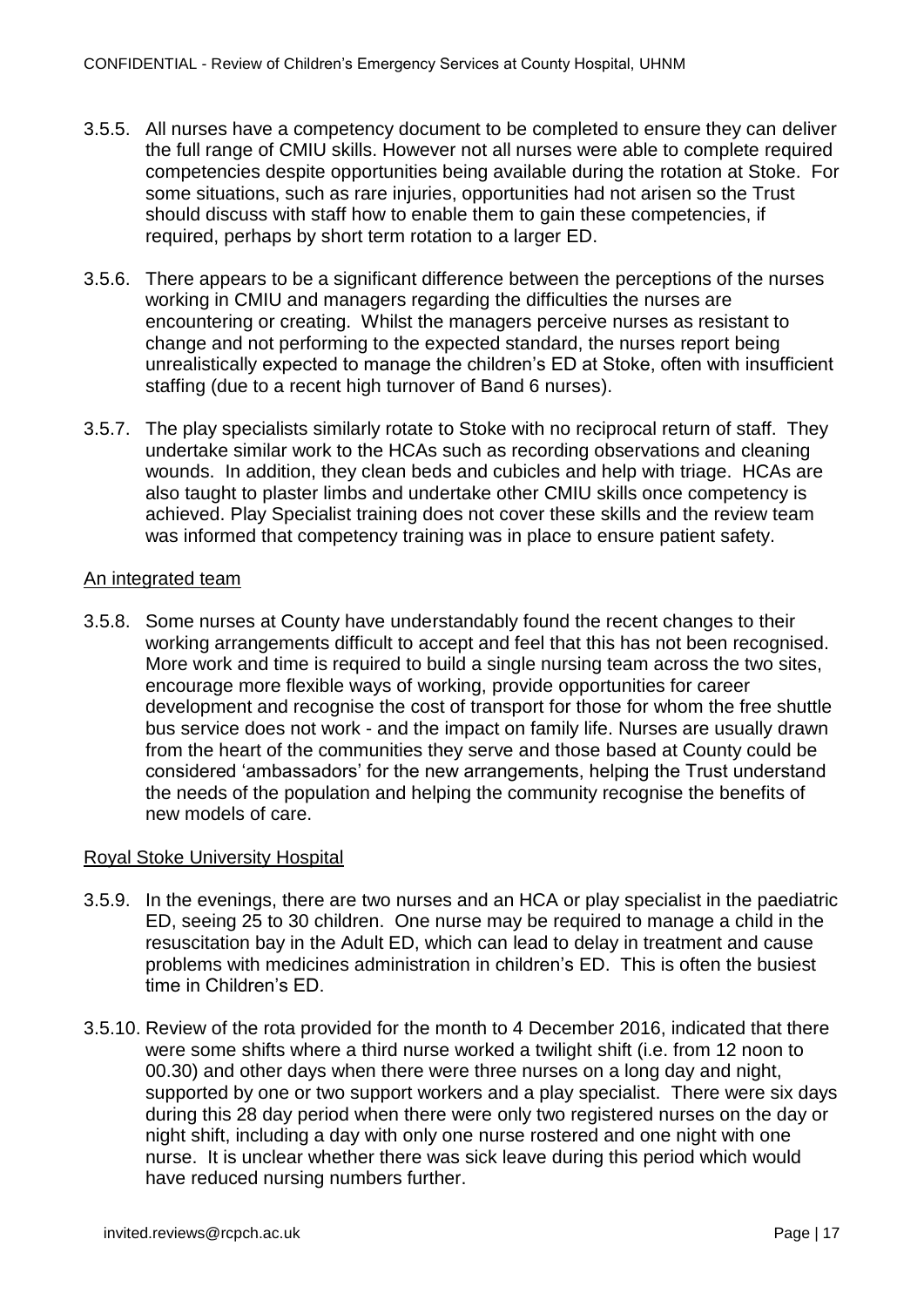3.5.11. On most days there were two support workers and a play specialist with a support worker at night. An audit of the number of times a CAU nurse is required to go to resuscitation over a six month period (including the winter months) may identify whether staffing requires adjusting to increase the ratio of registered nurses to support workers, ensuring sufficient people with appropriate skills are available in all areas.

### Advanced Nursing Practice

- 3.5.12. There are no Advanced Paediatric Nurse Practitioners (APNP) working at County, although there are adult ANPs working within the hospital.
- 3.5.13. At Stoke there is one APNP in Children's ED but none in CAU. There are three emergency nurse practitioners across Children's ED and CAU who have some expertise in managing children's illness but these individuals are also responsible for adult care so are stretched too thinly to provide full-time cover.
- 3.5.14. Although there is currently no national programme for training, many Trusts are developing the APNP role to fill specific needs and provide an opportunity for career development. Details of the opportunities and practice examples can be found in guidance from the  $RCN^{[1]}$ . There is the potential for current nursing staff across the Trust to be offered this training which can take two years including study off-site but will increase the potential for staff retention and improve decision-making within the urgent care pathway.
- 3.5.15. Nationally, the development of advanced paediatric nurse practitioner (APNP) roles has been shown to reduce the number of admissions of children to hospital<sup>5</sup>. When combined with a community children's nursing team, able to manage acute conditions in the home, this has an impact on education and support for parents of sick children at home and prevention of readmission. The role provides support for ED or urgent care centre staff with less experience of children and diverts activity, leaving hospital doctors to deal with the sickest children. In addition, there are demonstrated financial benefits for both primary care and the acute trust in managing children out of hospital<sup>6</sup>.
- 3.5.16. Nurses who step up to APNP roles provide a highly skilled service and will be keen to use all their expertise. Whilst there is likely to be a loyalty to the Trust that supported their training, there is high demand for APNPs nationally so the Trust needs to ensure these roles offer sufficient challenge to retain them and ensure they are used efficiently and effectively. This may include an element of rotation, strategic involvement or leadership opportunities.

 $\overline{a}$ 

<sup>[1]</sup> https://www2.rcn.org.uk/ data/assets/pdf\_file/0009/580725/004579.pdf

 $^5$  Egerton L (2012) Role of Advanced Paediatric Nurse Practitioners; Emergency Nurse, 20 (4); 30 – 34

https://www.gov.uk/government/uploads/system/uploads/attachment\_data/file/459414/Moving\_healthcare\_clo ser\_to\_home\_financial\_impacts.pdf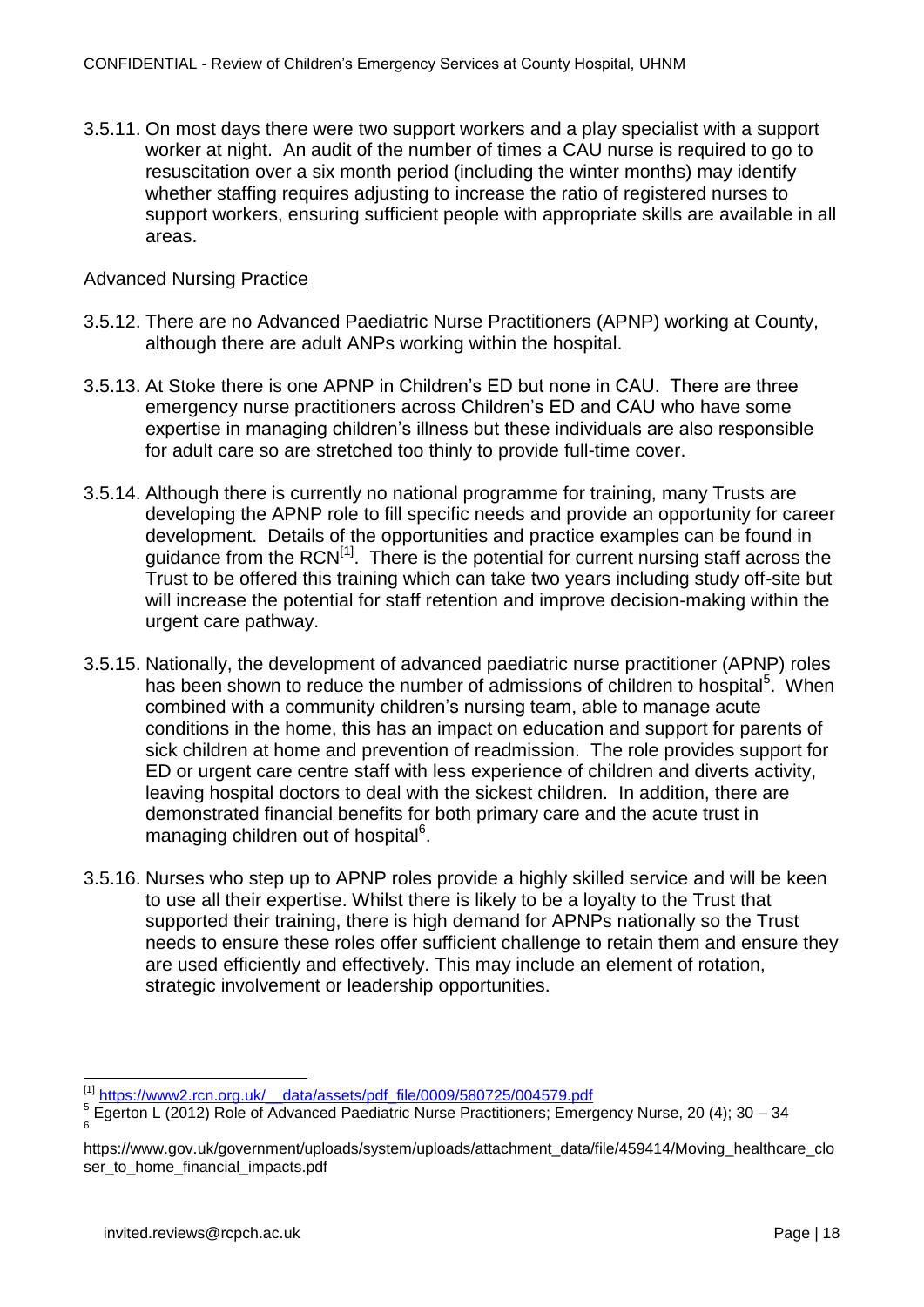#### **3.6. Transfers and transport**

- 3.6.1. The original Standard Operating Procedure dated April 2015 outlined provision for ambulance attendance at County hospital and management of paediatric resuscitation and stabilisation by ED staff, but a 'draft' amendment changed this and all children should be diverted to Stoke or New Cross. Despite this, a small number of ambulance-borne children continue to be brought in which is a breach of policy (see also para 3.1.10).
- 3.6.2. An average of 33 patients a month were transferred from CEC to Stoke in the year to August 2016, some travelling by ambulance and some in parents or carers' private cars, compared to around 10 per month when there was a PAU at County. The protocol for which mode of transport was appropriate was not clearly understood by some staff the review team heard from, and there was confusion, for example, as to the intended use of the two ambulances at County and how to access them.
- 3.6.3. There are two fully equipped paramedic-staffed ambulances on the County site which are contracted from the Ambulance Service at around £700,000 annually. One is designated for the midwife birth centre and the other for general emergencies arising at the Trust. The review team heard varying accounts from staff, on how these ambulances were to be used, with many believing both were for the sole use of the Midwife Birth Centre (MBC), which may mean they are underutilised.
- 3.6.4. The RCPCH has been unable to obtain data relating to the utilisation of these vehicles but were told that 999-vehicles were called in emergencies and few staff could remember the standby vehicles taking a sick child to Stoke. There is significant scope for a joint review with the ambulance service of the use and benefit of these standby vehicles as the resources are likely to be much better utilised with a more flexible arrangement. There is also an opportunity for work with the ambulance service to ensure they recognise the level of care that is provided at the County and the similarity of calling 999 from the community versus the County.
- 3.6.5. Parents, staff and public consider that it is a long way to travel from County to Stoke with a sick child. In fact with effective engagement of primary care there should be very few children needing to make this journey in an urgent or emergency situation, in which case ambulance transfer may be appropriate.
- 3.6.6. Due to poor public transport between the sites an hourly shuttle service operates between the County and Stoke sites from 06:00 – 22:00 on weekdays and twohourly at weekends. Originally intended for staff the service now also takes patients and carers. The service must be booked a minimum of 24 hours in advance, either through phone or email, and costs £5 for a return ticket. There was no information available about patient/carer usage or public awareness about the service

#### <span id="page-21-0"></span>**3.7. Governance**

3.7.1. The quality, safety and compliance department is responsible for health and safety, quality systems, managing Datix, serious incidents, clinical audits, information governance and M&M reviews. The teams report to the Chief Nurse, Medical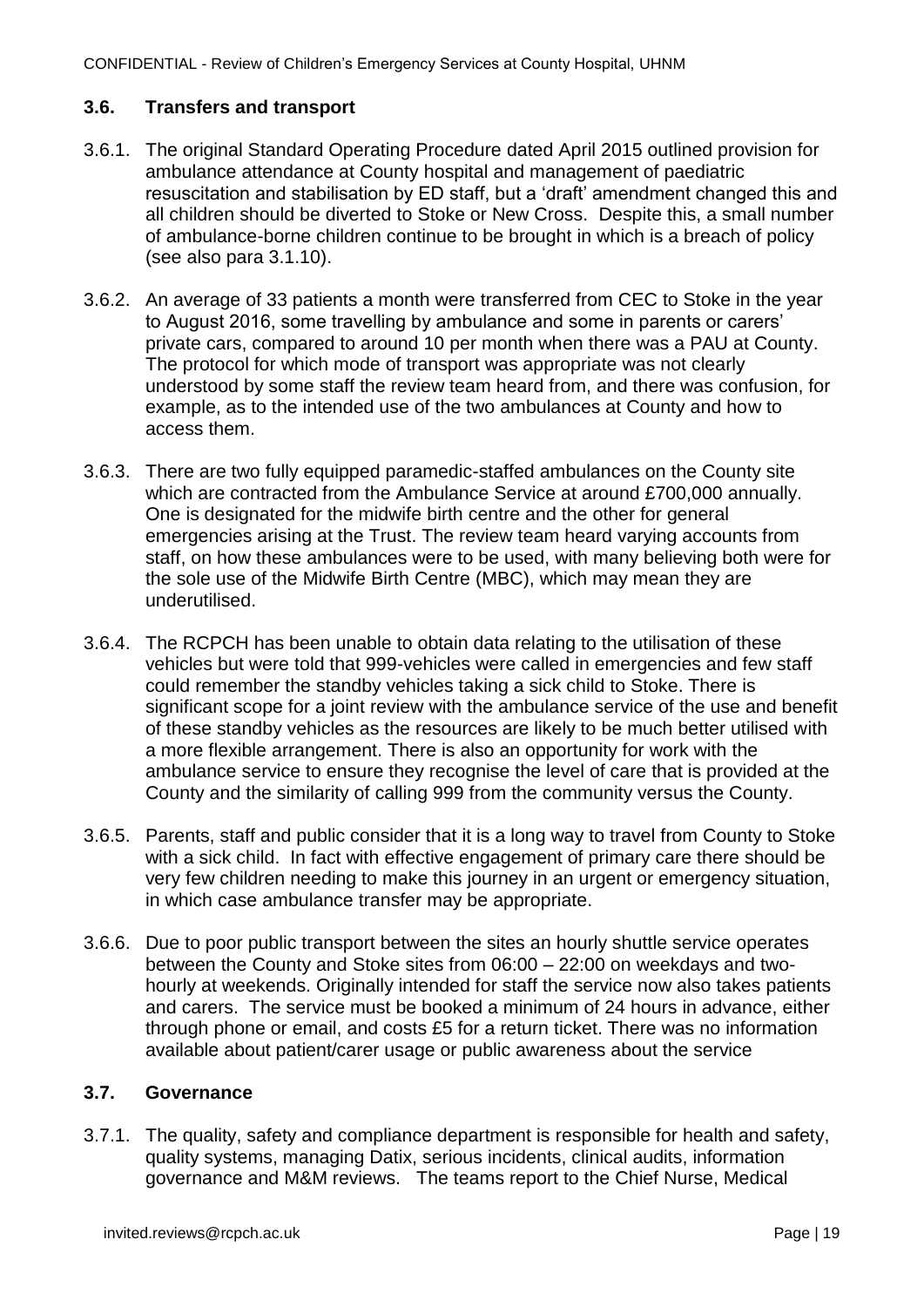Director, the Quality and Safety Forums and the Quality Assurance Committee, which is a sub-committee of the Board chaired by a non-executive.

- 3.7.2. Each division should also have regular governance meetings with issues reported directly to the associate chief nurses, and from there to the Chief Nurse and the Quality Assurance Committee. Minutes of the meetings provided indicated limited information relating to CEC/CMIU, with no evidence of action taken in response to specific incidents that had been raised with the review team. These included two examples
	- a child being discharged with full thickness burn where usual practice would be for immediate surgery rather than dressings and discharge, to prevent complications such as contractures and damage/infection to other structures,
	- ongoing problems with transfers from the high dependency unit (see 3.3).
- 3.7.3. Despite the issues highlighted by the WMQRS report, the review team was advised that no trends/issues relating to ED, Children's Services or the changes to services at County Hospital had been presented to the Quality Assurance Committee in recent months. Analysis of incident reports from County Hospital indicated a number of reports relating to delayed transfer which could indicate that risks are not being appropriately escalated through the system. The systems for reporting governance issues upwards did not appear to be robust; further incidents raised with the review team which did not appear on the incident data provided are being addressed with UHNM separately to this report.
- 3.7.4. The focus on integrating the two sites has resulted in activity and staffing data only being available Trust wide, which poses a potential governance risk as it may mask issues at one or other site.
- 3.7.5. At the time of the visit IT systems across the Trust were not yet integrated with different software operating in County and Stoke. This makes rotational working more challenging as staff adapt to using different systems, and makes it difficult to access information, results, images and notes from patients seen across the two sites.

"Safe and efficient patient care requires effective, timely and appropriate transfer of key information that follows the patient through the healthcare system. This is particularly important in the urgent and emergency care system where, by definition, the patient is accessing care from outside of their routine care providers." **NHS England<sup>7</sup>**

3.7.6. We understand the implementation of a new Trust-wide IT system is planned for early 2017 and this should be addressed as a matter of urgency, with consideration for integration with other systems outside the trust (e.g. primary and social care).

<span id="page-22-0"></span> $\overline{a}$ 

<sup>7</sup> Page 51 - [Transforming urgent and emergency care services in England. Safer, faster, better: good practice](https://www.england.nhs.uk/wp-content/uploads/2015/06/trans-uec.pdf)  [in delivering urgent and emergency care: A guide for local health and social care communities \(NHS England\)](https://www.england.nhs.uk/wp-content/uploads/2015/06/trans-uec.pdf)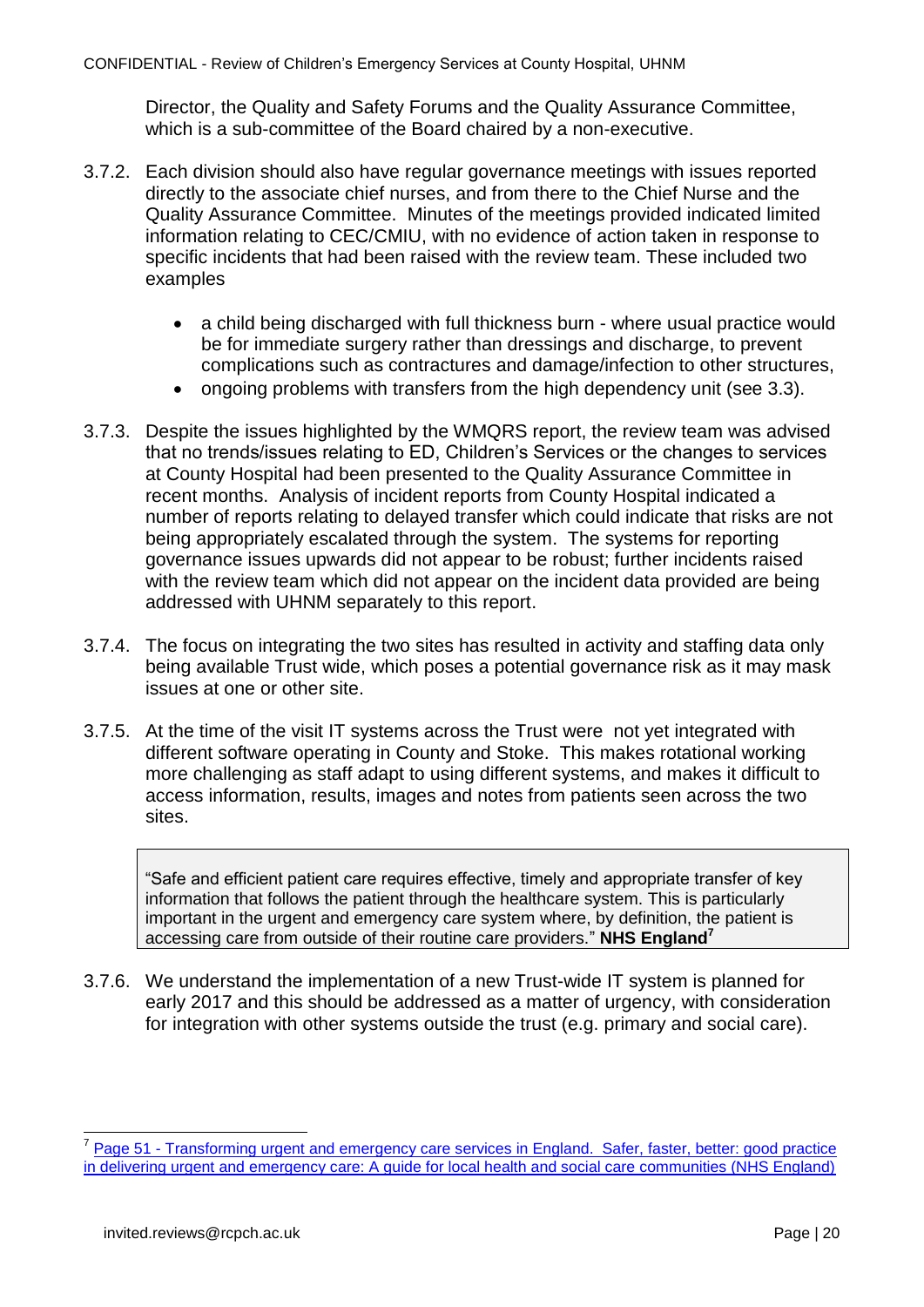#### **3.8. Safeguarding**

- 3.8.1. The Trust nurse-led safeguarding team, based at Stoke provides advice, guidance and training as well as statutory functions across the Trust for adult and child safeguarding. Every month they receive requests for assessment and/or decisions for about 250 children and send 30-50 multiagency referrals about children, with all referrals reviewed by the Named Nurse. The majority of their workload relates to maternity and adult ED. Concerns were raised regarding provision and consistency of safeguarding arrangements across the county, as arrangements for child protection medical assessments and multi-agency working differ in different parts of the county.
- 3.8.2. The safeguarding arrangements at Stoke were reported as 'very strong and consistent' with high confidence in the ability of the ED team and midwives to recognise and address safeguarding issues, and good use being made of the support and advice available from the safeguarding team.
- 3.8.3. Concerns were raised about the low level of safeguarding alerts from County. Management could not confirm whether this was lack of recognition of children in need or lower prevalence and there was a risk that the service was 'over there and out of sight'. Attempts by the previous Named Nurse to visit County and offer advice and support were reportedly not embraced by the team there, and there were reported to be low levels of safeguarding training. The recent appointment of a Named Midwife from Stafford has provided additional capacity and training expertise and should begin to improve engagement, supervision and liaison with health visitors in the community, through supporting the ED link nurse.
- 3.8.4. Across the Trust there is a 97% achievement of statutory and mandatory training, which includes an e-learning package on safeguarding. A 'comprehensive' intranet site has also been developed which includes relevant guidance and links to the two LSCBs (Staffordshire and Stoke on Trent) although the review team did not have sight of this.
- 3.8.5. From trust data available, the uptake of level 2 and 3 intercollegiate training was less across all 3 directorates dealing with children. The Training strategy 2015-8 includes a needs analysis and defines the levels and competencies required but recorded take-up for intercollegiate level 2 ranges between 31-56% across the directorates which falls well below the 85% target of the local LSCBs.

|                                    | <b>Jul 16</b> | Aug 16 | Sep 16 |
|------------------------------------|---------------|--------|--------|
| <b>Child Health Directorate</b>    | 59.8%         | 60.0%  | 56.6%  |
| <b>Dir of Emergency Medicine</b>   | 28.9%         | 30.9%  | 31.9%  |
| <b>Obs &amp; Gynae Directorate</b> | 38.6%         | 41.1%  | 42.0%  |

Figure 3: UHNM trust wide staff training at Safeguarding Level 1 (level 2 intercollegiate)

3.8.6. The situation is complicated by the variation in how safeguarding training is described locally compared to the intercollegiate standards. We were advised that Staffordshire 'level 2' training, maps onto intercollegiate 'level 3' training, however upon review of the Trust safeguarding policy and descriptors of the training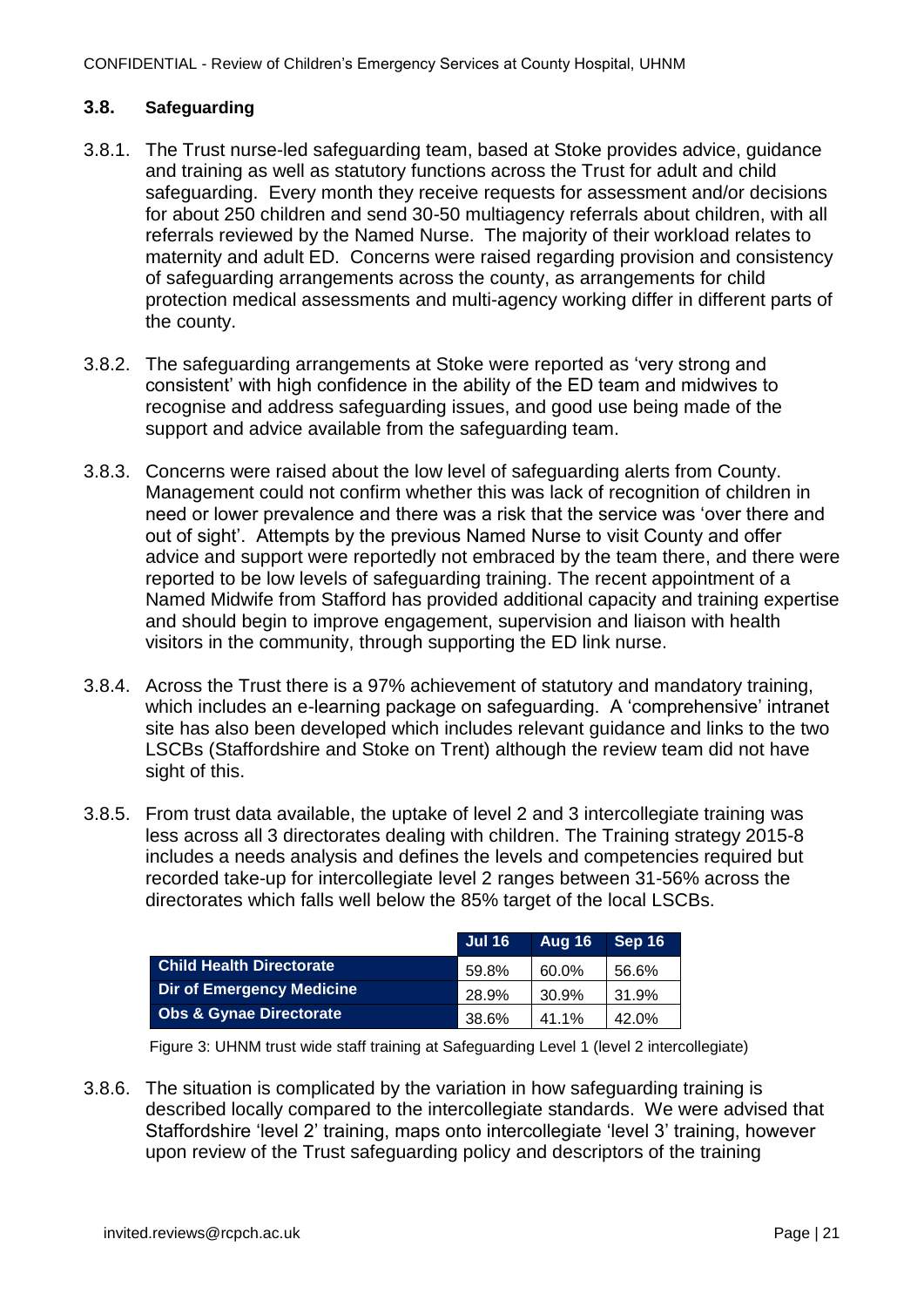elements this does not appear to be the case. This is likely to mean that some staff requiring Intercollegiate Level 3 training do not receive it, which is a significant risk.

- 3.8.7. The Trust recognises that the competencies required are broader than simply attendance at training course, but additional experience and acquisition of required skills is not monitored or recorded formally by the individual sites or central safeguarding team. Decentralising of records to improve local ownership and management is too recent for meaningful site-based data although maintenance of safeguarding training records and competencies is a key requirement of CQC and the responsibility of the Named Nurse and Doctor. Training is discussed at the Trust Safeguarding Children Working Group with representatives from across the Trust and safeguarding concerns have been recorded on the Risk Register, but poor attendance by some key individuals has hampered progress. It is important that the situation is reviewed at senior level in order to monitor training levels and perceived under-reporting of concerns, particularly at County.
- 3.8.8. These issues have been exacerbated by a lack of IT integration, with records at County Hospital still paper based and a number of queries remaining unresolved. Implementation of the 'Medway' joint system has been delayed until January 2017, but whilst encouraging, it will not address poor staff knowledge or under reporting, which pose a significant risk to patient safety.
- 3.8.9. In a wider safeguarding context there is a lack of clarity over roles, responsibilities, information sharing and accountability between health and social care organisations with respect to child safeguarding concerns and medical assessment. This is a national issue with the increasing fragmentation of children's community health services.

In Staffordshire there are a number of providers involved in addition to UHNM.

- South Staffordshire and Shropshire Healthcare NHS Foundation Trust (SSSFT) a mental health and community trust employs community paediatricians across south Staffordshire
- Staffordshire and Stoke on Trent Partnership NHS Trust (SSOTP) employs health visitors, district nurses
- Birmingham community health trust has the contract to run school nursing across Staffordshire
- 3.8.10. The loss of the assessment beds at County requires all South Staffordshire children requiring medical assessment for safeguarding concerns to be transferred to Stoke, which is served by a different social care locality team, and different designated doctor / LSCB increasing the upheaval for families and bureaucracy for health and social services. Social care staff who are locality-based struggle to understand which organisation is responsible for the health assessment and information sharing. There are a number of important issues relating to accountability and governance which need to be addressed across the three CCGs, multiple health providers and two local authorities.

#### <span id="page-24-0"></span>**3.9. Leadership and integration**

3.9.1. There was no clearly identified 'lead clinician' for children and young people's urgent care in the Trust at the time of the visit. The organisational structure of the Trust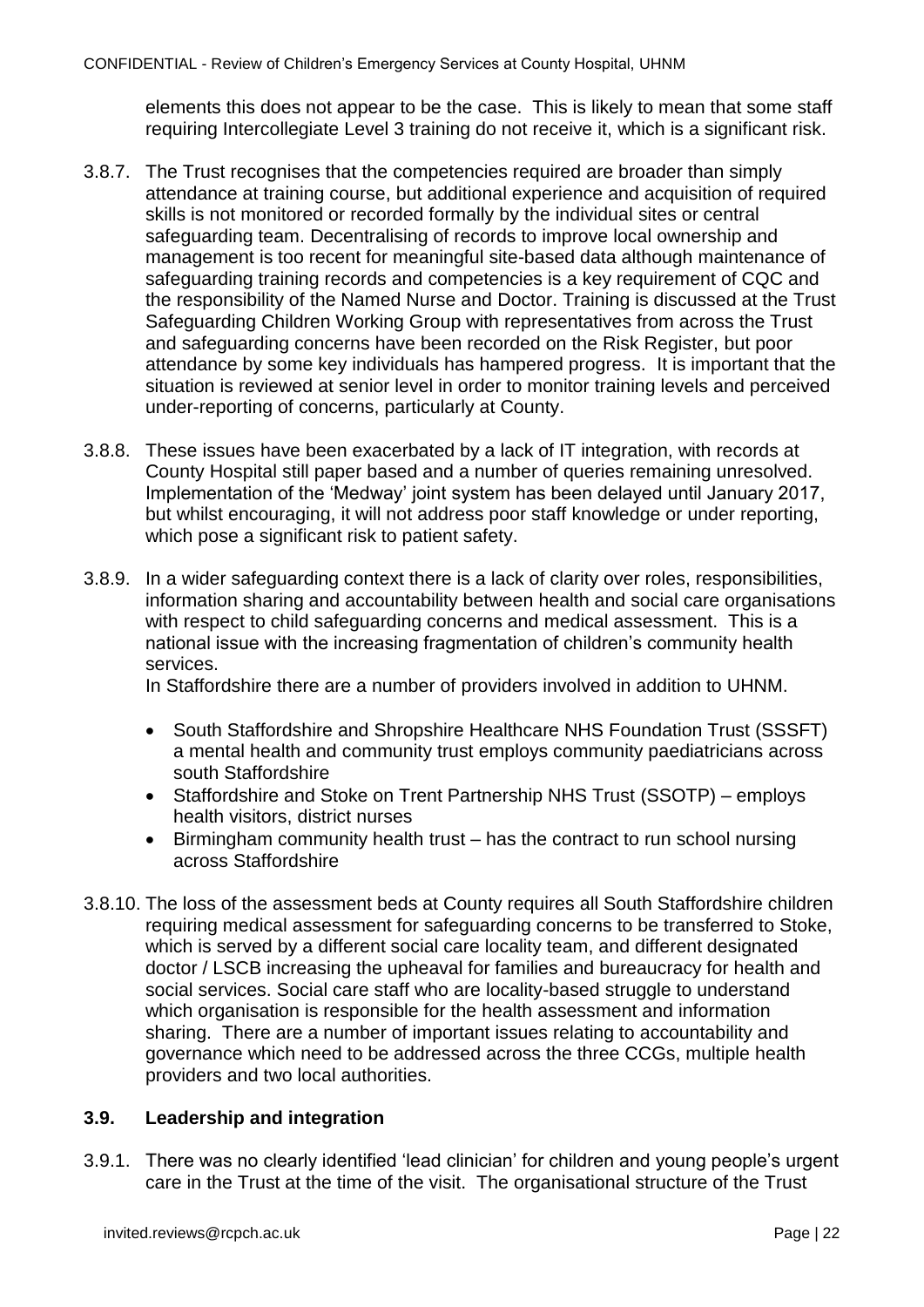means that paediatrics and emergency care are managed through separate divisions and there does not appear to be a single forum, or lead role, with oversight of the whole paediatric pathway. Indeed paediatricians, who would usually lead development and delivery of children's services, seem largely disengaged with the delivery of the CEC/CMIU at County Hospital, presumably as this falls, organisationally, within emergency medicine.

- 3.9.2. This has led to confusion over accountability with the result that staff training and maintenance of standards have ceased to be a priority. For example, there is one consultant dual qualified in paediatrics and emergency medicine but whilst she has been on long term sickness absence neither division has taken responsibility for training monitoring and championing the paediatric pathway.
- 3.9.3. Whilst the review team heard a lot of vision emerging from the individuals we met with, there is no apparent trust wide strategy for the development of children's services. This combined with governance and safeguarding issues outlined in the previous sections, give the impression that children's services at County Hospital have relatively low priority within the Trust.
- 3.9.4. The introduction of the Children's Hospital Board in April 2016 was a positive development, raising the profile of children's services within the Trust. However the focus so far has been on strategy and service development, particularly relating to tertiary services. The Trust requires a whole system approach to the pathways for children (see figure 4 below), liaising with CCGs, the multidisciplinary team, primary care clinicians and ambulance services; working across the two sites, using information and data to model demand and better engaging the families who use the services. This should include the introduction of a trust wide 'Children's champion' and it would be sensible to expand the terms of reference for the 'Children's Hospital Board' to give them overall oversight and responsibility for reporting progress to the Board and stakeholders on this work.
- 3.9.5. The NHS Institute for Innovation and Improvement published a helpful toolkit $8$ setting out evidence based approach and it is suggested that the Trust and CCG use these materials to engage relevant stakeholders and develop their strategy.

 $\overline{a}$ 

<sup>8</sup> [A whole system approach to improving emergency and urgent care for children and young people - a](https://www.rcem.ac.uk/docs/Paediatric%20EM%20Guidance/11.%20A%20Whole%20System%20Approach%20to%20Improving%20Emergency%20and%20Urgent%20Care%20for%20CYP.pdf)  [practice step by step guide and resource pack \(NHSi 2011\)](https://www.rcem.ac.uk/docs/Paediatric%20EM%20Guidance/11.%20A%20Whole%20System%20Approach%20to%20Improving%20Emergency%20and%20Urgent%20Care%20for%20CYP.pdf)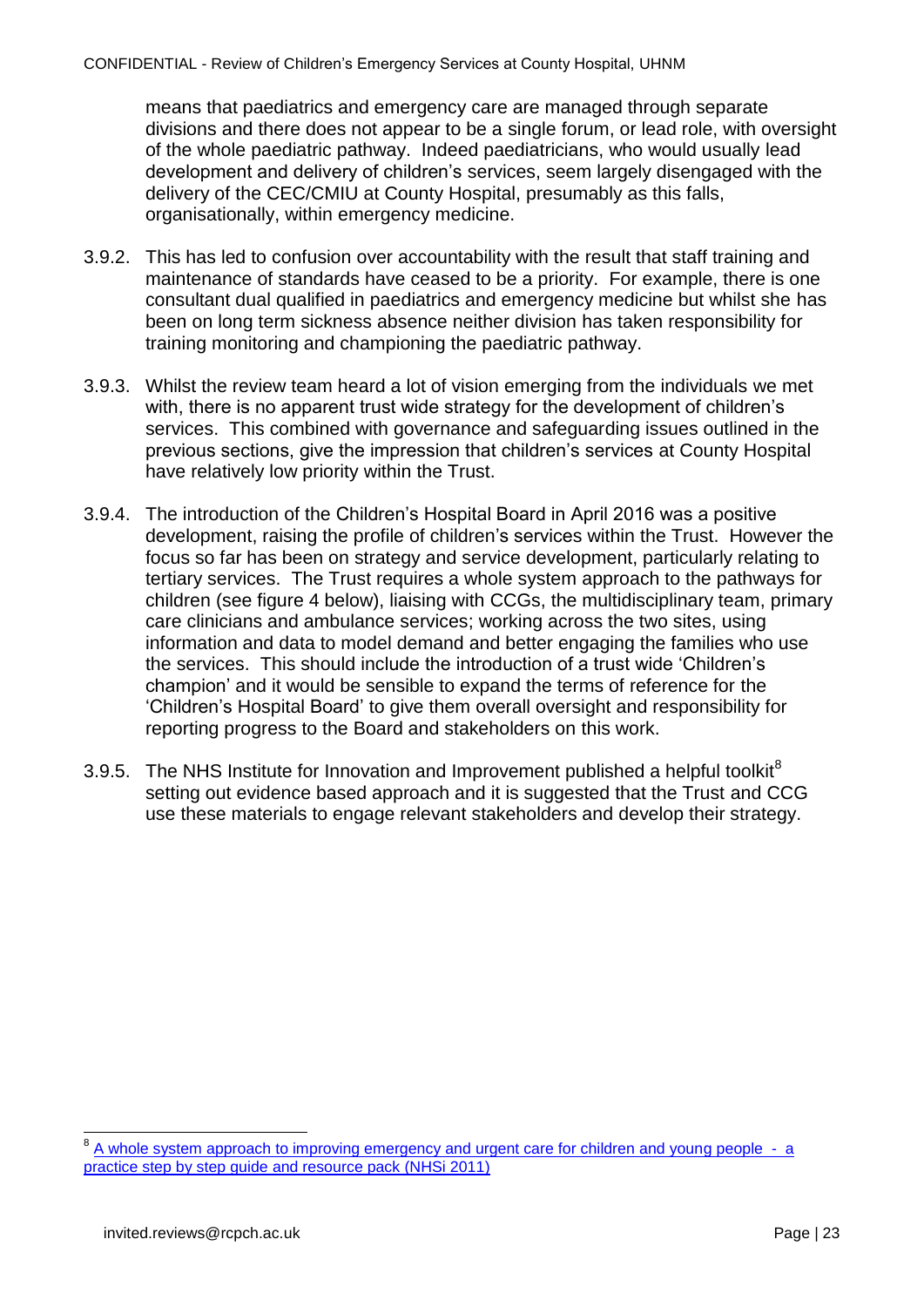

Figure 4 - Children and young people emergency and urgent care pathway<sup>9</sup>

#### <span id="page-26-0"></span>**3.10. Related services**

#### Primary care

- 3.10.1. Paediatric skills in primary care were reported to vary across the county; there are 30% GP vacancies around Stoke with high numbers of single-practitioner practices and many partners approaching retirement. The paediatricians at Stoke reported high numbers of inappropriate referrals from GPs coming into the CAU/ED whereas the quality of GP referrals in Stafford appeared to be higher, with fewer queries relating to 'low level illnesses' although no audit data or evidence was seen confirming this.
- 3.10.2. The Trust and the CCG have previously organised teaching sessions for GPs, who were incentivised to attend, but despite positive feedback this did not appear to have made a difference to the number or quality of referrals. The suggestion was that those GPs attending were those already skilled / interested in paediatrics, whereas the 'bottom  $25<sup>th</sup>$  centile' who are most in need of upskilling did not attend. Staff did not articulate any plans to incentivise attendance from those GPs who would gain most benefit and we would recommend that the Trust and CCG address this together for the benefit of local families (and GPs).
- 3.10.3. However at the time of the visit the support and advice available for GPs was also variable. In south Staffordshire GPs are able to refer directly into paediatric Rapid Access Clinic slots at County Hospital, whereas a similar service is not available at Stoke. A recent initiative to manage inappropriate referrals will see all paediatric GP referrals triaged by a consultant paediatrician at Stoke 14 hours a day, alongside a telephone advice line which will be available to GPs across Staffordshire 24 hours a day. The paediatricians were hopeful this would go some way to addressing the

 $\overline{a}$ 

<sup>9</sup> Source: [Delivering Quality and Value Focus on: Children and Young](http://www.rcpch.ac.uk/sites/default/files/asset_library/Health%20Services/DVQ_S2_Children_opt2.pdf) People Emergency and Urgent Care [Pathway, NHS Institute for innovation and improvement \(NHSi 2008\)](http://www.rcpch.ac.uk/sites/default/files/asset_library/Health%20Services/DVQ_S2_Children_opt2.pdf)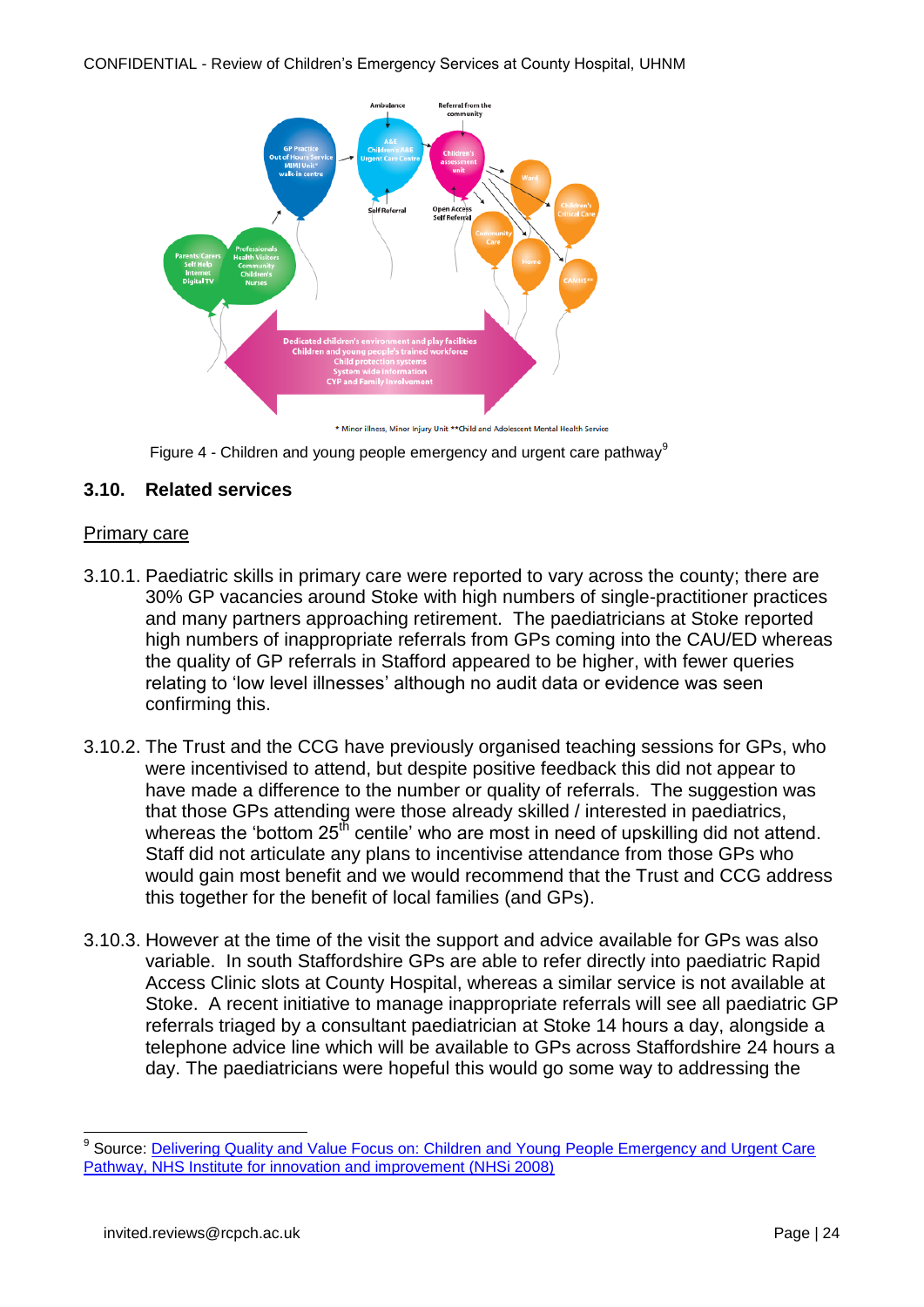number of inappropriate referrals from GPs, however it was too early for the review team to assess this.

3.10.4. The review team also heard that army personnel and families at the local army base were not registering with GPs and were using the CEC/CMIU/ED as walk-in centres. The CCG estimated this had cost them £1 million in the last year, however neither the CCG nor the Trust articulated plans to address this issue Although formally a CCG responsibility, senior Trust and CCG management should work together with the local army base on registering all staff and their families with local GPs so they can access the care most appropriate to their need. Information sheets advising families on how to register should also be available at both hospitals, along with details of local walk-in clinics where available.

#### GP out of hours

- 3.10.5. At County hospital the GP out-of-hours service is being moved into two dedicated consulting rooms co-located with ED. It runs between 18:30 – 08:00 weekdays and 20:00 – midnight at weekends with 4-5 appointments per hour and a peripatetic model with GPs travelling to patients as needed.
- 3.10.6. Whilst busy, the service has spare capacity and could expand further to reduce pressure on ED if additional medical and ANP staff could be recruited. Locums or agency GPs are not currently used.
- 3.10.7. Currently the service can only be accessed through 111, and despite being colocated with the ED there is no pathway or sharing of patient records between ED and the GP OOH service. It is anticipated that this will be addressed once the service is co-located with ED following refurbishments, however it should be considered to allow GPs to provide a greater role in the management of minor injury and minor illness as part of a whole system approach. Follow up after attendance is usually with the patient's own GP.
- 3.10.8. Unusually, South Staffordshire does not have any walk-in or GP urgent care centres so when GPS are unavailable families use the hospital. In Stoke there are several GP-led services open into the evening and at weekends, including a GP presence at ED to which patients can be directly referred on arrival. If there were urgent care GP services available in South Staffordshire attendance at the CMIU may be lower.
- 3.10.9. Provision of GP triaging at the entrance to the CMIU could provide assessment and divert/accept/signpost patients with minor illness to their GP or pharmacist. There are a number of models in the UK offering this, for example Alder Hey Children's

### Community Services

3.10.10. Community child health services across Staffordshire are delivered through a number of providers (outlined below). In Stoke, Community and acute paediatrics are both provided by UHNM and are reported to have integrated well, with a CDC on the Stoke site, whereas in Stafford the two providers (UHNM and SSFT) have little to no integration which can result in children receiving overlapping care from both services.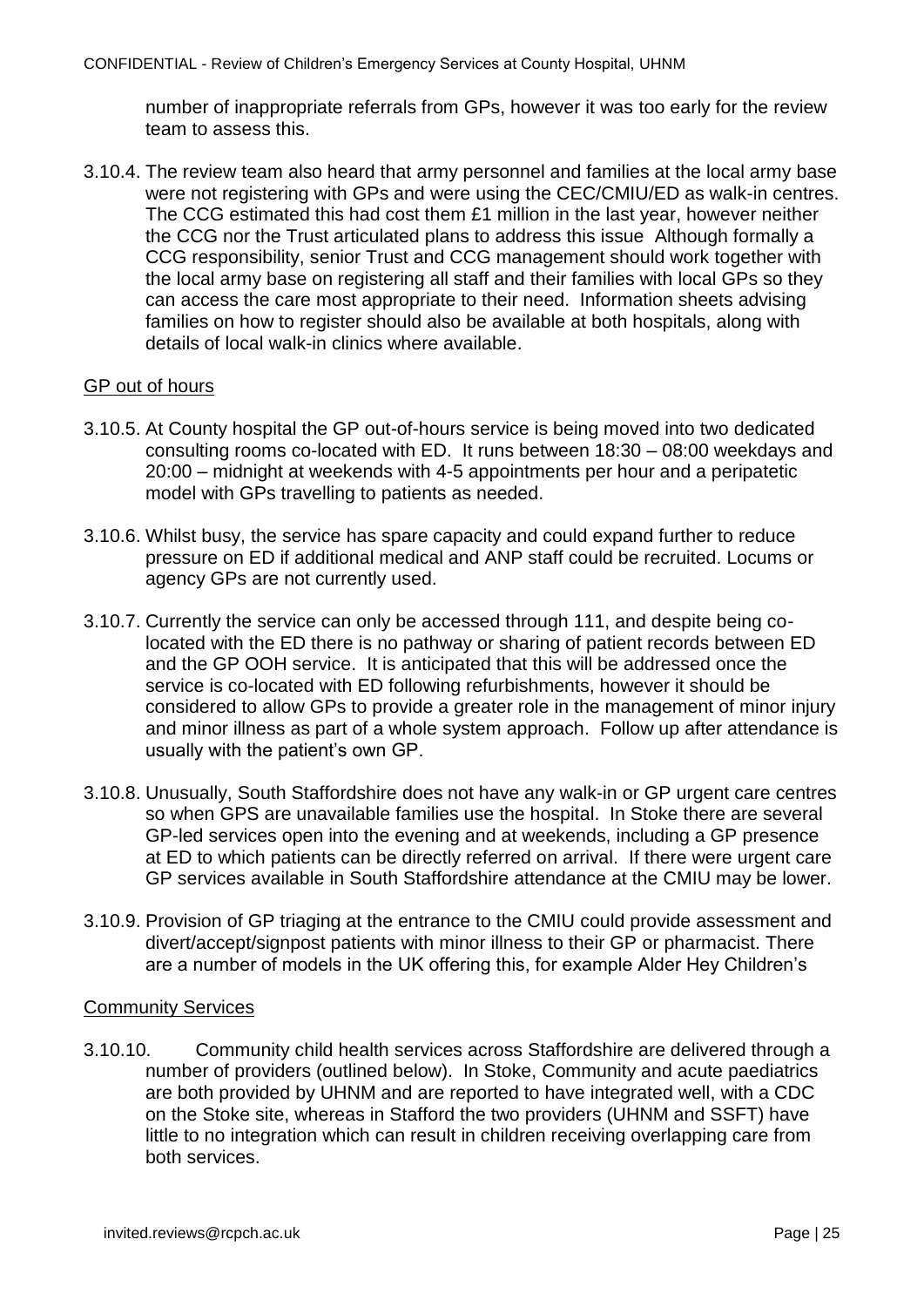| <b>Community services in Staffordshire</b> |              |                                    |                  |
|--------------------------------------------|--------------|------------------------------------|------------------|
|                                            | <b>CCNs</b>  | <b>Community</b><br>paediatricians | <b>Therapies</b> |
| <b>Stafford</b>                            | <b>SSSFT</b> | <b>SSSFT</b>                       | <b>SSSFT</b>     |
| <b>Stoke</b>                               | <b>SSOTP</b> | <b>UHNM</b>                        | <b>SSOTP</b>     |

Merged (i.e. cross-county) services:

- Diabetes nurses (SSOTP)
- CF and asthma nurses (UHNM)
- 3.10.11. Children's community nursing is provided by the 'Hospital@Home' team (SSOTP) in North Stafford/Stoke and the Children's community nursing team (SSSFT) in South Stafford. Both services are staffed by registered children's nurses 7 days a week 08:00-22:00 and support early discharge from hospital, and work to avoid admission. The SSSFT team recently received a financial uplift to expand the range of services offered out of County (previously only early discharge) to prevent admission in children with minor illness and to manage complex needs at home. This reportedly had a noticeable impact on attendance at Stoke.
- 3.10.12. The review team heard the CCN services are highly valued across the acute paediatric team and was accessible to both them and primary care. Whilst both CCN teams reportedly work and communicate well together there are still benefits to commissioning a county-wide service through a single provider.
- 3.10.13. There is a palliative care service providing respite and end of life support for approximately 120 children with complex care needs but this service operates on weekdays only.

#### <span id="page-28-0"></span>**3.11. Public perception and patient experience**

#### Local voices

- 3.11.1. Given the history of the services in Stafford it is recognised that County Hospital has forged a firm place in the community's infrastructure. A high proportion of staff live locally and regard Stoke as a distant and expensive place to visit. There is a strong and longstanding public campaign, backed and encouraged by local politicians and media, to support the County hospital against any proposed reconfiguration.
- 3.11.2. The RCPCH's review team was keen to hear the views of patients and their families, staff and their representatives. Recognising that access to public and stakeholder meetings could be difficult, an online survey ran alongside the review, which were publicised widely through the media, campaign groups and UHNM itself. The survey received over 350 responses and a summary of the submissions is provided in Appendix 6.

#### Engaging and involving patients and families

3.11.3. Following the CEC closure the trust have undertaken a range of ongoing activities to keep the local population updated on service changes, including: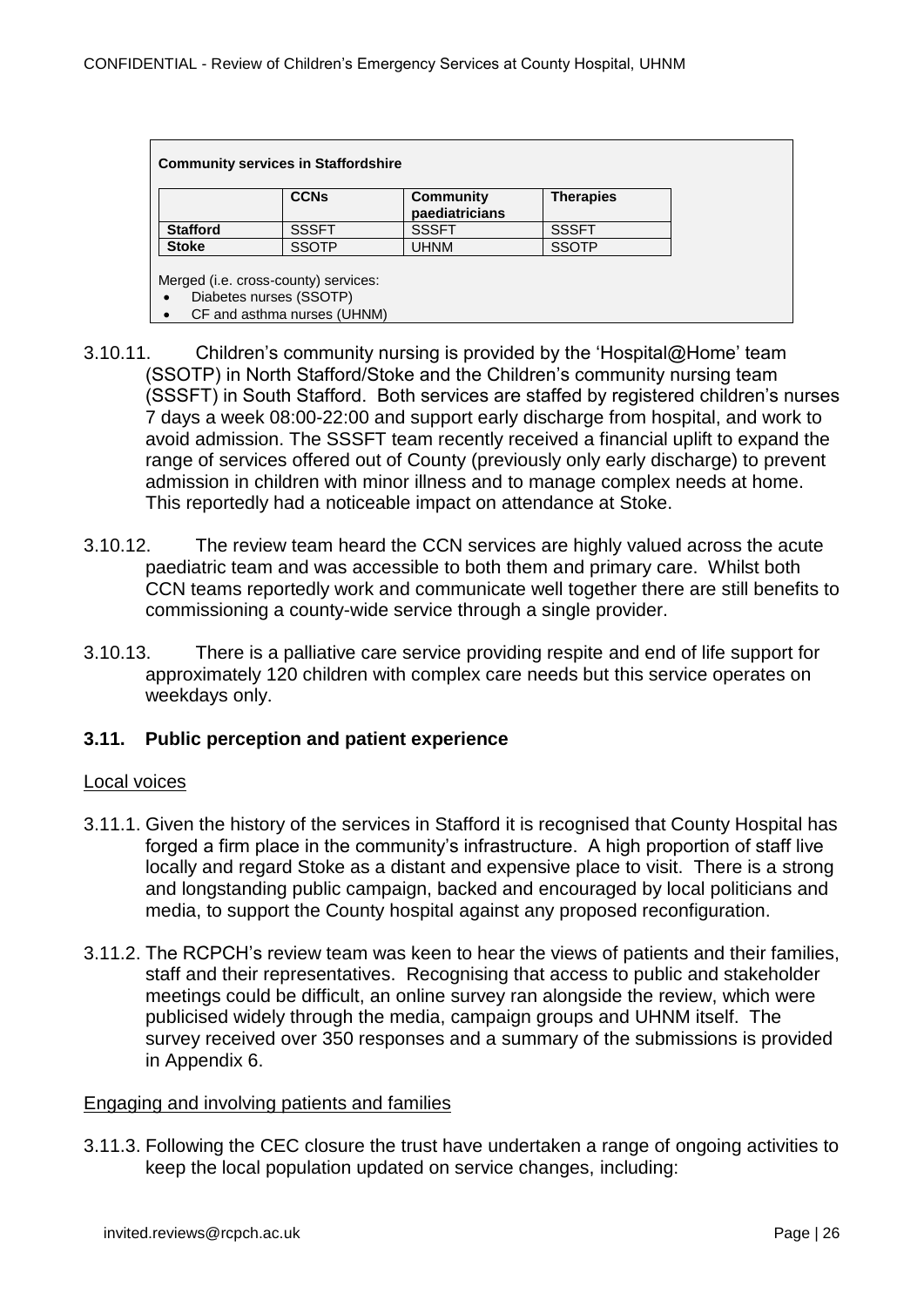- a) weekly press releases to key stakeholders including regional MPs, regional media, local councillors and NHS staff
- b) facilitating the national and local media (TV, Radio, Print and Online) to cover the closure and ongoing service changes, and promote the news to local and national communities
- c) holding a 'media day' where local media (print, TV and Radio) attended and promoted the news that the CMIU for Under-16s was now open
- d) making a clinician available for media interviews (TV and Radio) every two weeks since the services were suspended, to talk about the latest situation
- e) utilising the trust's website and social media pages to communicate weekly updates; as the majority of the trust's followers on these platforms come from the local area, this is a key platform for reaching and informing
- 3.11.4. These initiatives are positive first step, and ensure the public are being provided with the correct information. However activity data (para 3.1.9) shows that CMIU continues to see a significant number of children with minor illness. Our survey showed that not only many families but even some staff, remain confused over the difference between injury and illness, and which services to use when their child is unwell, particularly out of hours. Whilst this problem is not peculiar to Staffordshire (the national GP Patient Survey in July 2015 found that only around 56 per cent of people said they knew who to contact out-of-hours<sup>10</sup>), assessing the impact of communication activities and actively involving families will help the trust to consider innovative ways of sharing information to maintain impact.
- 3.11.5. On-going engagement is also essential to service development and must be an integral part of future service planning; the NHSIII Resource Pack<sup>11</sup> provides practical advice on how to do this.

 $\overline{1}$ 

<sup>&</sup>lt;sup>10</sup> <https://www.kingsfund.org.uk/projects/urgent-emergency-care/urgent-and-emergency-care-mythbusters>

<sup>&</sup>lt;sup>11</sup> [A Whole System Approach to Improving Emergency and Urgent Care for Children and Young People -](https://www.rcem.ac.uk/docs/Paediatric%20EM%20Guidance/11.%20A%20Whole%20System%20Approach%20to%20Improving%20Emergency%20and%20Urgent%20Care%20for%20CYP.pdf) A [Practical Step by Step Guide and Resource Pack \(NHS Institute for Innovation and Improvement\)](https://www.rcem.ac.uk/docs/Paediatric%20EM%20Guidance/11.%20A%20Whole%20System%20Approach%20to%20Improving%20Emergency%20and%20Urgent%20Care%20for%20CYP.pdf)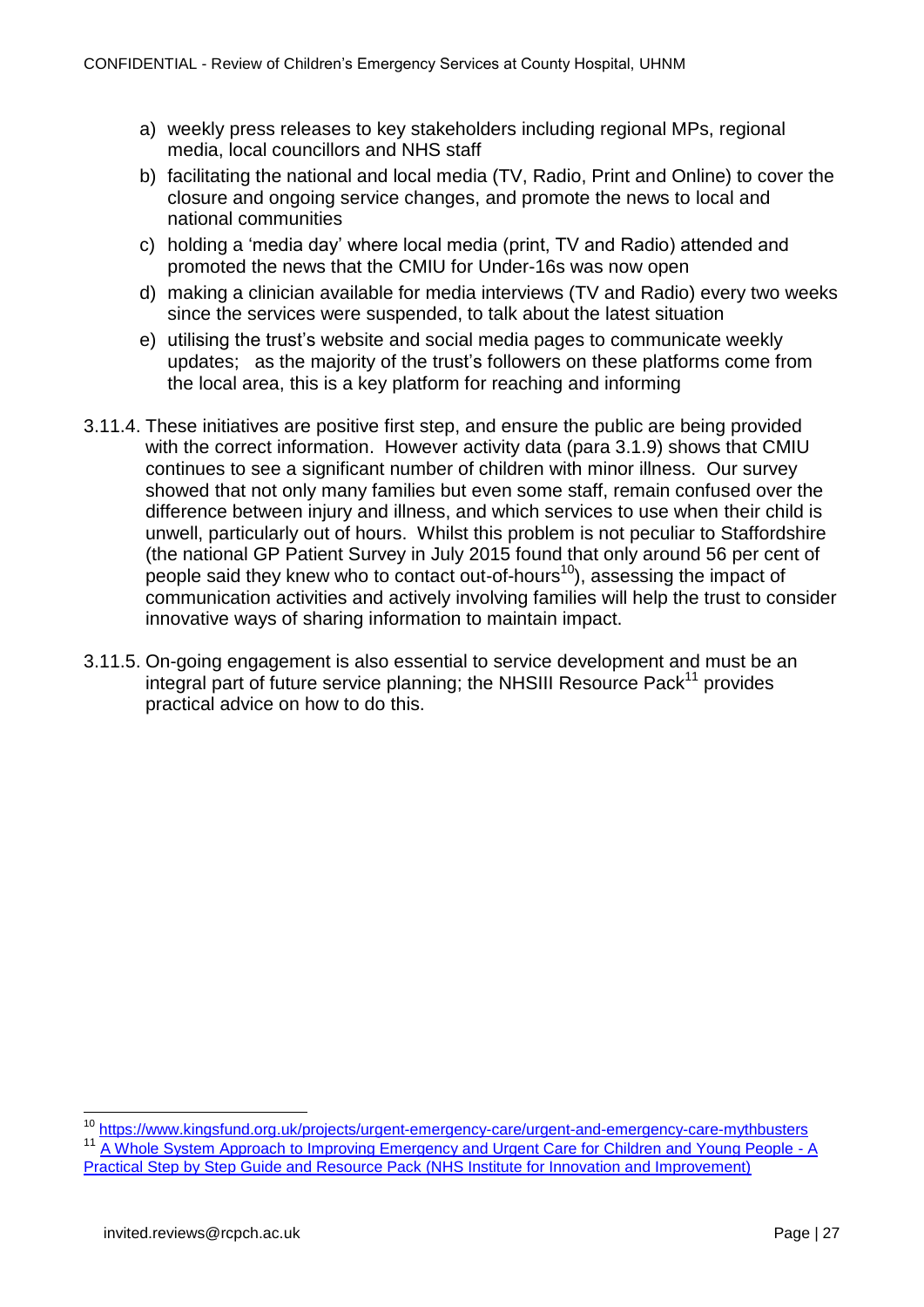# <span id="page-30-0"></span>**4. The way forward**

#### <span id="page-30-1"></span>**4.1. Arrangements at County Hospital**

- 4.1.1. The review team heard a clear journey from the decision of the Trust Special Administrator to where the service is today, and supports UHNM in their decision to suspend paediatric services at County Hospital following concerns raised by the WMQRS.
- 4.1.2. The WMQRS recognised there were insufficient paediatric-trained staff available in the CEC at County to safely assess and manage critically ill children who require resuscitation (should that be required). Guidelines, communications and escalation protocols were not clear or not always followed and the identification and management of risk was insufficiently robust. Although a children's minor injury service opened in October, which can deal many attendances (i.e. those relating to minor injuries), the core issues about capability to deal safely with sick children remain and the Trust faces a decision over the future of urgent paediatric medical care at County Hospital.
- 4.1.3. There are important safety issues raised by the WMQRS that must be addressed immediately to ensure children with medical conditions are seen and treated appropriately. This must involve primary care and/ or appropriately trained nursing staff where paediatricians are not available – the rebadging of the unit as minor injury unit (MIU) has not addressed the problems highlighted by the WMQRS review.
- 4.1.4. The issue at stake is not only the specific service model chosen but core management processes around governance, incident reporting, workforce management, training and integration. We have identified a number of 'quick wins' alongside considering the direction of national policy and workforce planning, the importance of ensuring high quality care for children as close to home as possible, and the extremely high cost of duplicating services at both County and Stoke resources which could be better used to benefit more patients.
- 4.1.5. There is a risk that the public expect County hospital will have the capability to manage children attending with acute medical conditions as the current staff training and expertise in recognising and dealing with the seriously ill child is insufficient to guarantee safety. A clear pathway is required to deal with the rare occasion where a critically ill child attends 'in arms'

#### <span id="page-30-2"></span>**4.2. A vision for the future**

4.2.1. Longer term staffing problems, national health policy and professional standards around children's urgent and emergency care indicate that a return of inpatients or the CEC to County hospital is not sustainable in the short or longer term due to the financial and workforce resources required. In the UK many families travel 20-25 miles to access specialist paediatric services on the rare occasions that their child needs hospital inpatient care so the journey from Stafford to Stoke is not unsafe with appropriate assessment, primary care and public information. Although the CMIU was reported to be working well in the short term measures must be put in place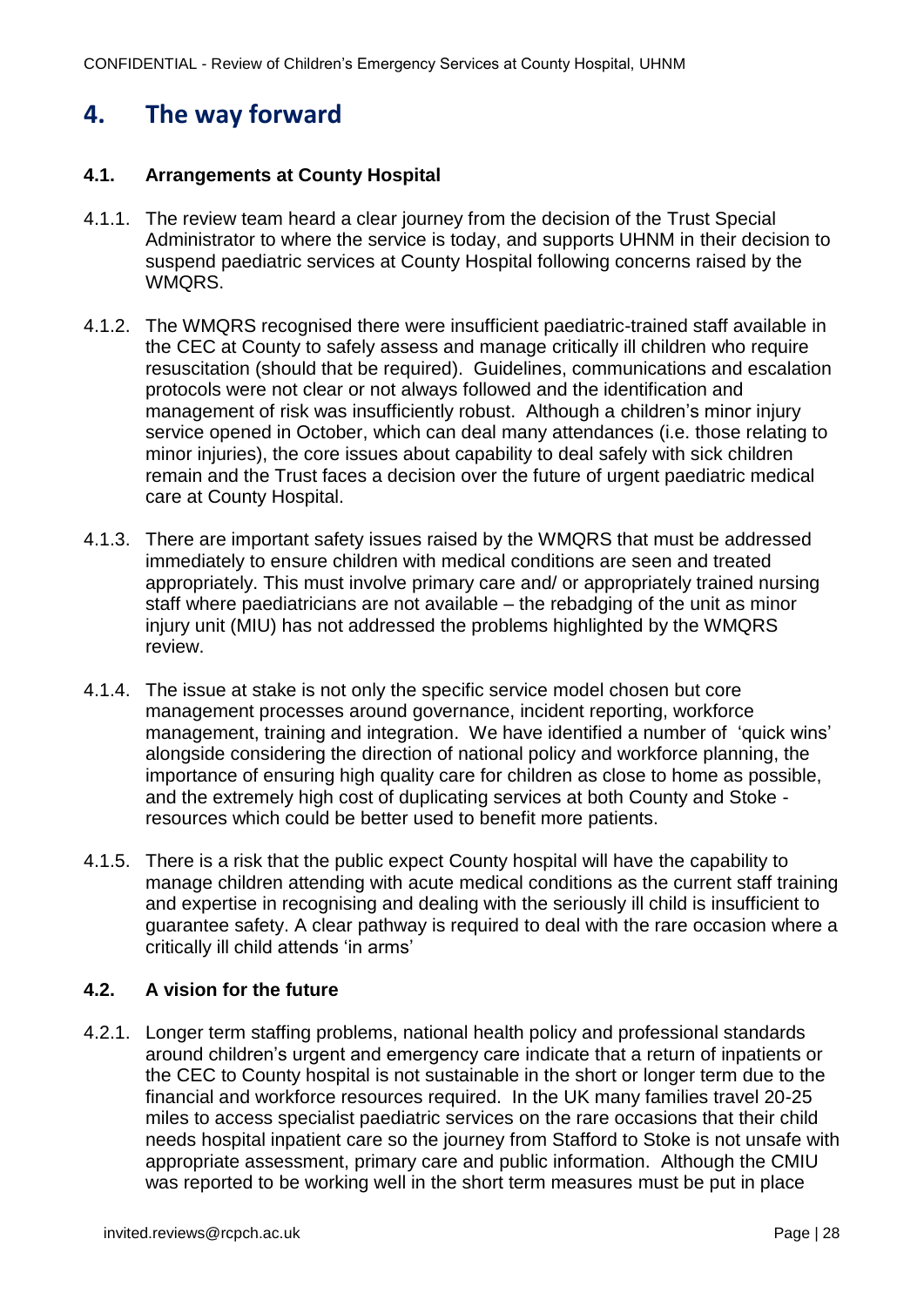swiftly to ensure that children with safeguarding or medical needs can also be safely treated as close to home as possible. Given the relatively low attendance, in the longer-term sustainability, even with these measures, is questionable in terms of the ability of medical professionals to maintain the necessary skills and competencies, and the cost of delivering a service which is only able to provide care for a limited range of conditions.

- 4.2.2. The RCPCH therefore recommends that as soon as possible an 'Urgent Care Centre' model is established at Stafford that provides GP-led services to treat minor injury and illness in children and young people, with sicker children being diverted to Stoke. This would work alongside urgent and emergency provision for adults. Such a service could be provided largely by specialist nurses and would meet the majority of demand from the local population. Migration to this model would require a period of time to recruit and train suitable staff so other measures are required in the short term towards this vision. We therefore recommend that:
	- o The CEC at County Hospital is **not** reinstated
	- o The CMIU remains operational alongside ED in the short-term, **BUT:**
		- **Nursing cover must be strengthened with Emergency nurse practitioners** and APNPs
		- All clinical staff must have appropriate, up-to-date paediatric resuscitation (i.e. PLS or equivalent). At least one member of staff with advance paediatric resuscitation training (i.e. APLS or equivalent) must be available at all times (as long as the CMIU remains there will be a risk these skills will be required, this can be reviewed if and when an UCC is introduced)
		- Minor illness is proactively managed through 'front door' primary care
		- More serious illness is referred directly to Stoke or New Cross
		- The out-of-hours GP service is promoted and strengthened to support the **CMIU**
		- GPs across Stafford continue to have rapid access to paediatric telephone advice and next-day local clinics
		- There is absolute clarity about referral and transfer arrangements
		- A number of other 'enabling' actions are also set out as recommendations in section 5

# **4.3. Rationale**

4.3.1. The National Urgent and Emergency Care review<sup>12</sup> launched in 2013 proposed a radical shift to a 24/7 integrated service that involves Emergency Departments, NHS111, GP out of hours services, urgent care centres and rapid access clinics. The publication of 'Safer Faster Better<sup>713</sup> in 2015 set out for local health and social care communities ideas for managing the 'flow' of patients through a network of provision according to need.

 $\overline{a}$ <sup>12</sup> <http://www.nhs.uk/nhsengland/keogh-review/documents/uecr.ph1report.fv.pdf>

<sup>13</sup> <https://www.england.nhs.uk/wp-content/uploads/2015/06/trans-uec.pdf>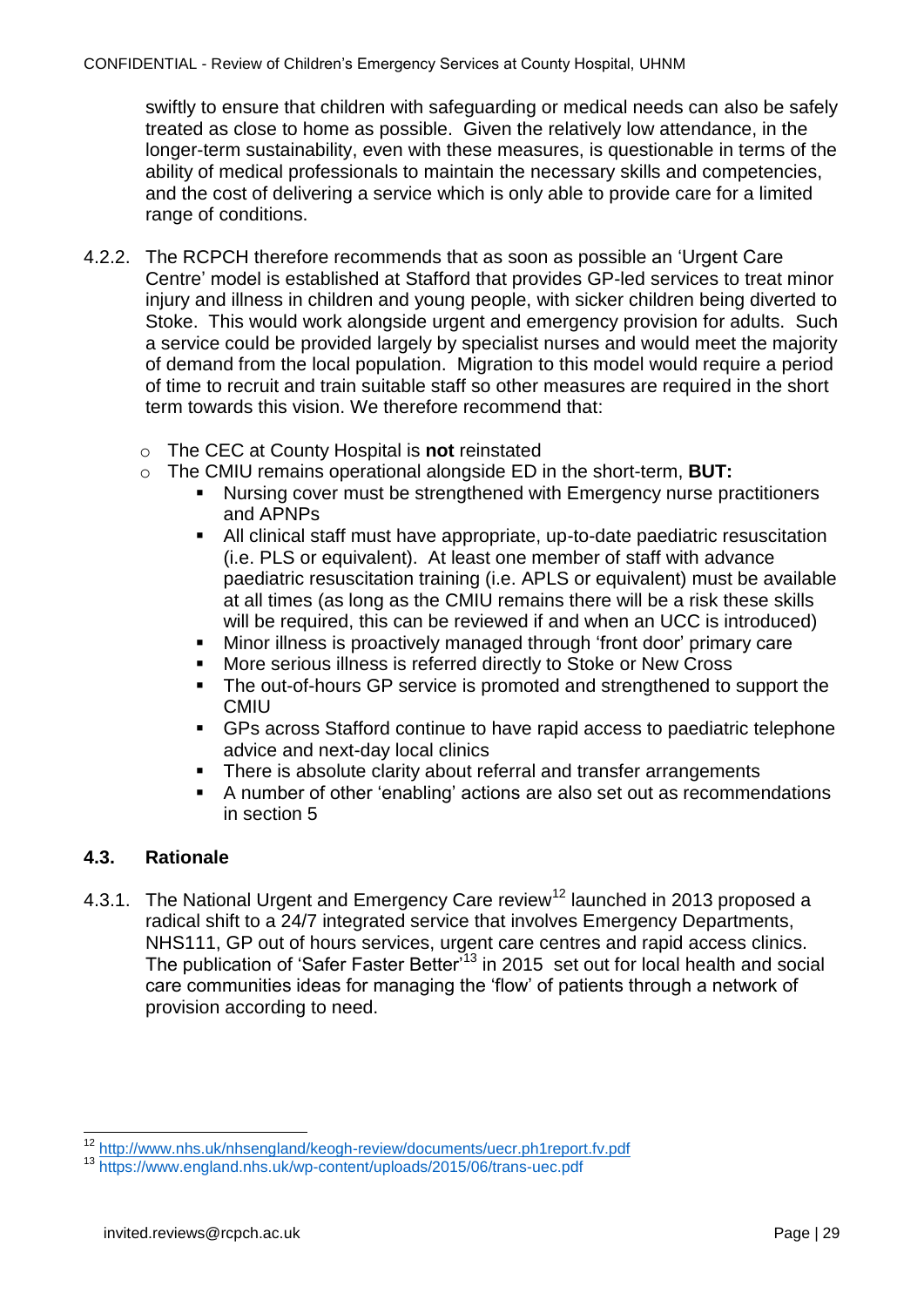"For adults and children with urgent care needs, we should provide a highly responsive service that delivers care as close to home as possible, minimising disruption and inconvenience for patients, carers and families.

For those people with more serious or life-threatening emergency care needs, we should ensure they are treated in centres with the right expertise, processes and facilities to maximise the prospects of survival and a good recovery."

**Transforming urgent and emergency care services in England - End of Phase 1 report**

- 4.3.2. The Sustainability and Transformation Plan for Staffordshire<sup>14</sup> and the engagement document developed by Healthwatch Staffordshire and Healthwatch Stoke-on-Trent in conjunction with the STP partner organisations describe a future that includes "simplification of Urgent and Emergency Care through increasing community based urgent care and reducing A&E attendances……. and providing better access to more urgent care closer to home .... better information about where to go for treatment and safe alternatives to admission to hospital." It also states "This is likely to mean fewer hospital beds, [less] staff working in a hospital setting and more specialist services in fewer hospitals."
- 4.3.3. The current arrangement at County Hospital is non-compliant with many of the RCPCH 'Intercollegiate standards for children in emergency care settings' and to comply would be prohibitively expensive, limiting funding which could be better used by expanding the range of outpatient and community based services aimed at reducing hospital attendances. Specialist paediatricians running clinics should not be expected to cover ED/minor injuries from clinic as that perpetuates the running of a service with huge safety gaps which so many of the clinicians were clearly concerned about. Similar issues apply to the ED medical workforce who are currently middle grades and Foundation doctors; There are insufficient permanent staff in ED trained to an appropriate level of paediatric care to be able to safely cover the opening hours of the unit and the absence of trainee staff working at middle grade means that in the longer term the viability of the emergency department as a whole is uncertain. Demand for local urgent care will not diminish so development of Emergency Nurse Practitioner and Advanced Paediatric Nurse Practitioner roles must continue without delay at both sites.
- 4.3.4. The RCPCH standards for the care of children with urgent medical needs<sup>15</sup> focus on improving access to GPs, community children's nursing and rapid access to paediatric advice to reduce the need for inpatient assessment or even ED attendance for minor illness and urgent care of children. The Trust and commissioners have made good progress with these standards but there is more that can be done to support and encourage GPs to manage common medical conditions within primary care.

-

<sup>14</sup> [http://www.twbstaffsandstoke.org.uk/index.php/document-library/5-161215-transforming-health-and-care](http://www.twbstaffsandstoke.org.uk/index.php/document-library/5-161215-transforming-health-and-care-for-staffordshire-stoke-on-trent-stp/file)[for-staffordshire-stoke-on-trent-stp/file](http://www.twbstaffsandstoke.org.uk/index.php/document-library/5-161215-transforming-health-and-care-for-staffordshire-stoke-on-trent-stp/file)

<sup>&</sup>lt;sup>15</sup> Facing the Future Together for Child Health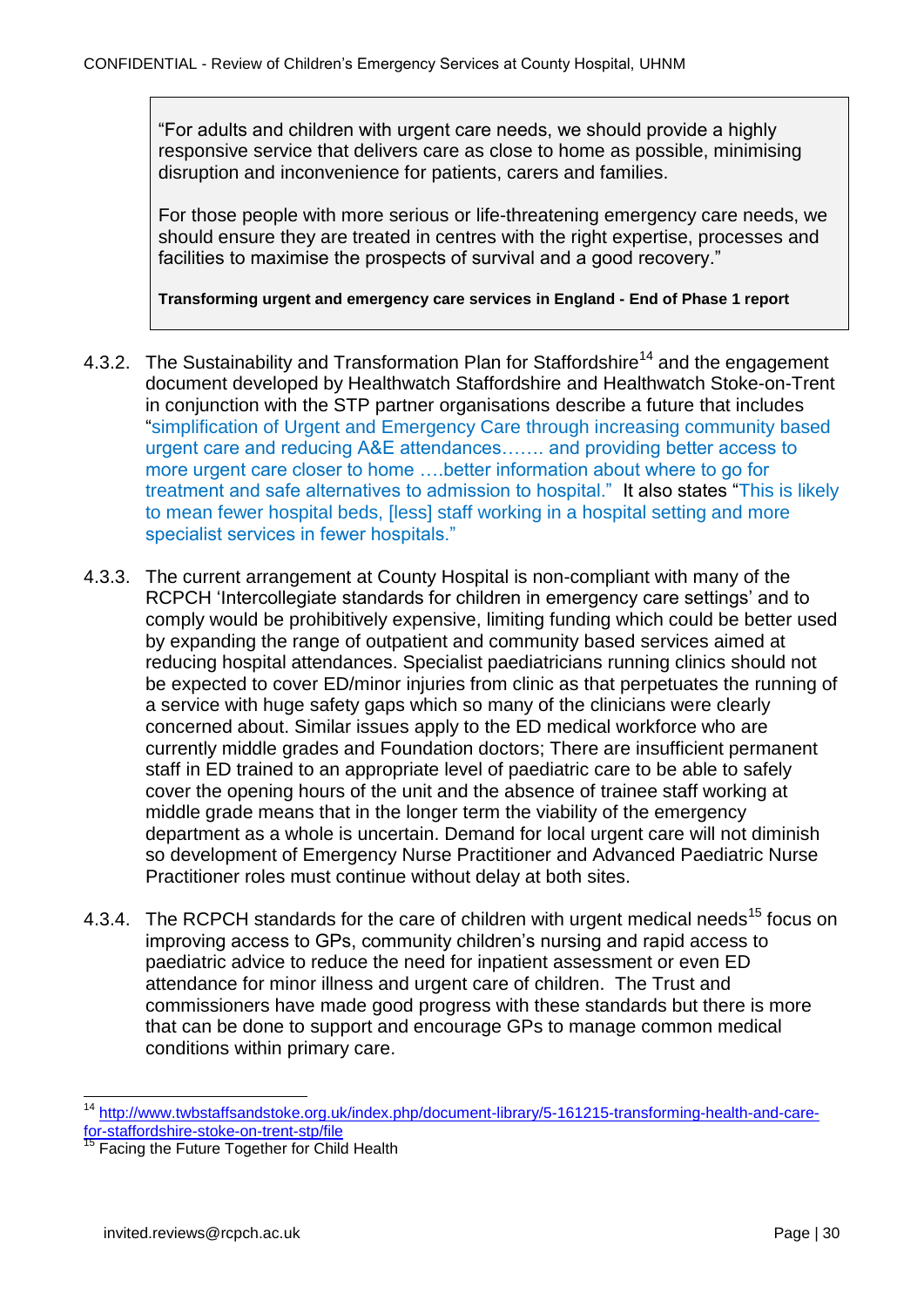- 4.3.5. Nationally the paediatric and emergency care workforce is diminishing, at the Tier 2 or Middle Grade "Registrar" level due to changes to training and national workforce planning. Large numbers of these posts in Emergency Departments are unfilled or covered by locum appointments who may not have the training and skills required to treat children with serious illnesses. It is better for children with minor illness to be seen by a GP or specially trained children's nurse who can more confidently diagnose and treat or refer a child for specialist investigations and care
- 4.3.6. The 'Urgent Care Centre' model is set out in a number of NHS England publications usually operating as part of a wider clinical network with clear transfer arrangements and shared clinical governance. UCCs are usually staffed by GPs and nurses on a 'see and treat' arrangement with a maximum target treatment time of two hours.

#### <span id="page-33-0"></span>**4.4. Integrating the Trust's approach to children's urgent care**

- 4.4.1. We clearly recognise the serious capacity issues at Stoke, particularly for adult emergency services, with high ED attendances, difficulty meeting 4 hour targets, and delays in transfers of care so it is important to avoid increasing pressure on that service through alternative arrangements for managing demand and/or consolidating services (and staff) to improve efficiency.
- 4.4.2. The development of UHNM did not just affect provision at County hospital; staff and services at Stoke needed to change to accommodate the patients, move other provision to County and integrate the workforce. Two years on from the reconfiguration, although there has been progress with integration, services for children still seem to operate in 'silos' depending on their work base and function. This is explored in section 3.9 which recognised the absence of an identified 'Champion' for children across the Trust who would ensure the pathways of care for families are patient-focussed and integrated. This individual would not usually be an ED physician but could be a senior manager supported by the lead paediatrician and the 'Children's Hospital Board'' This will help to clarify the overall pathways of care for children, strengthen Trust-wide procedures, develop a strategy for staff recruitment and retention and take forward the practical recommendations from this report.

#### <span id="page-33-1"></span>**4.5. Workforce**

4.5.1. Staff have faced a difficult journey through reconfiguration, although there have been some positive aspects, such as the consultant anaesthetists working together as one team right from the start. In other areas, such as nursing, progress has been slower and some staff continue to face silo working and tension with some nurses from County feeling they have been poorly treated or shunned by Stoke staff and rostered to 'fill gaps' rather than use and develop their skills. Such an approach risks staff seeing their future career outside the Trust. Building a truly integrated team requires staff rotating both ways across sites, although we do appreciate the challenges with this due demand at Stoke.

#### <span id="page-33-2"></span>**4.6. Approach to primary care and outpatients**

4.6.1. The RCPCH 'Facing the Future Together for Child Health' standards focus on arrangements for two-way information and advice flows between GPs,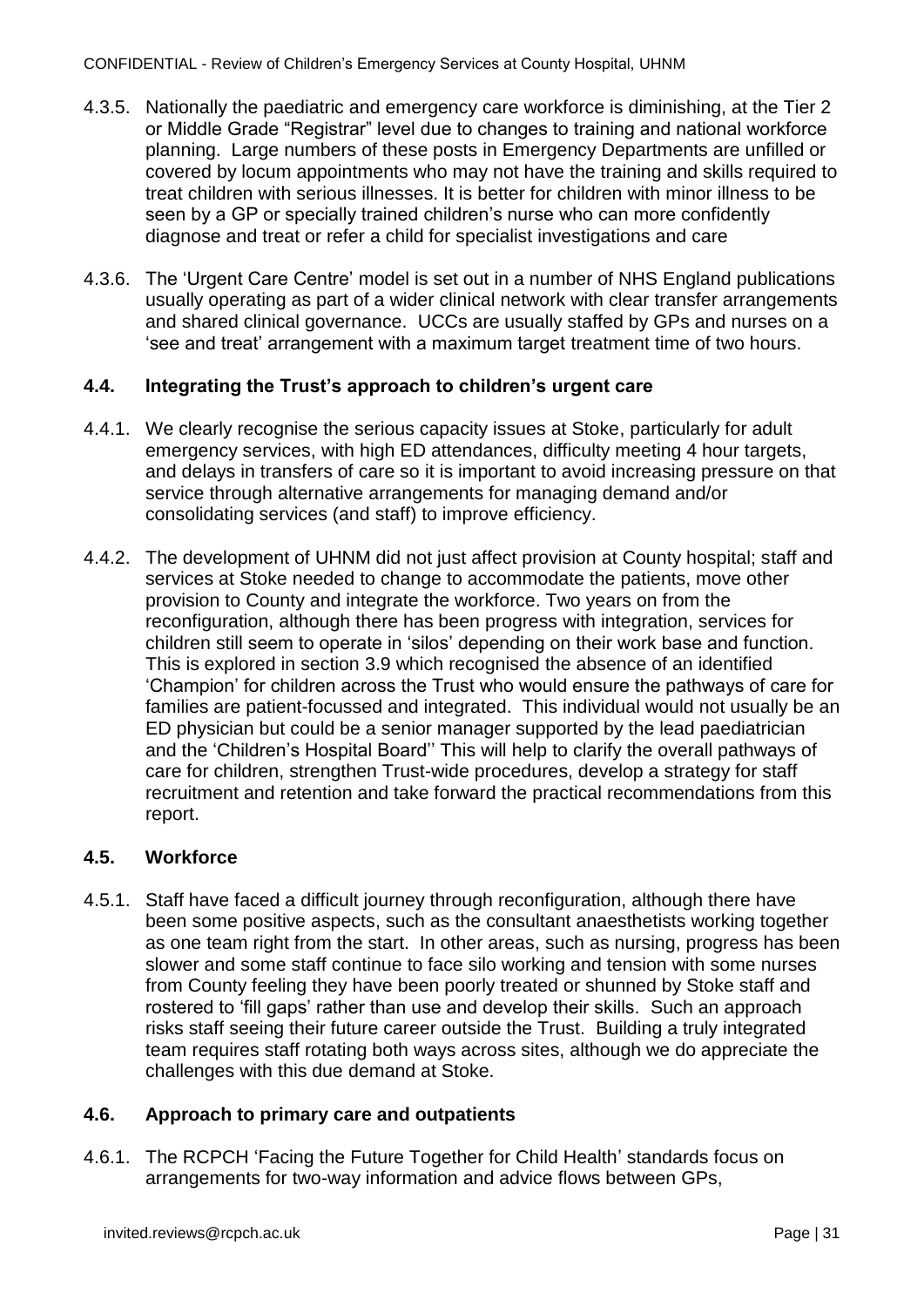paediatricians and community nursing teams. The model of immediate telephone advice to GPs from a paediatrician at Stoke is showing positive benefits.

- 4.6.2. The community children's nursing and hospital at home teams are a real strength. Both providers offer comprehensive services with extended hours, and there is potential to increase the use of those and care for more children closer to home. The two services are commissioned separately and a single county-wide provision would be ideal.
- 4.6.3. Whilst outside the scope of the current review, there are opportunities at County to enhance the current provision and reduce travelling times for families. These include increasing outpatient services such as cardiology, genetics or neurology, allowing patients to be repatriated from Birmingham, and offering other tertiary outreach services across either hospital site rather than all of them at Stoke, reducing the distances families are required to travel.

#### <span id="page-34-0"></span>**4.7. Governance and information systems**

- 4.7.1. Our focus has been integration of services and staff using both sites as effectively as possible to serve the local population. This will require integration of the IT systems across sites, and we strongly support this as well as greater integration of the ambulance and transport services so sick patients can be treated in the best place for them whilst ensuring that resources are utilised as efficiently as possible.
- 4.7.2. In governance terms there were some areas which need tightening up across both sites, particularly around training records for safeguarding and life support, and there were different policies and procedures at the two different sites. It is important as part of integration to develop brand new policies and procedures with contribution from staff at both sites.

#### <span id="page-34-1"></span>**4.8. Communication with families and referrers**

- 4.8.1. There are practical issues around communication and management of patients and families attending the CMIU, despite the enormous efforts to communicate service changes to the public, they are still using County inappropriately. This may be partly because people don't understand why illness can't be seen, so ignore that advice, and partly because when people do turn up with illness they are being treated and then others hear about that. The review team noticed that many road signs have AE in large type and much smaller underneath 'not 24 hour' with little/no mention of children's services until very close to the hospital site – giving the impressions it's a full ED. Locally there appears to be disengagement with the 111 urgent care service helpline and a reluctance to call an ambulance, (both of which would recommend to the most appropriate care) so they instead arrive at the hospital in private cars or taxis.
- 4.8.2. The local Sustainability and Transformation Plan refers to the potential for moving from three to two A&Es and an urgent care centre within Staffordshire, however this is predicated on an enhanced model of primary and community care. No sites have been specified, and this would be subiect to public consultation, Locally There was a sense from most people we met with that the current situation is temporary and more change will happen, and people are either 'braced' for that, looking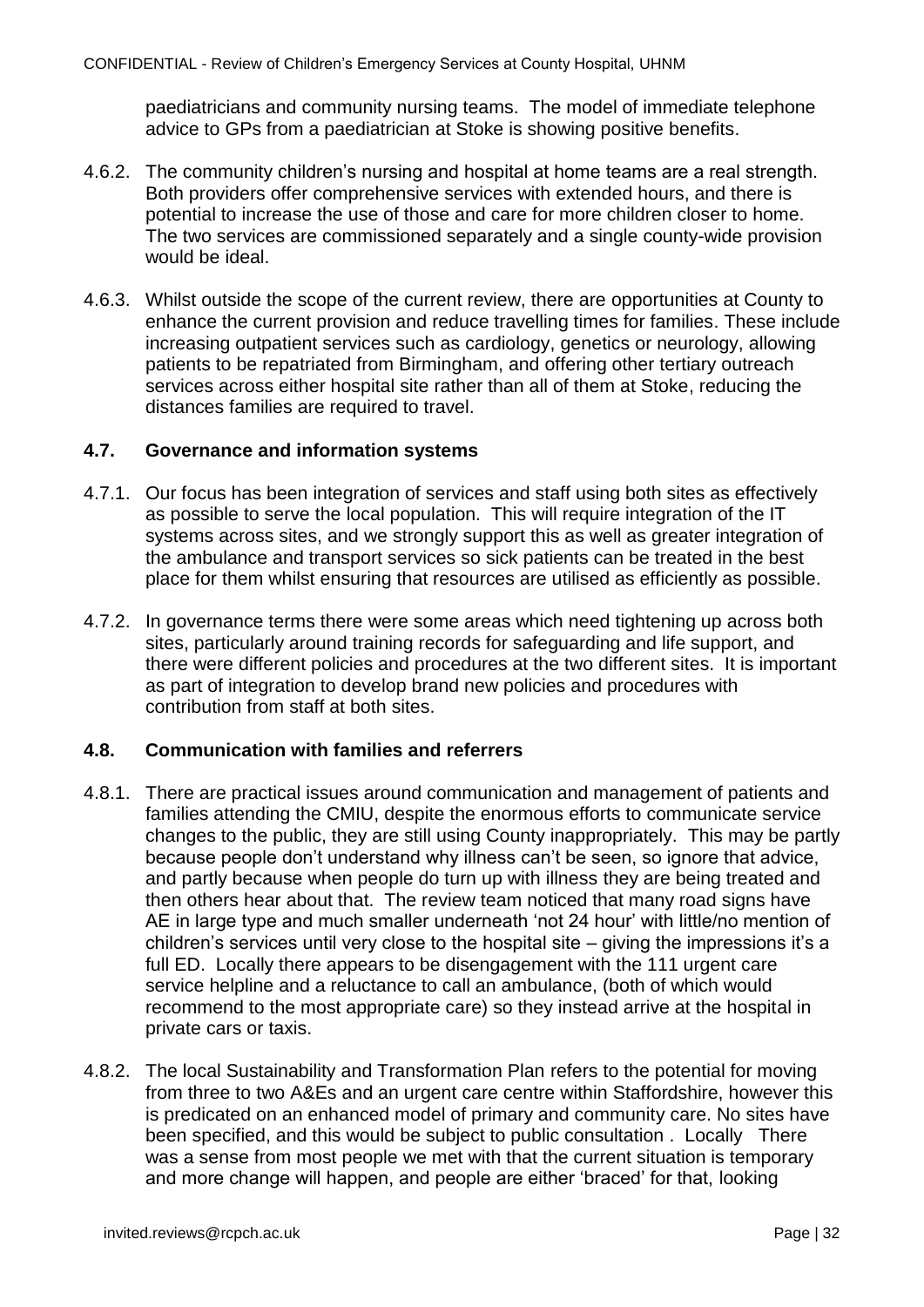<span id="page-35-0"></span>forward to it or seeking an opportunity in it. This is an important part of the journey to reassure those who are concerned that the current and future services are safe and release money that can be used for other services. Therefore no time should be lost in moving to a sustainable arrangement. The recommendations below summarise the steps required to deliver an achievable and long-term solution.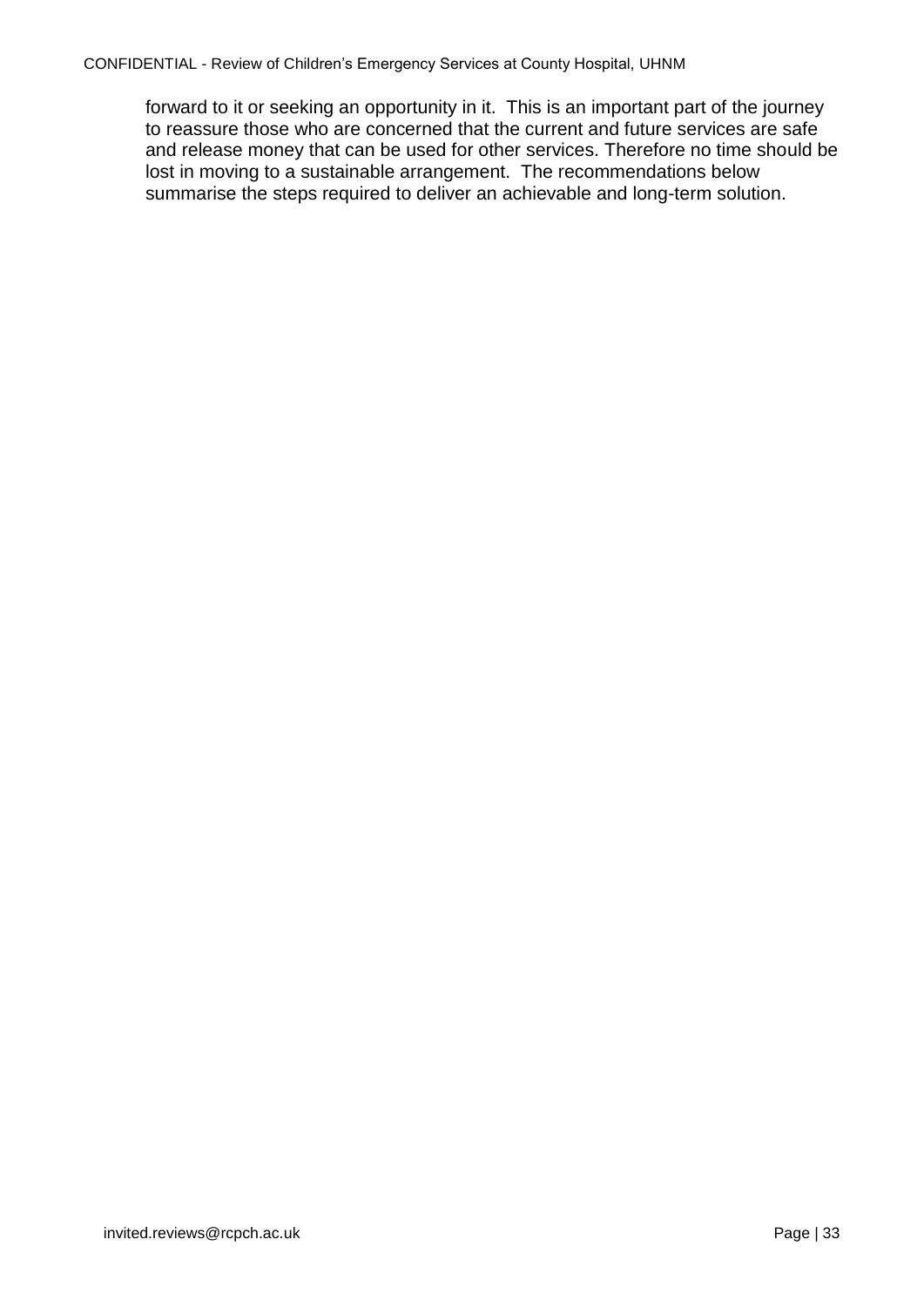# **5. Recommendations**

# **Focusing on Children across the Trust (immediately)**

a) Identify a senior level 'champion' for children across the Trust to work with the Children's Hospital Board in taking forward the recommendations of this review. (3.9)

### **Make the current arrangements at County Hospital safe (within 3 months of final report being issued)**

- b) All clinical staff must have appropriate, up-to-date paediatric resuscitation training (i.e. PLS or equivalent) and at least one member of staff with advance paediatric resuscitation training (i.e. APLS or equivalent) must be available at all times (4.22). There should be a paediatric-specific early warning tool with all CMIU and ED staff trained on its use (3.12). All staff must be clear about time critical transfer arrangements until a sustainable alterative model is in place and medical patients no longer routinely attend.
- c) Work with the CCG and primary care to monitor and reduce attendance of medically ill children through:
	- GP Advice line to a paediatrician (3.10.3)
	- GP (or equivalent) presence in County CMIU (3.10.9)
	- Strengthened out of hours service
	- Developing a plan for record-sharing between primary care/out of hours GP and Trust systems (3.7.5)
- d) Introduce a receptionist at the County CMIU to free up nursing time for triaging and treating patients (3.1.4)
- e) Plan, implement and monitor a clear, penetrating, communication programme in partnership with the CCG including:
	- Guidance for families to use alternative services for medical problems
	- Guidance for GPs about referrals and the Rapid Access Clinic (3.3.3)
	- Guidance for staff about what conditions should and should not be accepted
	- Guidance for staff about emergency ambulance transfers (with WMAS) (3.1.10, 3.6)
	- Installation of consistent signage within and on approach to the site
	- (longer term) Establish a comprehensive programme of engagement of children and families to contribute to service development, communication and monitoring (3.11)

# **Developing a longer term sustainable model (within 6 months)**

f) Develop with commissioners a strategy and action plan for urgent and unscheduled care for children **across the whole trust**, towards fully integrated services. This links to the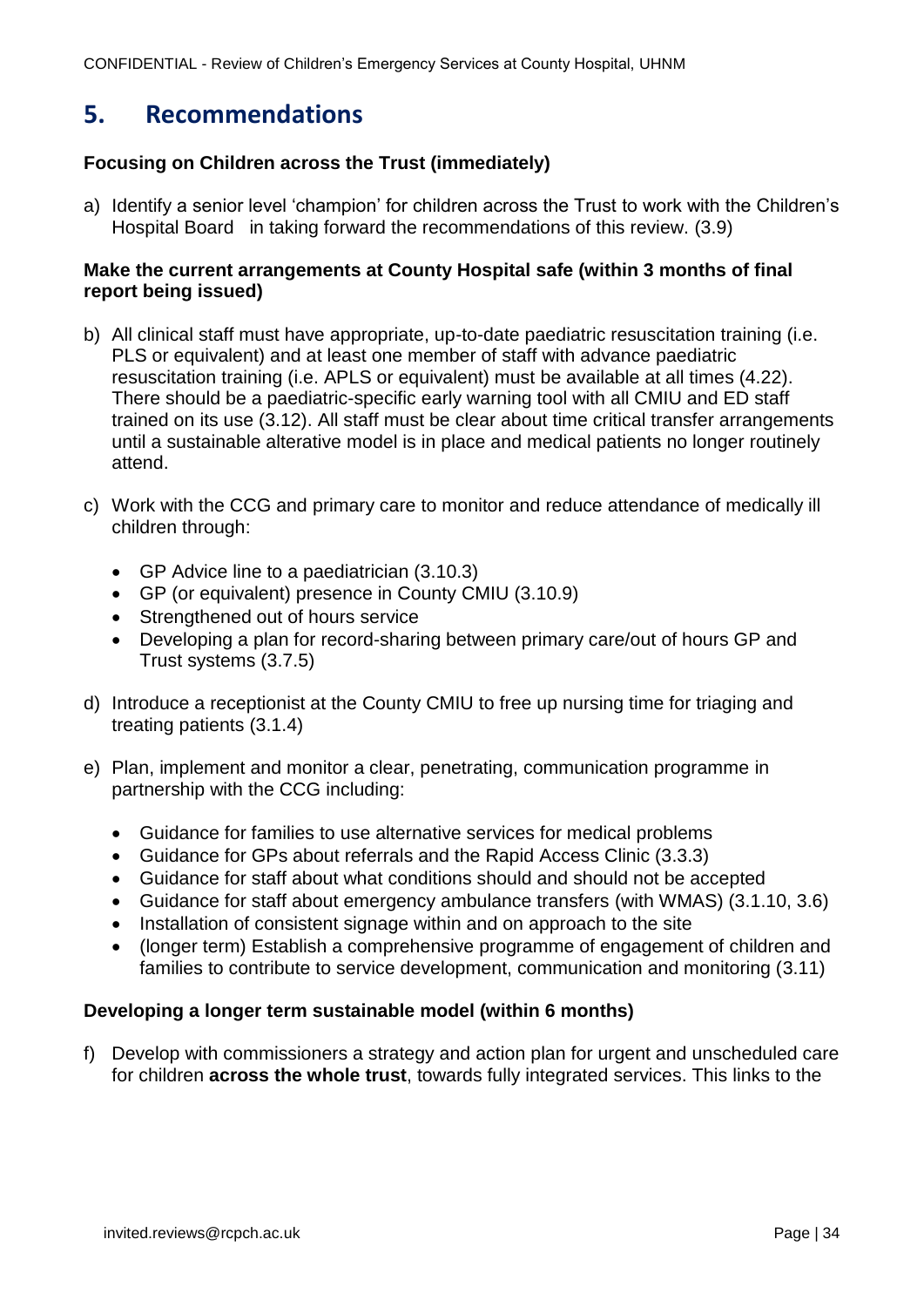Sustainability and Transformation Plan and compliance with Facing the Future Together for Child Health<sup>16</sup> standards and should include:

- Strengthening links with community children's nurses and GPs so services are more accessible, reducing use of ED for primary care (4.3.4, 3.1.8)
- Developing the Hospital at Home teams towards providing a 24 hour service, with focus on both admissions avoidance and early discharge across the service (3.10)
- g) Develop a 'one team' nursing strategy to encourage learning and development, recognising the challenges for some to accept change, and building a team culture. This could include:
	- Rotation both ways across CAU, ED and paediatric medical wards to develop their knowledge and skills,
	- The opportunity to work towards APNP for those that are interested (3.5)
	- Ensuring children's ED at Stoke is appropriately staffed at busy times (3.5.10 )
	- Developing the APNP role in County towards long term provision of an UCC (3.5)
- h) Plan for introduction of a GP Urgent Care Centre at the County Hospital site, staffed with GPs and Advanced Paediatric Nurse Practitioners (APNPs) who can manage both minor injury and minor illness in children (4.2)
- i) Expand the children's outpatient clinic service at County Hospital to provide additional multidisciplinary services locally for families who require follow up in outpatients (4.6.3)

### **Governance and safeguarding (within 3-6 months)**

- j) Review existing governance structures and communication pathways to:
	- Ensure risks/issues/trends from County hospital are being appropriately fed up the system (3.7)
	- Include a standing item at risk and governance meetings relating to children's emergency care at both sites until the recommendations of this review have been addressed (3.7)
	- Develop Trust-wide protocols and procedures and audit adherence (3.9, 4.7.2)
	- Strengthen documentation of training and skills (3.2.6, 3.9)
- k) Conduct an internal review of child safeguarding across both sites to ensure:
	- Trust-wide consistency of indicators,
	- Trust-wide criteria for raising concerns and the process for dealing with them.
	- Consistent safeguarding training arrangements that align with the Intercollegiate guidance
	- Documented achievement of relevant competencies for all staff.

 $\overline{a}$ <sup>16</sup> [http://www.rcpch.ac.uk/improving-child-health/better-nhs-children/service-standards-and-planning/facing](http://www.rcpch.ac.uk/improving-child-health/better-nhs-children/service-standards-and-planning/facing-future-together-c-1)[future-together-c-1](http://www.rcpch.ac.uk/improving-child-health/better-nhs-children/service-standards-and-planning/facing-future-together-c-1)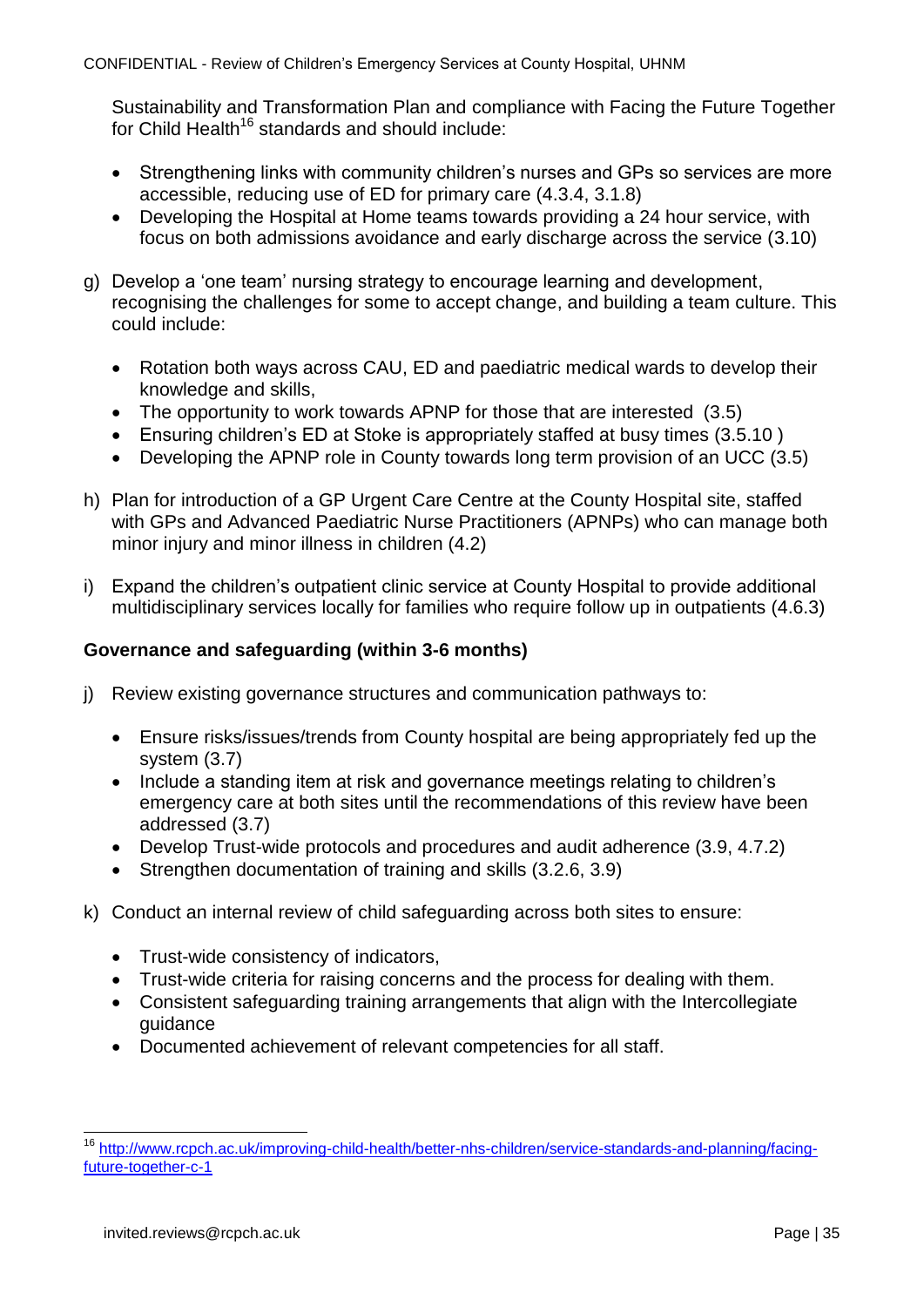The Named Midwife and Stafford Named Nurse may be best placed to carry out this work (3.8)

l) The accountability pathway and information sharing arrangements for children who are the subject of child protection concerns presenting at each site must be addressed through the LSCBs and safeguarding team in conjunction with the designated professionals and the CCGs (3.8)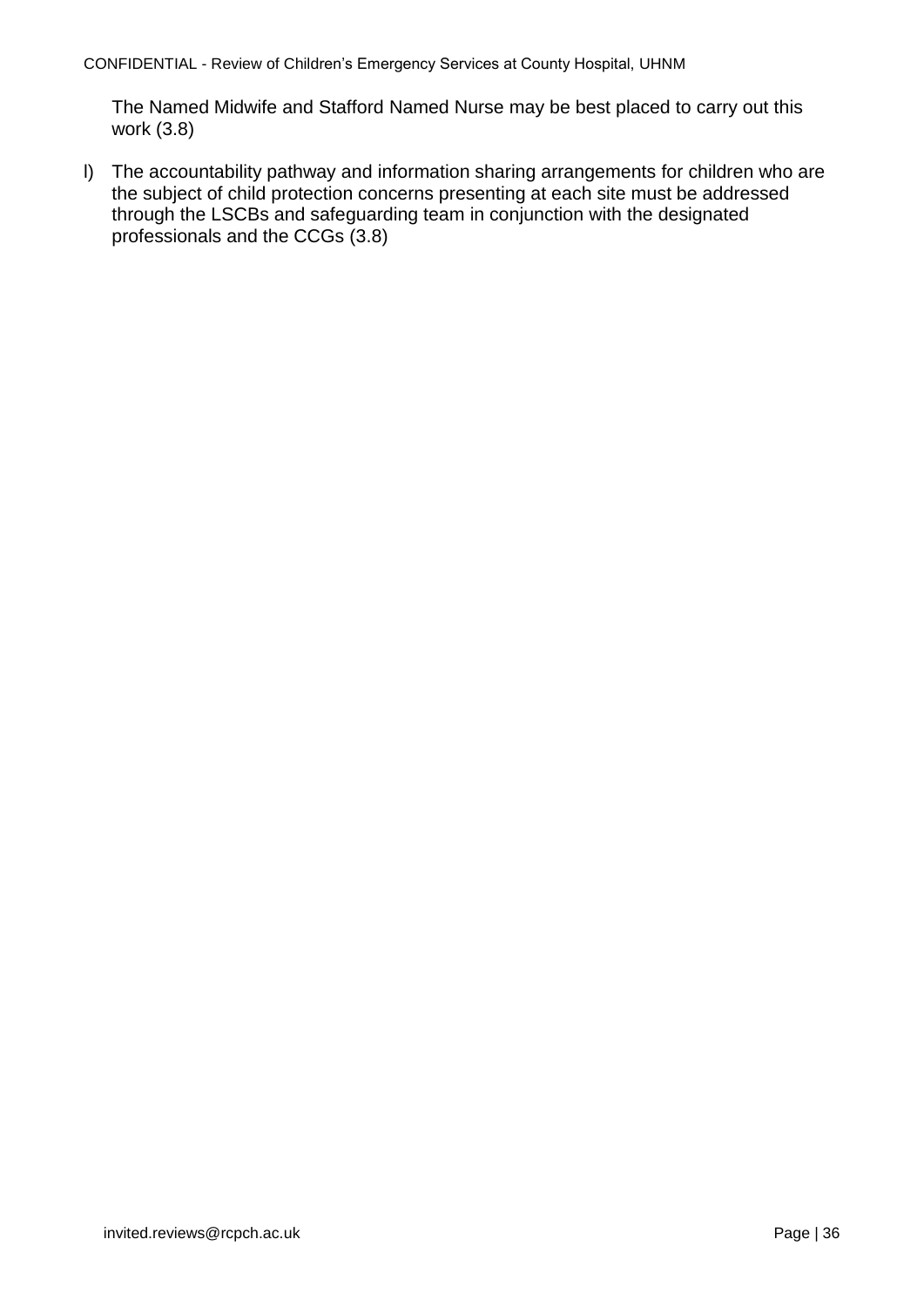# <span id="page-39-0"></span>**Appendix 1 – Terms of reference**

The RCPCH Invited Reviews team conducted an independent review of the Children's Emergency Services at County Hospital, University Hospitals of North Midlands NHS Trust, following the process set out in the ['RCPCH Guide to Invited Reviews \(August 2016\)'](http://www.rcpch.ac.uk/system/files/protected/page/160816%20%20RCPCH%20Reviews%20Guide%20August%20%202016.pdf); addressing the following areas:

- a) Consideration of options and required resources, in terms of staff and environment, to deliver a safe, sustainable emergency service for children across the two hospital sites compliant with current guidelines and anticipated future changes
- b) Barriers to implementation of such a service (e.g. cost, recruitment, ongoing retention of skills) and assessment of their likely impact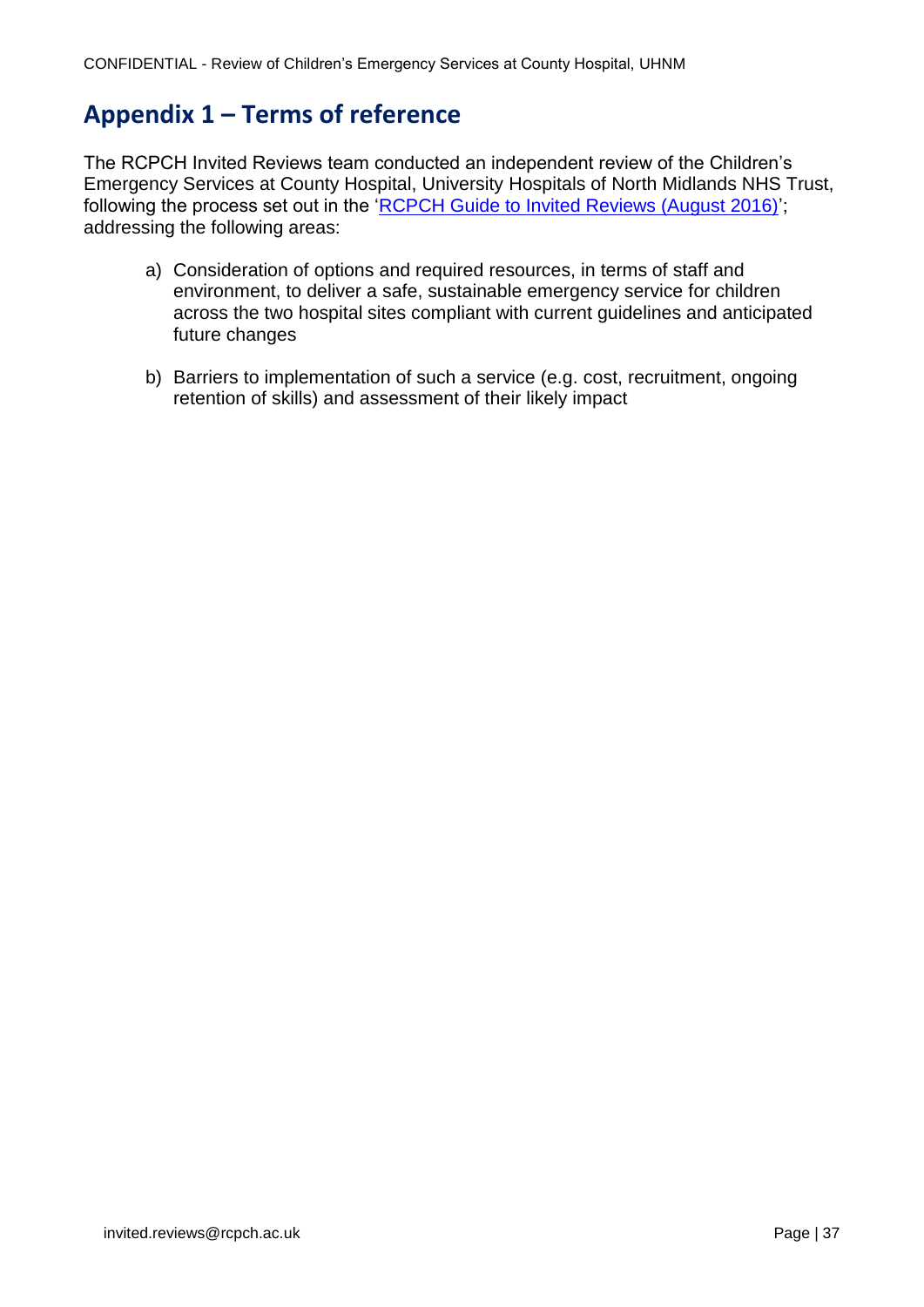# <span id="page-40-0"></span>**Appendix 2 - The review team**

**Lead reviewer: Dr Melanie Clements MB BS, MRCPCH, FRCPCH** is the Medical Director for Hinchingbrooke Health Care NHS Trust. She has an interest in improving quality and transformational change and will be working to support the collaboration between Hinchingbrooke and Peterborough Hospitals. She was previously Deputy Medical Director for NHS England – Midlands and East, and has been a Consultant Paediatrician at West Suffolk Hospital NHSFT since 2004, with current experience of the daily challenges facing paediatric teams in a busy DGH.

Melanie is the Clinical Chair for the children and young people's work stream of the Cambridge and Peterborough CCG System Transformation plan development. She has led paediatric service improvement across the region for several years, and has been involved in peer review of children's emergency and urgent services in the East of England for two consecutive years.

Locally Melanie has led the development of the Children's Assessment Unit, resident consultant working and Children's Advanced Nurse Practitioner scheme. She is passionate about leadership and improving systems and quality for children, young people, their families and the child health workforce. Melanie was previously, National Clinical Lead for The Children & Young People's Emergency and Urgent care Programme, NHS Institute for Innovation and Improvement and was Clinical director for the Maternity, Newborn, Children and Young People Strategic Clinical Network for NHS England

**Paediatric reviewer: Dr Vipan Datta** is a paediatric consultant at Norfolk and Norwich University Hospitals. He has been a consultant since 1997 and specialises in general paediatrics and diabetes and endocrinology. He is currently a senior RCPCH examiner, assessing candidates both in the UK and overseas.

In previous roles Vipan has been LNC chair within his trust; a college tutor and, until summer 2016, was training programme director for Health Education East of England (HEEoE).

**Anaesthetist reviewer: Dr Clare VanHamel** has been a consultant anaesthetist at the Great Western Hospital, Swindon since 1997. Working in a department without fixed lists she is fortunate to have a diverse anaesthetic portfolio including paediatrics and obstetric anaesthetic cover. Clare has a keen interest in medical education and has been Severn Foundation School Director since 2009. Clare is Clinical Advisor to the UKFPO since 2012, and an important component of her education role is participating in Quality Assurance visits and reviewing Quality data submissions.

**Nursing reviewer: Carol Williams MSc BA (Hons) RGN RSCN RNT** is a Nursing and Healthcare Consultant. She works largely in children's services and has led compliance projects and service reviews across a range of health sectors, including community services and complex care, emergency care and hospital based children's services. She is a Specialist Advisor at CQC and has undertaken a range of work for the RCN including updating guidance documents relating to children's nursing and covering the Children's Nurse Advisor role. She also offers clinical supervision support and training and currently supports a group of school nurses in a private school.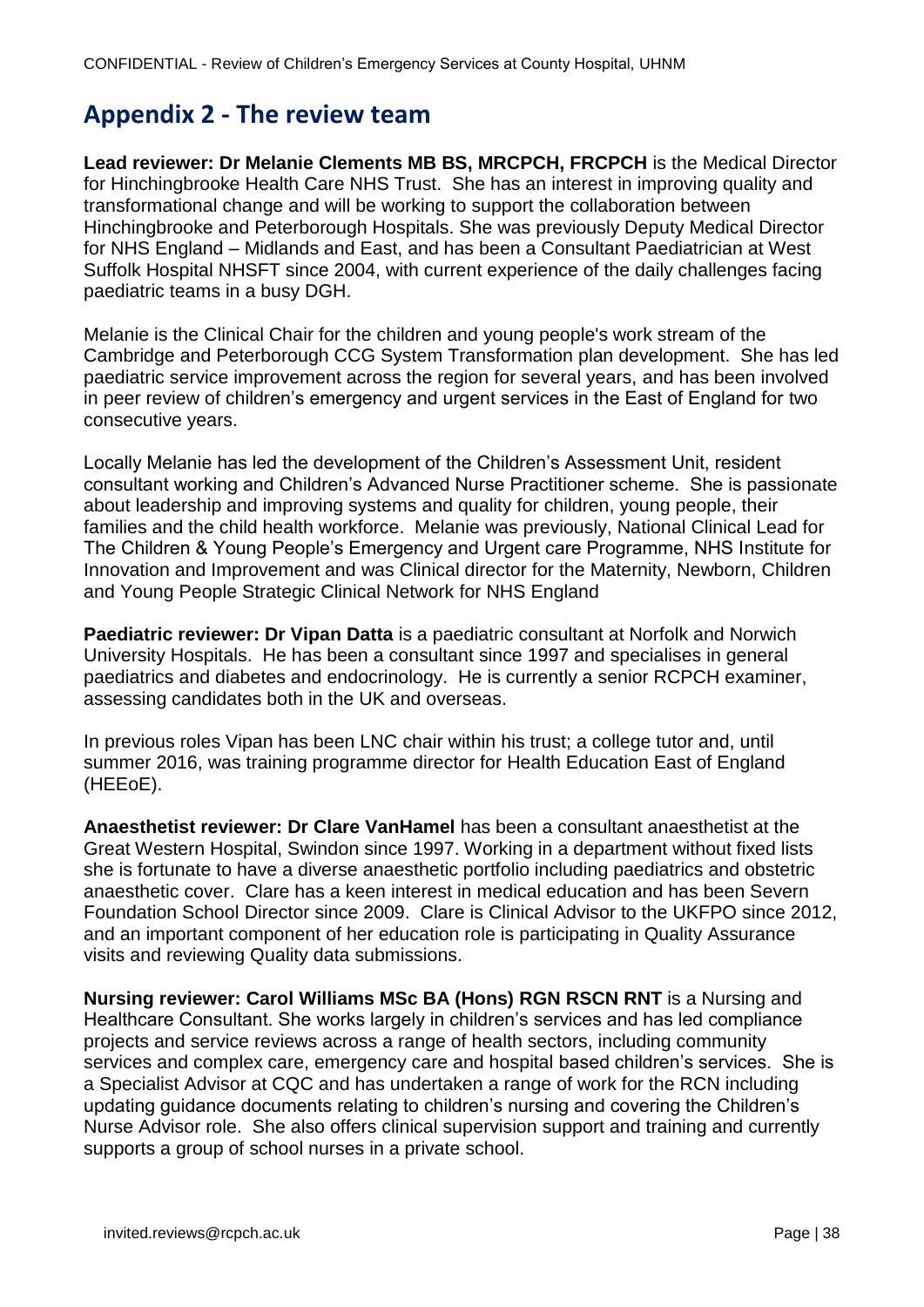Carol spent a large part of her career at the Evelina Children's Hospital at Guy's & St Thomas' NHS Foundation Trust, London, where she held posts as Consultant Nurse in Paediatric Critical Care, Acting Head of Nursing for Children's Services and Lead Nurse for Children's Critical Care. She has also been an Area Manager at the Healthcare Commission and the Care Quality Commission. She is a qualified teacher who has taught on both undergraduate and Master's nursing programmes for a number of organisations. She has participated in public inquiries including the Bristol Royal Infirmary Inquiry and more recently as nurse adviser to the Inquiry into Hyponatraemia Related Deaths in Northern Ireland.

Currently, Carol is on the Nursing Advisory Committee of the WellChild charity and has previously held a number of national and international roles including Nursing President of the European Society for Paediatric and Neonatal Intensive Care and Chair of the Royal College of Nursing and Paediatric & Neonatal Intensive Care Forum. She contributed to the development of the National Service Framework for Paediatric Intensive Care and was involved in benchmarking national paediatric intensive care standards. She has been invited speaker at national and international conferences and co-edited a children's intensive care nursing textbook.

**Lay reviewer: Sally Williams MA** conducts invited reviews of NHS services on behalf of the Royal College of Surgeons of England, the Royal College of Paediatrics and Child Health, and the Royal College of Physicians. She is a Lay Assessor with the National Clinical Assessment Service and is an Education Associate with the General Medical Council (GMC) and a member of its Quality Scrutiny Group.

Sally is an experienced health policy analyst and health service researcher, with particular expertise in professional regulation; the quality assurance of post-graduate medical education and training; and governance within the NHS and private healthcare. She has worked on projects for a variety of clients, including regulators, think-tanks and NHS organisations. She has authored and co-authored a range of reports, most recently: *A question of balance: The extended surgical team* (Royal College of Surgeons of England, 2016); *Vet Futures – Taking charge of our future: a vision for the veterinary profession for 2030* (Royal College of Veterinary Surgeons and the British Veterinary Association, 2015); *The Francis Report: one year on* (Nuffield Trust, 2014).

Sally Williams is Principal Adjudicator with ISCAS (Independent Sector Complaints Adjudication Service), and decides upon complaints about private healthcare. She has a background in consumer research and advocacy, having formerly worked for the Consumers' Association/Which? as Principal Health Policy Researcher. She has gained national board level experience (for the Council for Healthcare Regulatory Excellence, now the Professional Standards Authority), and also has experience of NHS Commissioning (Cambridgeshire and Peterborough PCT). She has an MA in Health and Community Care from Durham University.

**Management Support: Jenni Illman** is the Operational Lead for Invited Reviews at RCPCH. She has a background in project management and since joining the College in 2014 she has been involved in the development of clinical guidance for the management of children with a decreased conscious level, and the introduction of the new patient voices platform, RCPCH *& Us*. Previously she worked at The Royal College of Physicians and the Worshipful Society of Apothecaries in examination management roles with a focus on process improvement. Jenni is particularly interested in improving education and well-being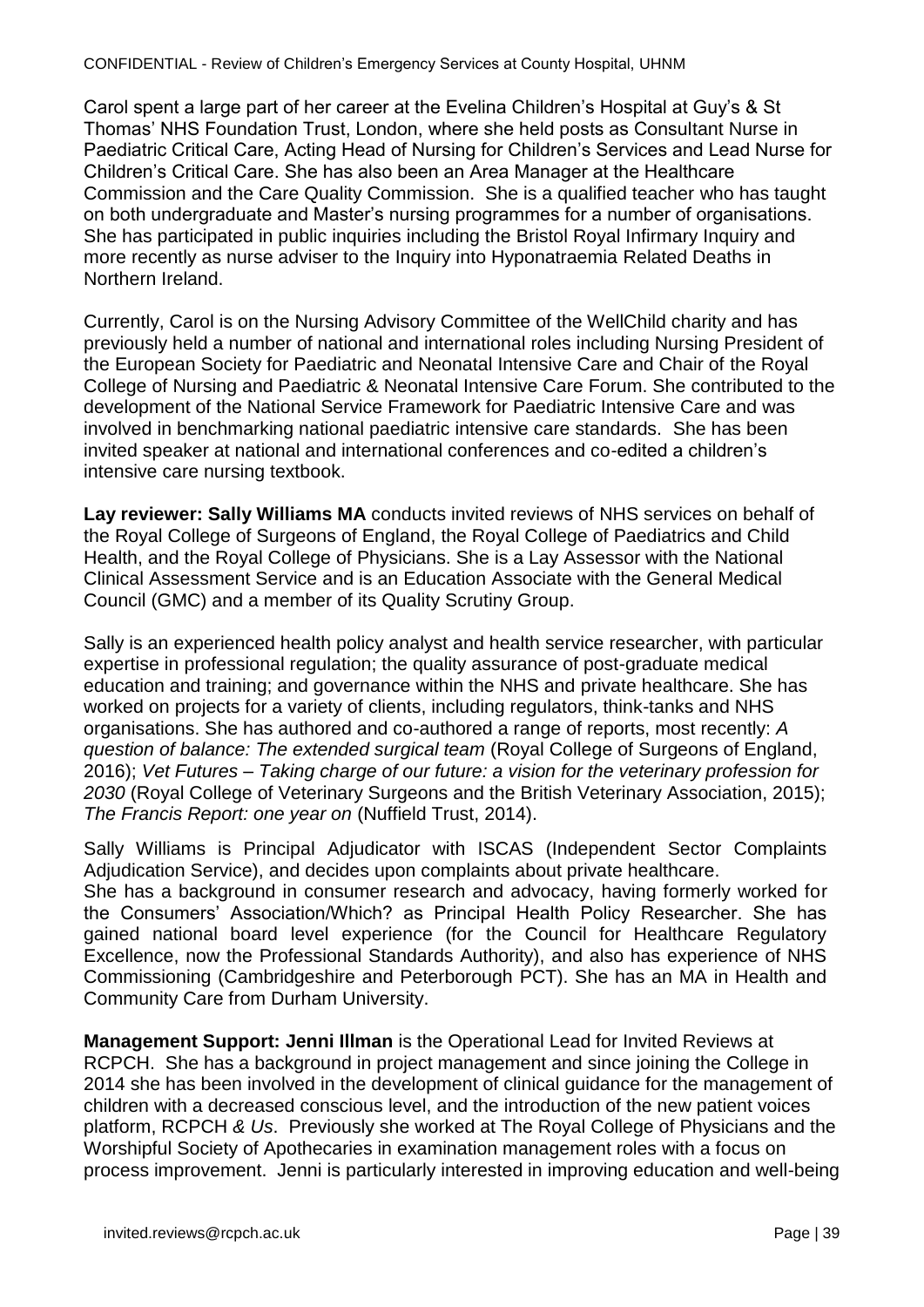for children and young people around mental and sexual health, and has been an active volunteer with both SANE and Brook.

**Quality assurance reviewer: Dr David Shortland MD FRCP FRCPCH DCH** has been a paediatrician for 26 years in Poole, Dorset, including ten years as neonatal lead and twelve as clinical director. David was the lead clinician for the rebuild of the paediatric department in 2005 and currently leads on Clinical Quality for paediatrics.

Following five years as member, then Chair, of the Clinical Directors' Special Interest Group, in 2006 David was elected as the National Workforce Officer for the RCPCH leading the 2007 national workforce census and designing a cohort study of trainees to provide a clearer understanding of the current and future workforce, helping to define how the role of paediatricians can evolve to provide consultant delivered care and hence safe and sustainable services.

David was elected Vice President (Health Services) in 2009 and played a central role in developing strategy for Child Health Services in the United Kingdom supporting paediatricians through the challenges of radical reform to the health service, working time legislation and service re-design. During David's five years in post he developed a national template for the resident paediatrician and was lead author for "Facing the Future". This document defined 10 quality standards for acute paediatric services and is widely quoted as a template for good practice. David led a national audit of these standards in 2013 and currently chairs a steering group extending the standards approach to care outside hospitals. Since 2014 David has been clinical adviser to the RCPCH Invited Reviews programme and has led a number of high profile reconfiguration, individual and service reviews.

#### **Quality assurance reviewer: Dr Stephanie Smith BMedSci BM BS MRCP FRCPCH** is

an Emergency Paediatrician with dual accreditation for paediatrics and emergency paediatrics, and is Clinical Director for Nottingham Children's Hospital (within Nottingham University Hospitals NHS Trust). She has a broad paediatric experience and works with the general team to deliver care for all acute paediatric admissions.

She has recently been appointed as Deputy Medical Divisional Director with responsibility for the 'Front Door' Pathway in the Trust.

Stephanie was a Named Doctor for safeguarding for the Trust from the time of appointment until 2 years ago, leading on strategic issues for the Trust as well as training and advising staff regularly on safeguarding issues. She has undertaken a number of external clinical reviews of services both individually and on behalf of RCPCH. As Assistant Director for the Trent Clinical Skills and Simulation Centre Stephanie takes medical responsibility for the local and regional training faculty and recognises the importance of including Human Factors training into teaching. Stephanie leads for the paediatric resuscitation (APLS) and Instructor courses run in the Trust and is a member of the ALSG Working Party for APLS.

Stephanie chaired the Intercollegiate Committee for Children & Young People in Emergency Care Settings hosted by the RCPCH which published in May 2012 the updated Standards for Care. She has also been the Project Lead for a multicentre National Audit of Children with Decreased Conscious level, funded by the Reyes Foundation and published by RCPCH in early 2012. Stephanie has recently been invited to join the Clinical Effectiveness Committee for the College of Emergency Medicine to represent paediatric care.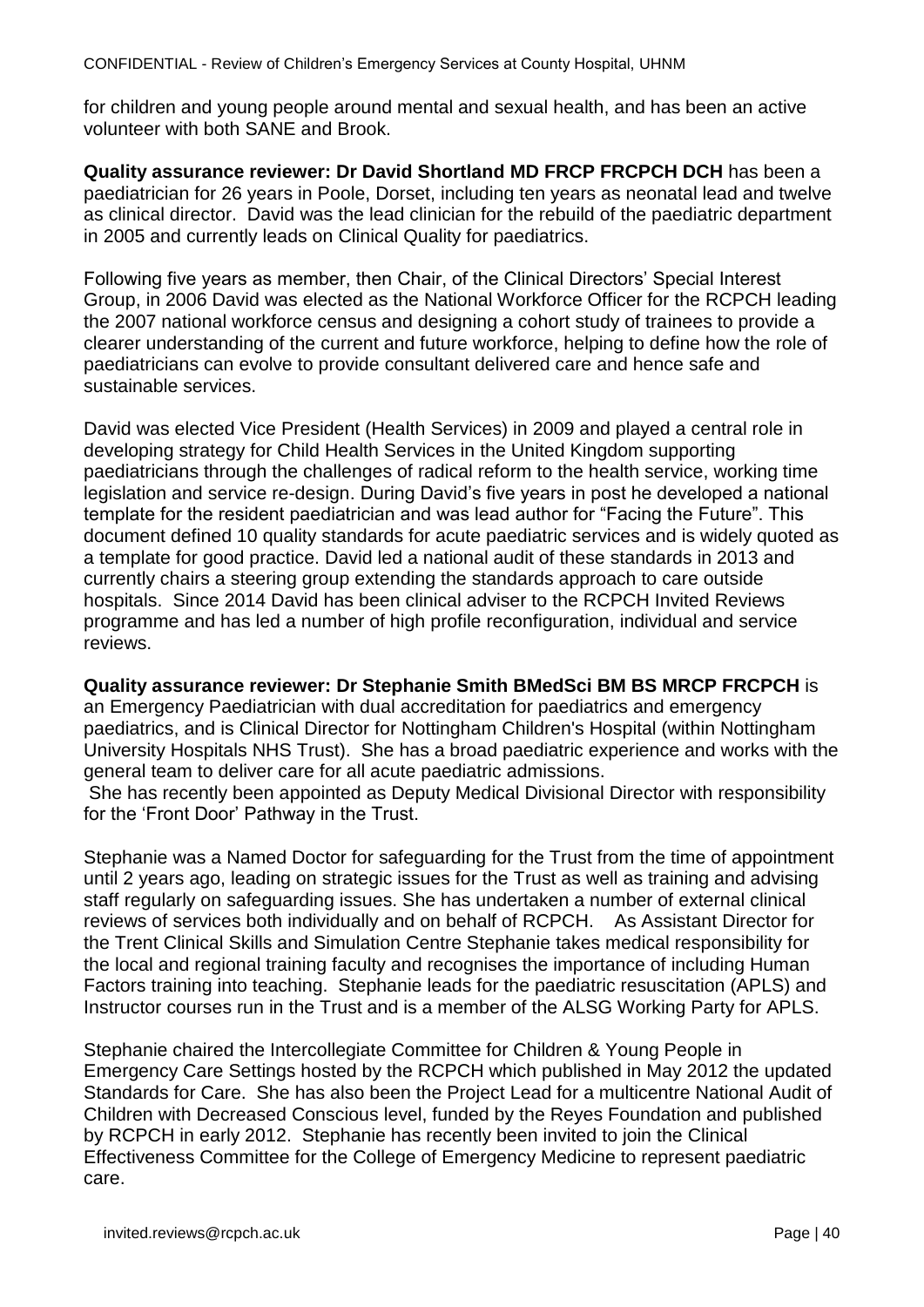# <span id="page-43-0"></span>**Appendix 3 – Abbreviations**

<span id="page-43-1"></span>

| A(P)NP        | Advanced (paediatric) nurse practitioner                           |
|---------------|--------------------------------------------------------------------|
| <b>APLS</b>   | Advanced paediatric life support                                   |
| <b>BCG</b>    | Bacillus Calmette-Guérin (tuberculosis)                            |
| CAU           | Children's assessment unit                                         |
| CCG           | Clinical commissioning group                                       |
| <b>CDC</b>    | Child development centre                                           |
| <b>CEC</b>    | Children's emergency centre                                        |
| <b>CESR</b>   | Certificate of Eligibility for Specialist Registration             |
| $(C)$ MIU     | (Children's) minor injuries unit                                   |
| CQC           | Care quality commission                                            |
| <b>CYP</b>    | Children and young people                                          |
| ED            | <b>Emergency department</b>                                        |
| <b>ENT</b>    | Ear, nose and throat                                               |
| <b>EPLS</b>   | European paediatric life support                                   |
| <b>FY</b>     | Foundation year                                                    |
| <b>GP</b>     | General practitioner                                               |
| <b>GP OOH</b> | General practitioner out-of-hours service                          |
| <b>HCA</b>    | Healthcare assistant                                               |
| <b>KIDZ</b>   | Kids intensive care decision support and neonatal transfer service |
| <b>LSCB</b>   | Local safeguarding children's board                                |
| M&M           | Morbidity and mortality (conference)                               |
| <b>NLS</b>    | Neonatal life support                                              |
| P(I)LS        | Paediatric (immediate) life support                                |
| <b>RAC</b>    | Rapid access clinic                                                |
| <b>RCPCH</b>  | Royal College of Paediatrics and Child Health                      |
| <b>SAS</b>    | Specialty and associate specialist                                 |
| <b>SSOTP</b>  | Staffordshire and Stoke-On-Trent Partnership NHS Trust             |
| <b>SSSFT</b>  | South Staffordshire and Shropshire Healthcare NHS Foundation Trust |
| <b>UHNM</b>   | University hospitals North Midlands NHS Trust                      |
| <b>WMQRS</b>  | <b>West Midlands Quality Review Service</b>                        |
| <b>WTE</b>    | Whole time equivalent                                              |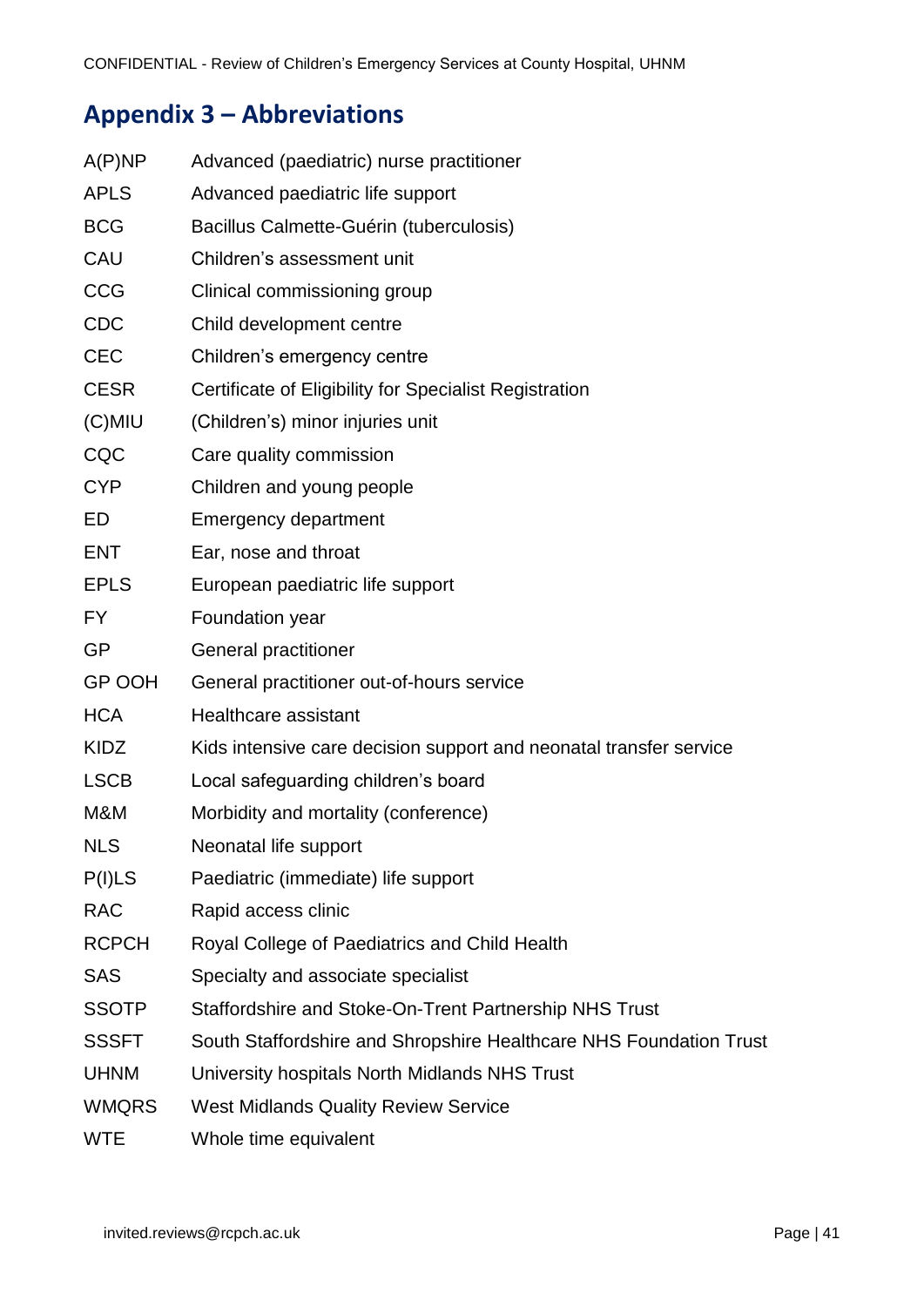# **Appendix 4 - Reference documents**

The following standards and guidelines apply to the services in Staffordshire and were used by the review team in making their judgements and recommendations.

### **National Policy**

[Transforming Emergency Care Phase 1 review](http://www.nhs.uk/NHSEngland/keogh-review/Documents/UECR.Ph1Report.FV.pdf) (DH August 2014 ) – Phase 1 of Keogh review proposes three types of care settings and provokes reconfiguration.

[NHS England Five Year Plan](http://www.england.nhs.uk/wp-content/uploads/2014/10/5yfv-web.pdf) (NHSE October 2014) sets out in 39 pages a succinct vision for modernisation and integrated working including a scheduled review of maternity provision and solutions for centralisation and healthcare provision for remote communities.

[Transforming urgent and emergency care services in England.](https://www.england.nhs.uk/wp-content/uploads/2015/06/trans-uec.pdf) Safer, faster, better: good [practice in delivering urgent and emergency care: A guide for local health and social care](https://www.england.nhs.uk/wp-content/uploads/2015/06/trans-uec.pdf)  [communities](https://www.england.nhs.uk/wp-content/uploads/2015/06/trans-uec.pdf) (NHS England, RCEM, 2015) sets out progress against the Urgent Care Review and is designed to help frontline providers and commissioners collaborate in Urgent and Emergency Care Networks to deliver best practice. It sets out design principles but is not a list of instructions or new mandatory requirements and implementation depends on financial implications and local context.

#### **Urgent and emergency care**

[Intercollegiate Standards for care of CYP in emergency care settings](http://www.rcpch.ac.uk/emergencycare) (RCPCH 2012) covers staffing, training, facilities, communications and interfaces set out in a clear style and agreed by all professional colleges involved with urgent and emergency care.

[Children's Attendance at a Minor Injury/Illness service](http://www.rcpch.ac.uk/sites/default/files/asset_library/Publications/C/MIS.pdf) (Intercollegiate 2002) sets out managerial, accountability and service considerations together with details of clinical network and staffing arrangements for ensuring that MIUs offer appropriate care for U16s which is integrated with the emergency services. Much of this document's content is incorporated into the 2012 standards but there is additional detail specific to MIUs so it remains applicable

[Spotting the Sick Child](https://www.spottingthesickchild.com/) is an interactive tool commissioned by the Department of Health in England to support health professionals in the assessment of the acutely sick child.

[Standards for the Care of Critically Ill Children](http://www.ukpics.org.uk/documents/PICS_standards.pdf) (Paediatric Intensive Care Society, 2010) sets out measurable standards for care from arrival at hospital ED through reception, assessment, inpatient, HDU/ITU and general care across services. Sections on anaesthesia, retrieval and transfer complete the pack.

[Appendix of guidance to the Standards for care for Critically Ill Children](http://www.ukpics.org.uk/documents/PICS%20Appx%204th%20Edn%20V2%2020100707.pdf) (Paediatric Intensive care Society, 2010) supports the standards with checklists and tools to enable clinicians and managers to establish effective arrangements are in place. These include details of knowledge and skills required, guidance on resuscitation training, referral information, and support for families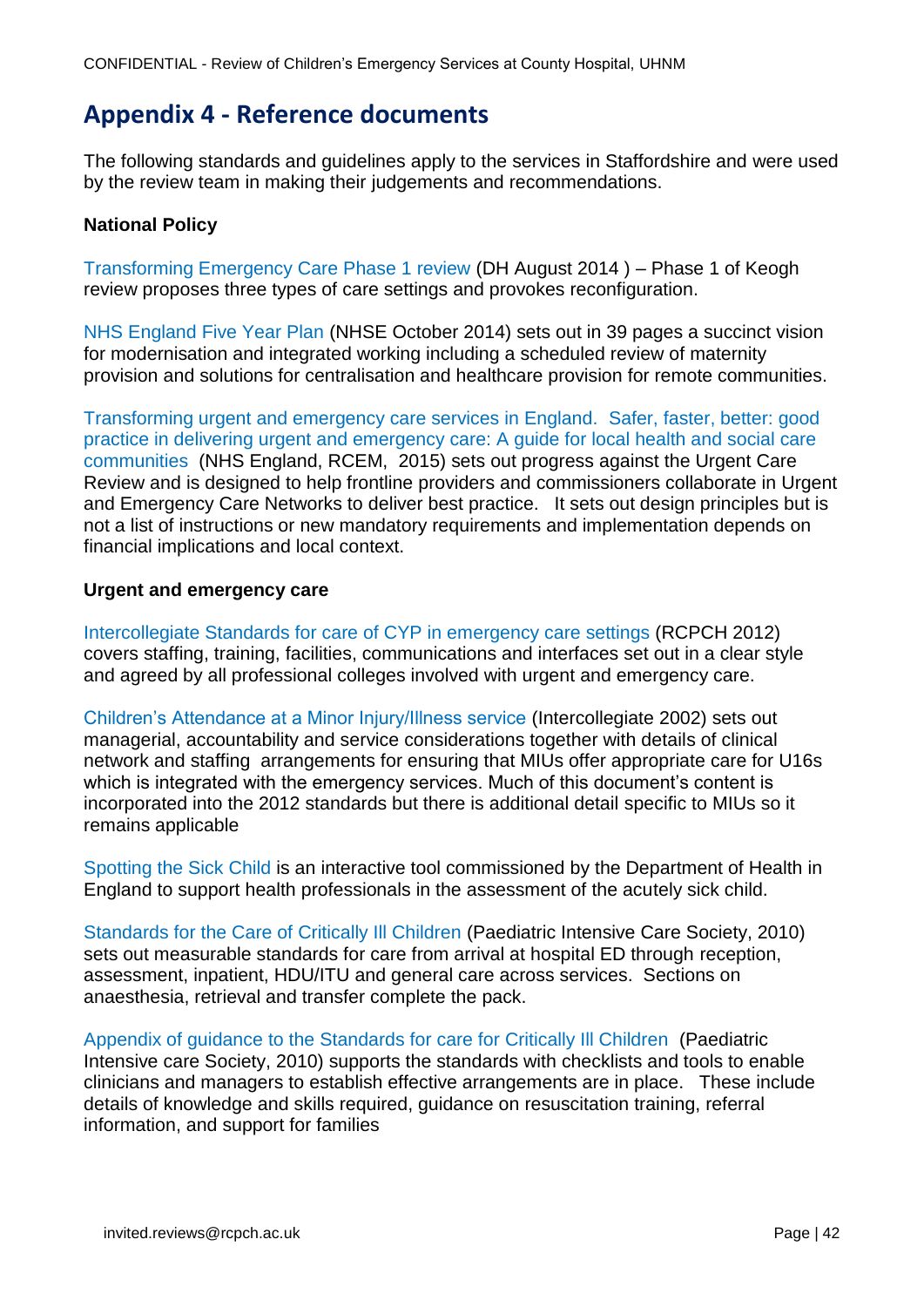CONFIDENTIAL - Review of Children's Emergency Services at County Hospital, UHNM

[Core Competencies for the care of acutely ill and injured children and young people](http://www.knowledge.scot.nhs.uk/media/CLT/ResourceUploads/1010032/Core%20Comps%20final%20version.pdf) (NHS Scotland 2006) details for emergency and urgent care settings the procedures and expectations of staff.

Chapter 10 - [Paediatric anaesthesia service](http://www.rcoa.ac.uk/system/files/GPAS-2015-10-PAEDIATRICS.pdf) (RCoA 2015) Guidance of the provision of anaesthetic services - one chapter of the RCoA suite of standards.

[Acute and Emergency Care -Prescribing the Remedy -](http://www.rcem.ac.uk/RCEM/Quality_Policy/Policy/Reports_and_Briefings/RCEM/Quality-Policy/Policy/Reports_Briefings.aspx?hkey=e8bd132d-7c5e-426d-b0ac-d06e5ccb3293) RCEM/RCPCH/RCP/RCS 2014 - This report co-authored by the Royal College of Emergency Medicine, Royal College of Paediatrics and Child Health, Royal College of Physicians and Royal College of Surgeons sets out 13 recommendations for Government, national bodies, commissioners, providers, professional bodies and clinicians, to take forward at local and national levels. Implementing these measures will help build an urgent and emergency care system that is sustainable and resilient to cope with future service demands.

[The Urgent and Emergency Care Clinical Audit Toolkit](http://www.rcpch.ac.uk/system/files/protected/page/Urgent%20and%20Emergency%20Care%20Toolkit%20ashx.pdf) *(*RCGP) 2011 is a learning tool to support the quality of urgent and emergency care services for patients. It has been extensively piloted and will help provide a seamless approach to promote quality care across a range of NHS services.

[A whole system approach to improving emergency and urgent care for children and young](https://www.rcem.ac.uk/docs/Paediatric%20EM%20Guidance/11.%20A%20Whole%20System%20Approach%20to%20Improving%20Emergency%20and%20Urgent%20Care%20for%20CYP.pdf)  people - [a practice step by step guide and resource pack\)](https://www.rcem.ac.uk/docs/Paediatric%20EM%20Guidance/11.%20A%20Whole%20System%20Approach%20to%20Improving%20Emergency%20and%20Urgent%20Care%20for%20CYP.pdf) (NHSi 20111) Provides a toolkit of resources and tips to implement the recommendations contained in [Focus on: Children](http://www.rcpch.ac.uk/sites/default/files/asset_library/Health%20Services/DVQ_S2_Children_opt2.pdf)  [and Young People Emergency and Urgent Care Pathway](http://www.rcpch.ac.uk/sites/default/files/asset_library/Health%20Services/DVQ_S2_Children_opt2.pdf) (NHSi 2008)

#### **Paediatrics**

[Facing the Future](http://www.rcpch.ac.uk/facingthefuture) – a review of Paediatric services (RCPCH 2015) updates the original 2011 guidance and details ten service standards relating to clinical cover, expertise and child protection.

[Facing the Future Together for Child Health \(RCPCH 2015\)](http://www.rcpch.ac.uk/facing-future-together-child-health) sets out eleven standards to reduce pressure on hospital services in improve the quality and effectiveness of care closer to home.

#### **Anaesthesia**

[The Anaesthesia Team](http://www.aagbi.org/sites/default/files/anaesthesia_team_2010_0.pdf) (AAGBI 2010 3<sup>rd</sup> edition) sets out requirements for staffing training support facilities and practice in anaesthetics and is supported by RCoA but does not explicitly apply to or reference paediatric care

[Chapter 10 -Paediatric anaesthesia service](http://www.rcoa.ac.uk/system/files/GPAS-2015-10-PAEDIATRICS.pdf) (RCoA 2015) Guidance of the provision of anaesthetic services - one chapter of the RCoA suite of standards

#### **Nursing**

[Defining staffing levels for children and young people's services](http://www.rcn.org.uk/__data/assets/pdf_file/0004/78592/002172.pdf) (RCN 2013) updates guidance for clinical professionals and service managers regarding optimal staffing levels in areas where children and young people are nursed, by providing minimum standards and standards relating to workforce planning and workload monitoring.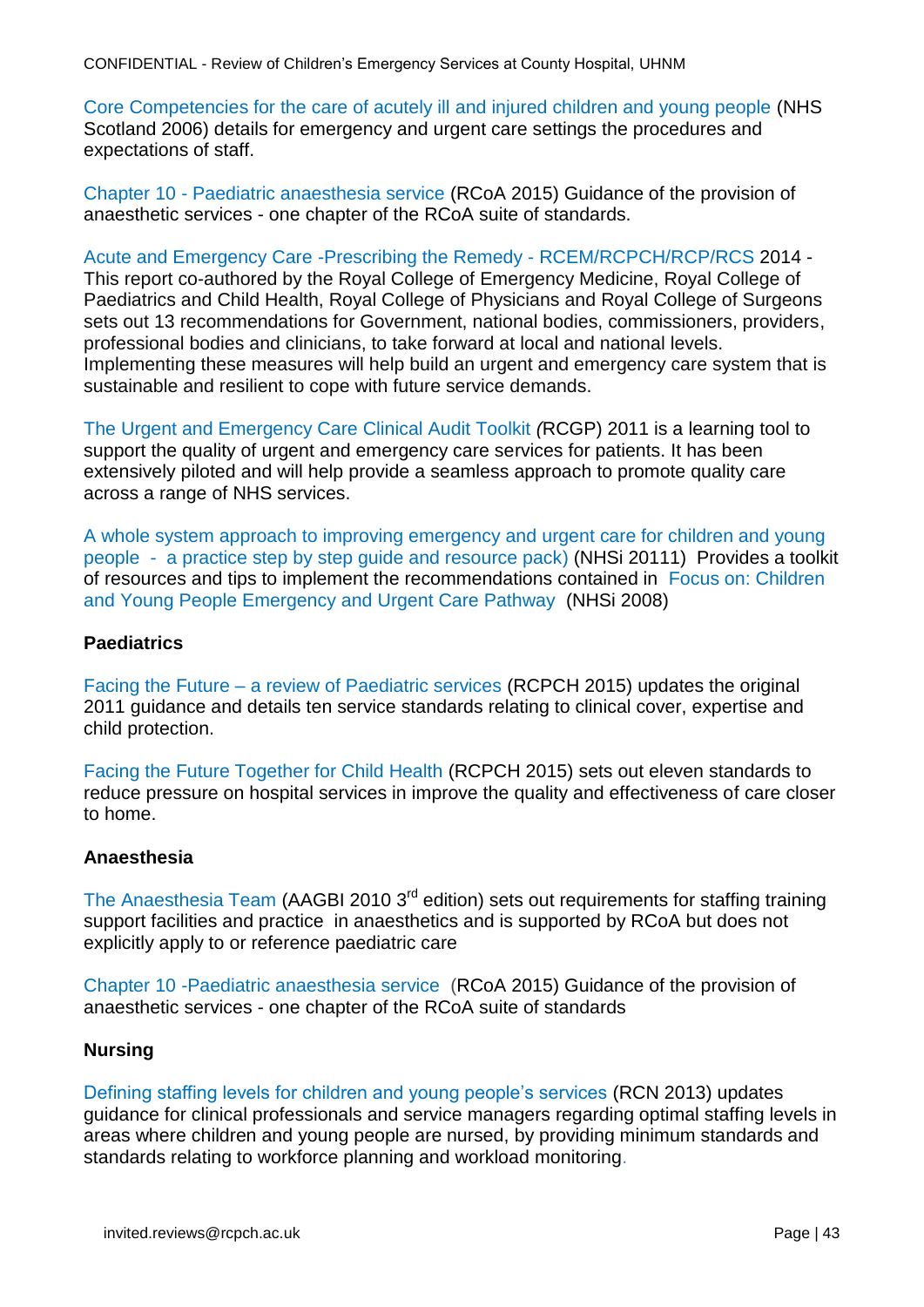Safe staffing levels – [a National Imperative](http://www.rcn.org.uk/__data/assets/pdf_file/0018/541224/004504.pdf) (RCM, 2013) sets out nurse staffing levels and contributed to NICE guidance in development

[Healthcare service standards in caring for neonates, children and young people](http://www.rcn.org.uk/__data/assets/pdf_file/0010/378091/003823.pdf) (RCN 2011) sets out the standards to be applied when caring for neonates, children and young people in all health care settings.

Evidence Based [Nurse staffing levels](https://www2.rcn.org.uk/__data/assets/pdf_file/0004/377896/Staffing_levels_Policy_Position.pdf) (RCN 2010) sets out essential elements to planning or reviewing nurse staffing, regardless of the specific tools used.

[Maximising Nursing Skills in Caring for Children in Emergency Departments](http://www.rcn.org.uk/__data/assets/pdf_file/0009/323577/003821.pdf) (RCN, RCPCH 2010) is for emergency department managers, lead consultants and lead nurses. It provides detailed guidance on competence development for nursing staff.

[Specialist and advanced children's and young people's nursing practice in contemporary](https://www2.rcn.org.uk/__data/assets/pdf_file/0009/580725/004579.pdf)  [health care: guidance for nurses and commissioners](https://www2.rcn.org.uk/__data/assets/pdf_file/0009/580725/004579.pdf) (RCN 2014) looks at children's nurses roles and their practice. It is aimed at those developing services for children and young people (CYP), for both commissioners and service providers.

[Career, education and competence framework for neonatal nursing in the UK](https://www.rcn.org.uk/professional-development/publications/pub-004641) (RCN 2015) is informed by numerous influential drivers, from a variety of sources, and will be updated regularly.

[Advanced Nurse Practitioners](https://www2.rcn.org.uk/__data/assets/pdf_file/0003/146478/003207.pdf) - An RCN guide to advanced nursing practice, advanced nurse practitioners and programme accreditation (RCN 2012) sets out the benefits and competencies required for nurses to achieve this status.

[Specialist and Advanced children and young people's nursing practice in contemporary](https://www2.rcn.org.uk/__data/assets/pdf_file/0009/580725/004579.pdf)  [health care](https://www2.rcn.org.uk/__data/assets/pdf_file/0009/580725/004579.pdf) (RCN 2014) provides guidance for nurses and commissioners

#### **Involvement and participation**

[Not just a phase](http://www.rcpch.ac.uk/what-we-do/children-and-young-peoples-participation/publications/not-just-phase/not-just-phase) (RCPCH 2010) sets out mechanisms and tools for meaningful involvement of children and young people.

[You're Welcome Quality Criteria](https://www.gov.uk/government/publications/quality-criteria-for-young-people-friendly-health-services) – making health services young people friendly (DH 2007 and 2011) provides voluntary standards of care for ensuring facilities and services are accessible and young-people-focussed.

[Patient Reported Experience Measure for urgent and Emergency Care](http://www.rcpch.ac.uk/child-health/research-projects/patient-reported-experience-measure-prem/patient-reported-experience) (RCPCH 2012) is a tool developed intercollegiately by the RCPCH with Picker Institute Europe to measure the experience of paediatric patients 0-16 years in all urgent and emergency care settings including; GP practices, out-of-hours centres, EDdepartments and the ambulance service**.**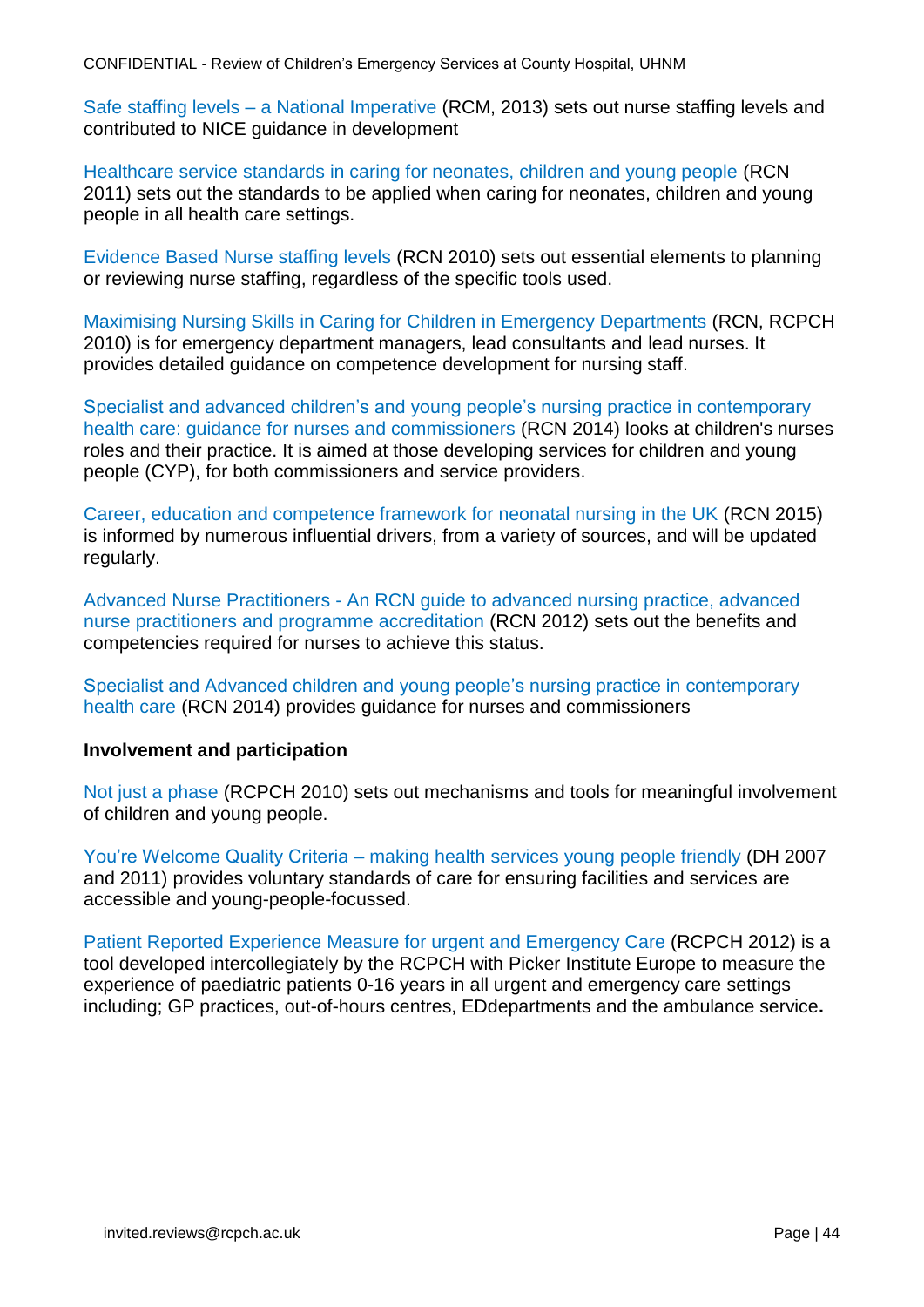# <span id="page-47-0"></span>**Appendix 5 - Sources of information and contributors**

Documents were provided by the Trust relating to the following areas:

- **Workforce** medical and nursing staff lists, staffing structures and rotas, Statutory and mandatory training figures
- **Clinical activity** attendances, admissions, transfers, referrals, waiting times, RTT
- **Clinical governance materials** agendas, papers and minutes from divisional and governance meetings; governance structures, risk registers, incident reporting, incident summaries and complaints
- **Strategy** Strategic planning documents
- Reports from external reviews / inspections
- protocols /policies for CEC
- Information about patient feedback and involvement

The following individuals and groups participated in the review:

- UHNM Management
	- o Chief Executive
	- o Executive Medical Director
	- o Chief Nurse
	- o Clinical Director Paediatrics
	- o Clinical Director Emergency Department
	- o Divisional Chair CWD
	- o Associate Director (CWD)
	- o Head of Quality, Safety & Compliance
	- o Associate Chief Nurse / Head of Midwifery
	- o Deputy Associate Director Medical Division
	- o Directorate Manager Emergency Medicine
	- o Clinical Director Anaesthetics
	- o Business Manager Emergency Department
	- o Matron County ED
- **Safeguarding** 
	- o Designated Doctor for Safeguarding
	- o Named doctor for safeguarding
	- o Named nurse for child protection
- Clinical staff
	- o Paediatricians
	- o Emergency physicians
	- o Physicians associates
	- o Paediatric nurses
	- o ED nurses
	- o HCWs
	- o ANPs